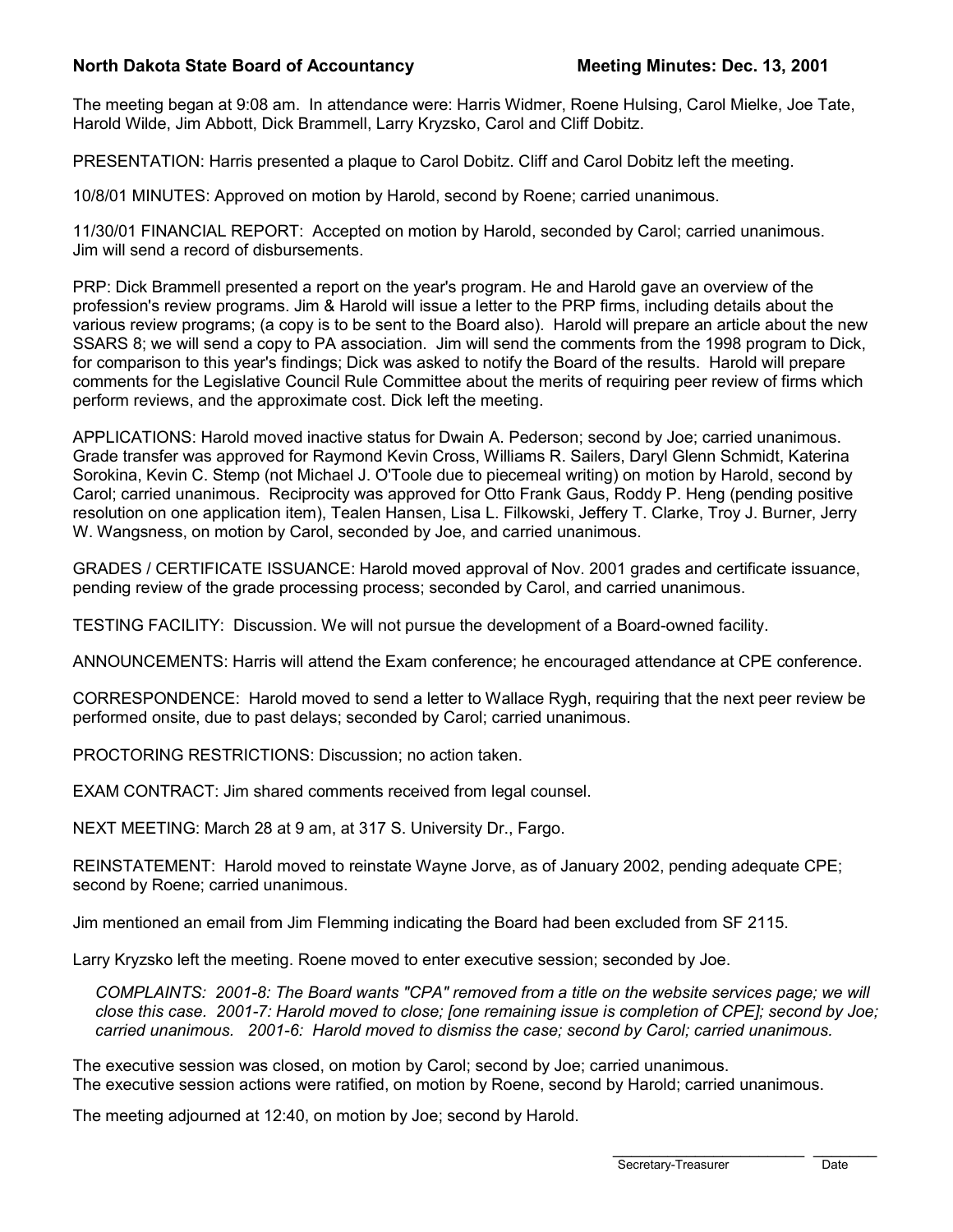## North Dakota State Board of Accountancy **Meeting Minutes: March 28, 2002**

The meeting began at 9:04 am. In attendance were: Harris Widmer, Roene Hulsing, Carol Mielke, Joe Tate, Harold Wilde, Jim Abbott, and Dick Brammell.

POSITIVE REVIEW PROGRAM: Dick Brammell passed out a report. Joe moved that we write to those licensees who have not yet responded to our findings letter, requiring a response, or their license will not be renewed in July; second by Harold; carried unanimous. Dick will prepare these letters. Harold moved that those PRP firms with repeat findings, will be required to submit reports the following year; second by Roene; carried unanimous. We will keep such firms in the same reporting year. Harold moved to deny Gerald Lucke's request for waiver of our recommended CPE; second by Carol; carried unanimous. Jim will prepare the related letter.

We will ask the Peer Review Committees to submit the revised report letters, and share the Board's sentiment that repeat findings need to be reviewed carefully, and could result in an accelerated peer review. Dick will draft these letters, to be sent by the office. There was mention of sending letters to the PR firms who've submitted clean reviews. We will flag the 6 PRP firms who've not yet acknowledged our findings, so their license is not renewed until they respond. Dick left the meeting.

12/13/01 MINUTES: Harold moved approval; second by Carol; carried unanimous.

FINANCIAL REPORT (Feb. 28, 2002): Roene moved approval of disbursements 8945-9124 and 9125- 9524; second by Harold; carried unanimous. Harold moved acceptance of the financial report; second by Joe; carried unanimous.

#### APPLICATIONS:

Jim will check with the MN Board E.D. re. why they do not accept our ethics test for reciprocal applicants.

A MN candidate, who hadn't completed all requirements for their certificate, we will have him obtain a reciprocal, vs. simply issue the original certificate.

The Board's position is that a person cannot earn more than a year of experience within a 12 month period -- regardless of the amount of overtime involved.

Harold moved approval of grade transfer for Kelly Flanders and Carsten Schweer, reciprocal certification for Carol Joan Sabol, James R. Smrcka, Timothy D. Beardsley, Cheryl A. Kenitzer, Eric R. Mettler, Paul D. Romano, and Keith L. Stoneburner, and all exam applicants (except Myrna Susan Lazuardi , due to a shortage of experience). Second by Joe; carried unanimous.

## BUDGET: FIRST REVIEW

Carol and Harold will serve on joint compensation committee. No changes were made in the budget.

NASBA NOMINATIONS: Roene moved to endorse Harold for the NASBA Nominations Committee; second by Carol; carried unanimous. Break.

EXAM FACILITY: Jim will contact a vendor such as Corporate Technologies, regarding assisting us with such a venture; and keep the Board apprised.

90% SIMILARITY: Harold moved that we will evaluate and act on 90% similarities reports, and report our findings to the AICPA Exam Team; seconded by Roene; carried unanimous.

NDSPA LAW CHANGES: Jim shared his understanding that if the Board is negative, positive or officially neutral on a legislative issue, staff could do nothing to the contrary. They could prepare research, etc., but should not advocate a contrary position. If the board has no definitive position on a bill, and there is no apparent conflict, staff could advocate the Society's position. The Board has no definitive position on the 2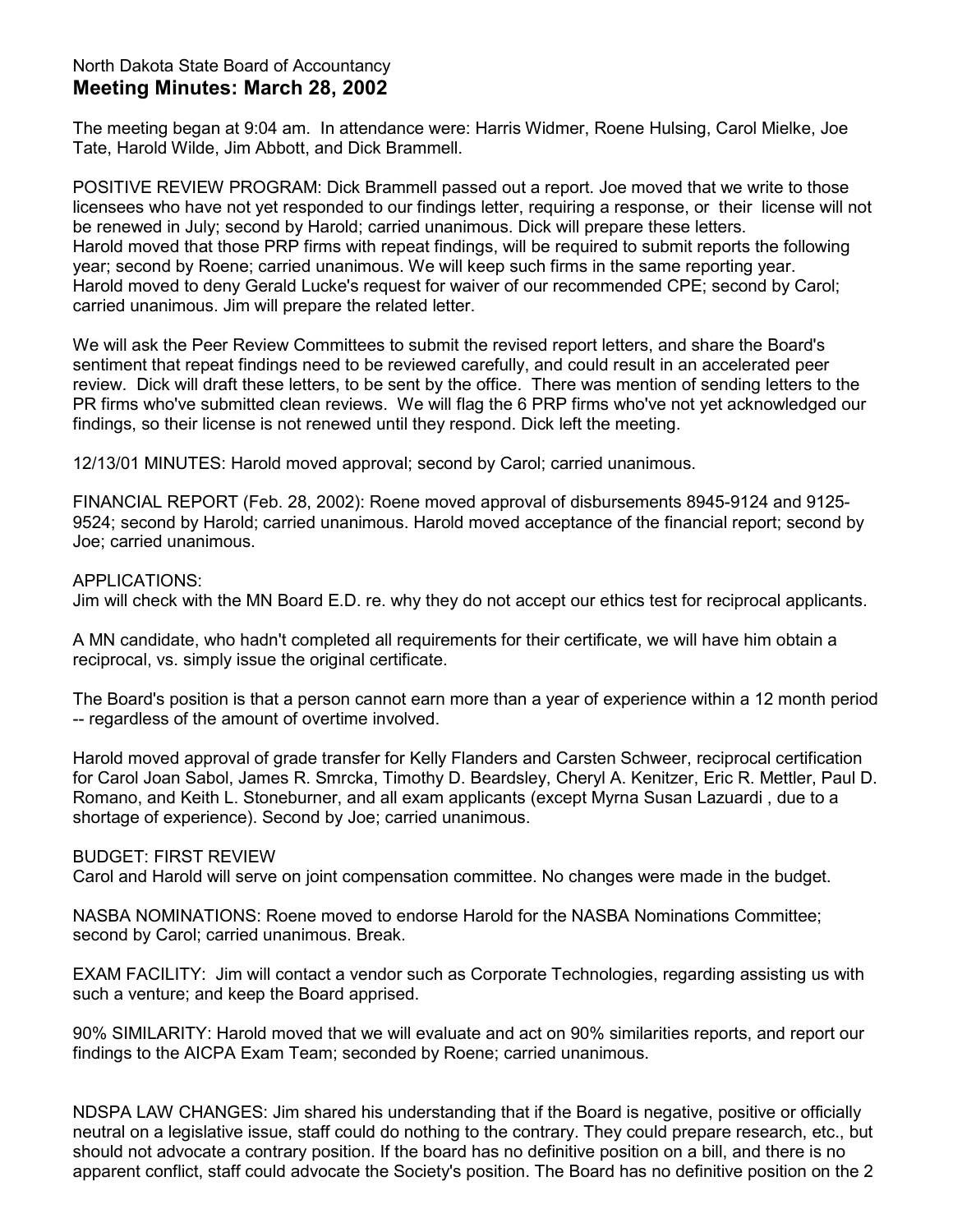proposals of the PA group (allowing use of "safe harbor language" and the term "accountant" by those passing the ACAT Exam), but does have concerns about them, and wants to see continued discussion among the groups. There is support for considering allowing use of the term "paraprofessional", and some other form of report language, and the Board would want such a group to be regulated. Since the Board has no definitive position on these issues, the staff is not restricted in related activities. Jim will obtain information about Minnesota's new credential, and information about Florida's assembly reports, and provide this information to the Board.

WEBSITE QUESTION: Harold moved to allow the joint arrangements with the Society and Board database, and make the same opportunity available to the PA group; second by Roene; carried. Joe was asked to convey the offer to the PA group.

OTHER BUSINESS:

Jim mentioned various other items being available for review.

Carol will be present at the May 8 exam, Harold at the May 9 exam.

A request for waiver of the minimum score provisions was denied, but the person could apply for substantial equivalence reciprocity.

Raymond Kevin Cross had recently been granted grade transfer, and his application had indicated a felony conviction several years earlier. Further information had been obtained from the Vermont Board about the felony. Harold moved to revoke the certificate, based on false statements supplied to our Board; seconded by Joe; carried unanimous. This action will be published. We will ask for return of the certificate, and if necessary take legal action to obtain it.

NEXT MEETING: Friday, July 12, at 9 am, in Bismarck.

COMPLAINTS:

Harold motion to enter executive session.

2002-1. We will write to the accountant, indicating our difficulty reconciling his retired status with the activity cited in the complaint (retired status is for those not employed in any capacity); informing him of the provisions of retired status, and that the case is closed. We will also copy the complainant. A copy of the letter will be sent to Harris before sending.

2002-3. We will correspond with the complainant, reminding him of his earlier signed acknowledgment, and indicating that , use of "accountants" is unacceptable;

2002-4. This is a somewhat grey matter, but we will pursue it, and have legal counsel draft a letter.

There is also another matter pending.

Harold moved to close 2001-9, and 2002-2 (based on the fact that the complainant withdrew the complaint); second by Roene; carried unanimous. Harold moved to exit executive session.

Adjourned at 12:34.

\_\_\_\_\_\_\_\_\_\_\_\_\_\_\_\_\_\_\_\_\_\_ \_\_\_\_\_\_\_ Secretary-Treasurer Date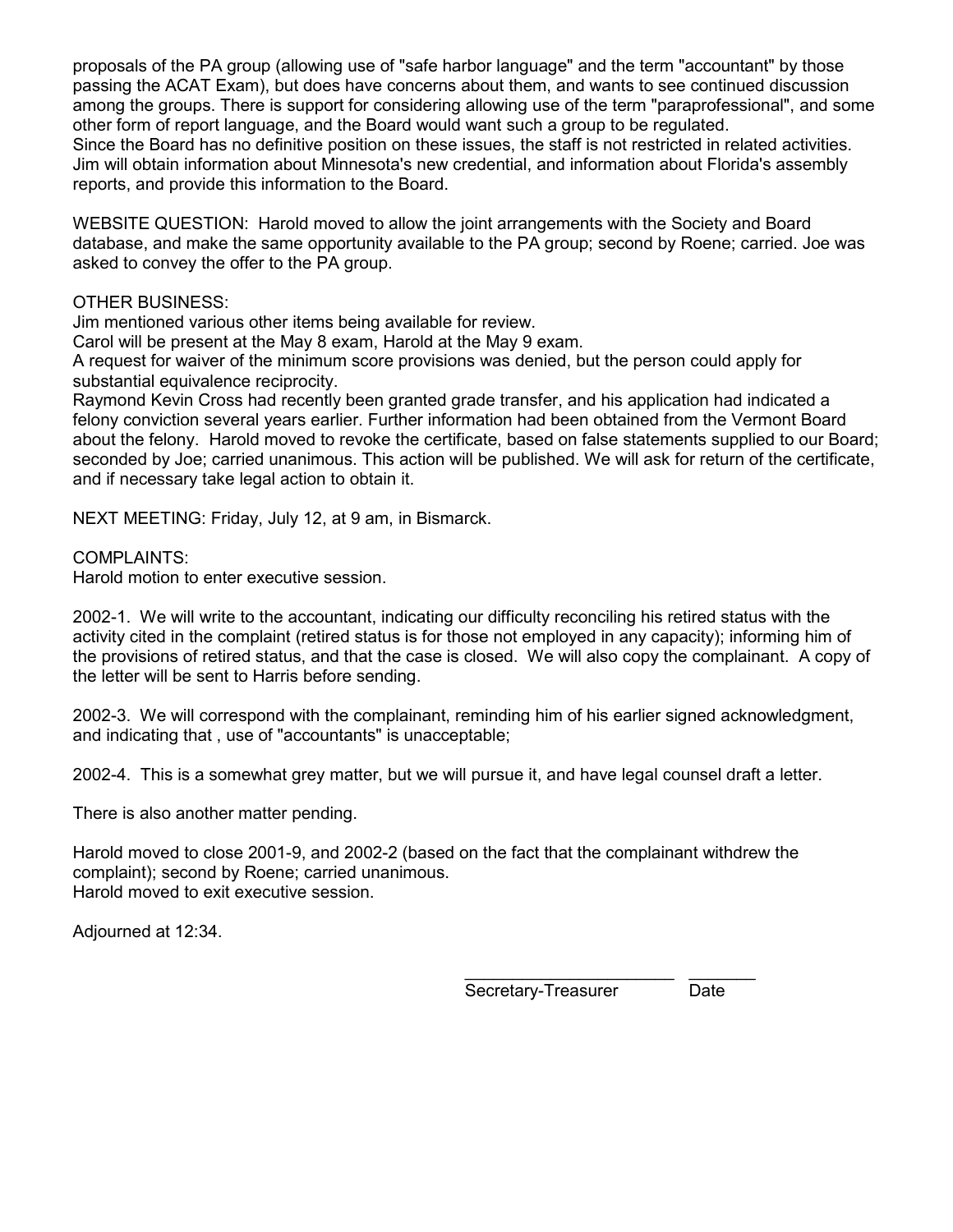## North Dakota State Board of Accountancy **Meeting Minutes: July 29, 2002**

The meeting began at 9:06 am; adjourned at 12:29, following a motion by Joe, 2nd: Harold.

ATTENDANCE: Harold Wilde, Roene Hulsing, Carol Mielke, Joe Tate, Carol Dobitz, Jim Abbott.

ELECTIONS:

Roene was elected president, on motion by Joe, 2nd: Carol M.; carried. Joe moved election of Harold for secretary-treasurer; 2nd: Carol D.; carried.

MINUTES (March 28, 2002):

Approved on motion by Harold; second by Joe; carried unanimous.

MISC. MATTERS:

Carol was welcomed back to the board.

Jim will check on office signage, to ensure the board is also listed.

There was sentiment against releasing complaint information when no fault is found.

Jim will set up ProMetric visits for the Board members.

The exam and 1/2 hour CPE rule changes will be held for the time being.

CPE issues will be brought to the next meeting.

Jim will check with legal counsel about keeping the law reference to a 75 passing grade.

Re. peer review survey: board members may respond individually if they wish.

Harold moved acceptance of the amended employee policy manual; 2nd: Carol D.; carried unanimous.

FINANCIAL MATTERS:

Harold moved approval of disbursements (checks 9255 - 9483); 2nd: Carol M.; carried unanimous. The June 30 audit report was passed out. Jim will send to the Board detail for the uninsured \$49K, and check about deposit insurance coverage.

Harold moved that every 5 years there be a formal review by staff of the payroll sharing arrangements, beginning July 1, 2002; 2nd: Carol D. Carried unanimous. Jim will arrange a joint meeting with Society representatives to address this issue.

There was discussion re. strategic planning, to help specify Jim's goals, but some considered it unnecessary.

The idea was raised of each board member having a specific portfolio of responsibility.

Carol D. moved approval to sign the staffing agreement; 2nd: Harold; carried unanimous.

Carol M., moved approval of the amended budget; 2nd: Joe; carried unanimous.

Joe moved that the board not charge for mailing lists and directories; 2nd: Harold; the motion received 2 votes in favor, 2 opposed, 1 abstain. Jim will prepare for the next meeting: volume of requests, estimate of costs. The question was raised of whether we needed to limit our fees when the lists are used for sales purposes.

Carol D. moved to allow credit card payments; 2nd: Harold; carried unanimous.

GRADES: Harold moved acceptance of the May 2002 exam grades, and awarding of certificates; 2nd: Carol D.; carried unanimous. Jim will add all board members to the grade mailing list.

### APPLICATIONS:

Harold moved approval of the reciprocal, grade transfer and retired status applications; 2nd: Carol D.; carried unanimous. GRADE TRANSFER: Laura G. Adair, Nayem Hassan Baig, Michael D. Fowlkes, Yin H. Kuo.

RECIPROCALS: Frank B. Arford, Michael D. Falkner, Scott D. Cramer, Shannon L. Ferring, Dean T. Kautzman, Thomas W. Philion, Karla A. Stone.

RETIRED STATUS: Melroy C. Clark, Deborah K. Esson, Valerie A. Whetter, James A. Seidlinger, Debra A. Pommier, Paul Gunville, Duane M. Derrigk Thomas Sweeney, Leo L. LaMotte, Lowell L. Ellingson, Harold J. Aldinger, Kenneth A. McDonald, Gary D. Johnson, Herbert M. Lilleberg, Bruce A. Foss.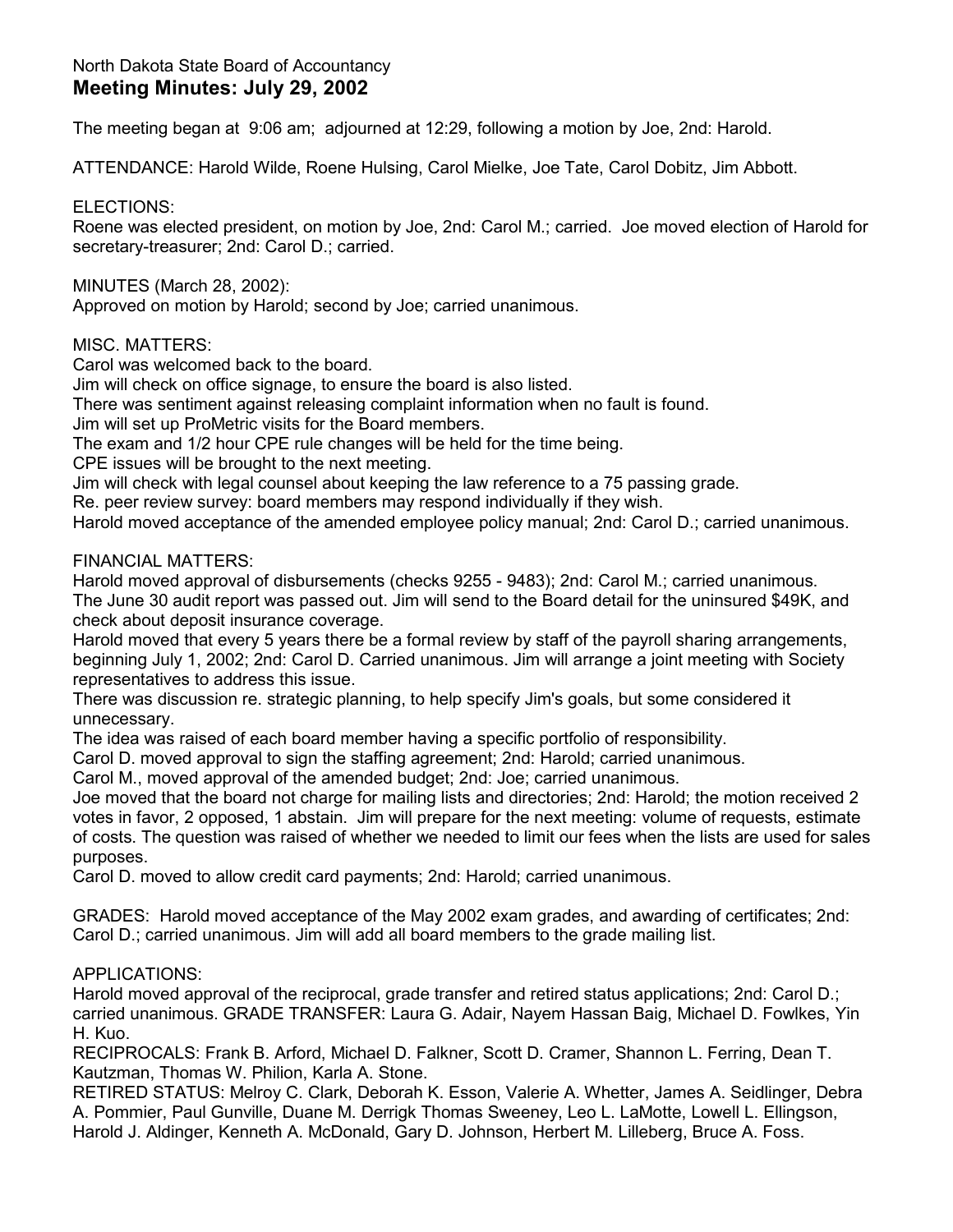#### ETHICS MATTERS:

We will not issue a comment on the June 17, 2002 ethics exposure draft.

The Society had written re. an ongoing ethics CPE requirement; this will be held, with other rule changes Minnesota requires their own ethics exam for reciprocal applicants; it is based on MN rules and law. Harold moved that we not accept an ethics exam other that the AICPA's or an equivalent, effective August 1; 2nd: Carol D.; carried unanimous. We will notify the MNSBA of this policy.

We will require that the ethics exam be complete before an application comes to the board for approval. The idea arose of including some testing on ND law; this will be held for the next meeting.

#### COMPLAINTS:

There was no objection to closing cases 2002-6, 4, and 3. Jim will check flag the latter two for a future check of the phone directory, to check for compliance.

Re. case 2002-5, we will ask whether the other state board would share information with us, if we received the permission of the complaintee.

The Board had earlier agreed to revoke the certificate of Ray Cross; Harold moved to ratify allowing him to relinquish the certificate instead of revocation; 2nd: Joe seconded; carried unanimous.

NEXT MEETING: Thursday Oct. 3, 9 am, in Fargo.

Secretary-Treasurer Date

\_\_\_\_\_\_\_\_\_\_\_\_\_\_\_\_\_\_\_\_\_\_\_\_\_\_ \_\_\_\_\_\_\_\_\_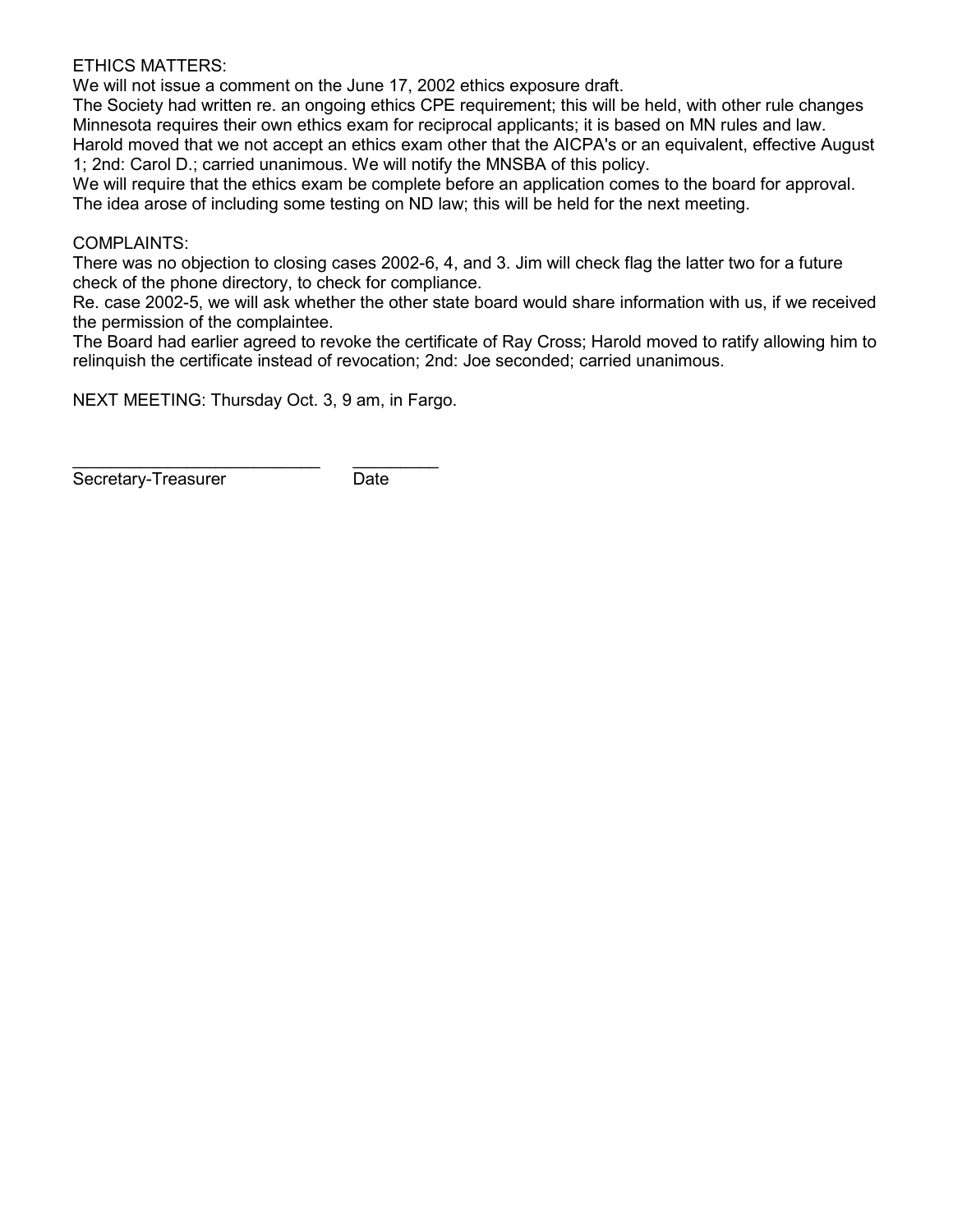## North Dakota State Board of Accountancy **Meeting Minutes: Oct. 3, 2002**

The meeting began at 9:12 am. In attendance were: Roene Hulsing, Carol Dobitz, Harold Wilde, Betsy Batstone-Cunningham, Jim Abbott, plus Carol Mielke (by phone).

MINUTES (7/29/02): approved on motion of Wilde, seconded by Dobitz, carried unanimous.

FINANCIAL REPORT (8/31/02): approved on motion by Dobitz; including payments 9484 through 9584; second by Wilde; carried unanimous.

PROCEDURES REVIEW: Betsy handed out a procedures list, plus application checklists. We will flag the unusual cases in a way that the Board knows the reason it is unusual. The office will bring only the questionable experience applications from now on, starting with today's files. We will notify all rejected candidates of their right to to appeal.

Mielke "left" the meeting during the application review. Mielke rejoined the group. Dobitz moved to approve all exam applications, grade transfer for Everton A. Trotman, Hemant N. Pradhan and Heidi Berogan; retired status for David R. Anderson; and special accomodations (use of a computer) for Phillip C. Clouse. Seconded by Wilde. Carried unanimous.

Wilde suggested a rule change to specify that the accounting concentration requirement be changed to 24 upper division credits. Brief break.

Discussion re. other procedures -- score release, investments, officer selection. The sentiment of the group was to leave the officer selection procedural system open.

#### EXAM ISSUES:

RE. 75% PASS RATE: We have two options: remove the reference from law, or leave it as is. There was sentiment against opening the law to make this change, if we're confident that the 75% formula will continue to be valid. But if we opened the law, we could also edit the section allowing the Board to permit writing the exam if the applicant will complete their education within 6 months; Abbott raised some hesitance to making this change. We will address the issue in December, or earlier if necessary.

ETHICS COURSE: Wilde moved that we adopt the AICPA ethics software course as our ethics exam requirement, for new exam candidates from the Nov. 2002 exam onward; seconded by Dobitz; carried unanimous. We can continue to use the same (NDSCPA) distribution system. Existing reciprocal applicants can use the paper version.

OATH: Wilde moved to require that all new CPAs be required to sign and return the oath; seconded by Dobitz; carried unanimous. The group discussed having an ongong affirmation of intent to adhere to the ethics code, law provisions; this issue will be brought to the next meeting. Jim will send the oath to the board members.

EXAM OVERSIGHT: Dobitz will attend the Exam on Nov. 6; Wilde on Nov. 7th.

HOME ADDRESSES: Dobitz moved that we will not provide licensee home addresses to the public, except in the case of agreed uses with Board approval. Since the Board and Society share a database, the Board prohibits the Society from selling licensee listings. Second by Wilde; carried unanimous. We will investigate using multiple databases, to separate out exam information etc. Dobitz moved that we will not provide candidate home addresses to the public, except in the case of agreed uses with Board approval. Seconded by Wilde; carried unanimous. We will not charge for those licensee mailing list when they are provided.

BOARD PORTFOLIOS: Wilde moved to table this issue; second by Dobitz. carried unanimous.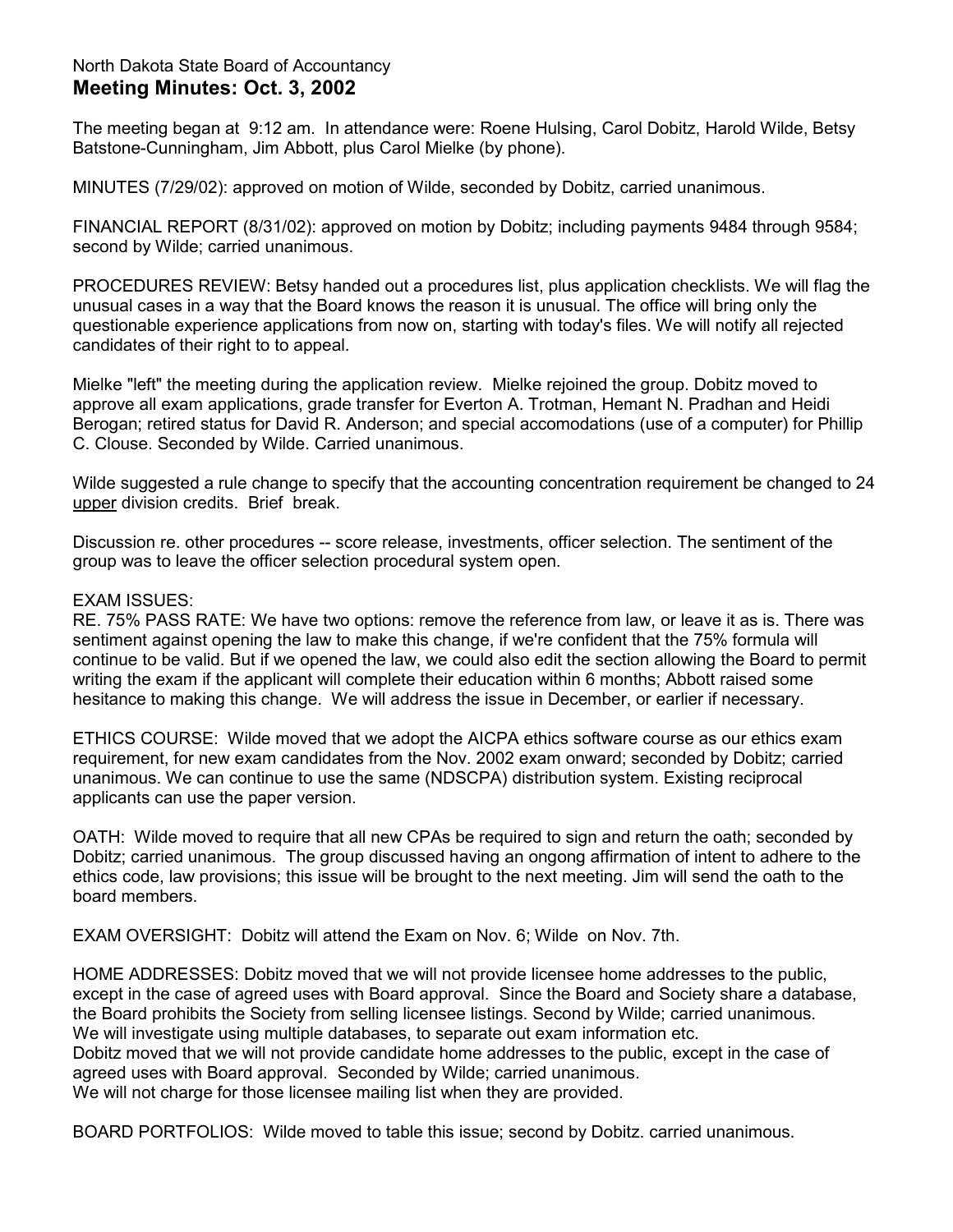CPE STANDARDS: There was sentiment for providing credit for authoring articles, but also some against; this will be left as is.

ETHICS CODE: We will not act now on the idea of refering to the AICPA ethics code, rather than having our own code in rule (with Board authority to make exceptions). Wilde will review the ethics codes of AICPA, ND, GAO and SEC. Abbott will send Wilde the ND ethics rules.

NEXT MEETING: Dec. 9, 2002, at noon, in Bismarck.

PA PROPOSALS: The CPA group recently offered concessions to address the PA group concerns, but these were not considered acceptable. The PA group would like to allow passers of the ACAT exam to be able to issue financial statements, with SSARS language. Comments included the suggestion that SSARS language be mandated, along with CPE, peer review, and that we need to know the ACAT writing requirements, and address the fact of using an exam we are not familiar with. Abbott will prepare a draft letter for Hulsing, to the PA and CPA groups calling for a meeting to discuss the issues. The Florida assembled statements issue was deferred. Break. Meeting resumed around 12:45.

TEST CENTER VISITS: The group discussed our experience with the Bismarck and Fargo testing centers. The experience was positive, although there is interest in having a Grand Forks site. There was some question about Fargo's using students as site proctors. Abbott will contact ProMetric about adding a Grand Forks site. It appears that we need not create our own test site.

VOTING DELEGATE: Wilde moved that the President will be our standing voting delegate at NASBA meetings; with the alternate being the Secretary-Treasurer; second by Dobitz; carried unanimous.

Mary Jo Richard (a CPA Society Board member) joined the group at about 1:20 pm.

SARBANES LEGISLATION: The sense of the group was that state regulators are charged with considering the application of the new national board's yet-to-be-created standards to smaller firms (vs. the provisions of the Sarbanes bill itself). The group discussed the legislation. We wil monitor developments. Mielke left the meeting at 1:35 pm.

Abbott mentioned that two additional items are available for review -- a draft state exam contract, and national database requirements.

COMPLAINTS: Jim will request legal counsel input re. the retention period for our complaint files. He will bring to the Board the current retention schedule. Legal counsel had indicated that a law change would be needed to make "no fault" complaint files confidential, and it may be difficult to get this through the Legislature. We will bring this issue forward in a year.

Richard left the meeting. Complaint 2002-5 was addressed. Complaint 2002-7 was addressed; we need verification of the claims in order to proceed. Three unwritten complaints were mentioned.

Dobitz passed out a MN Supreme Court document denying multi-disciplinary legal practices.

The meeting adjourned at 2:43, on motion by Wilde, second by Dobitz.

Secretary-Treasurer

 $\frac{1}{2}$  , and the set of the set of the set of the set of the set of the set of the set of the set of the set of the set of the set of the set of the set of the set of the set of the set of the set of the set of the set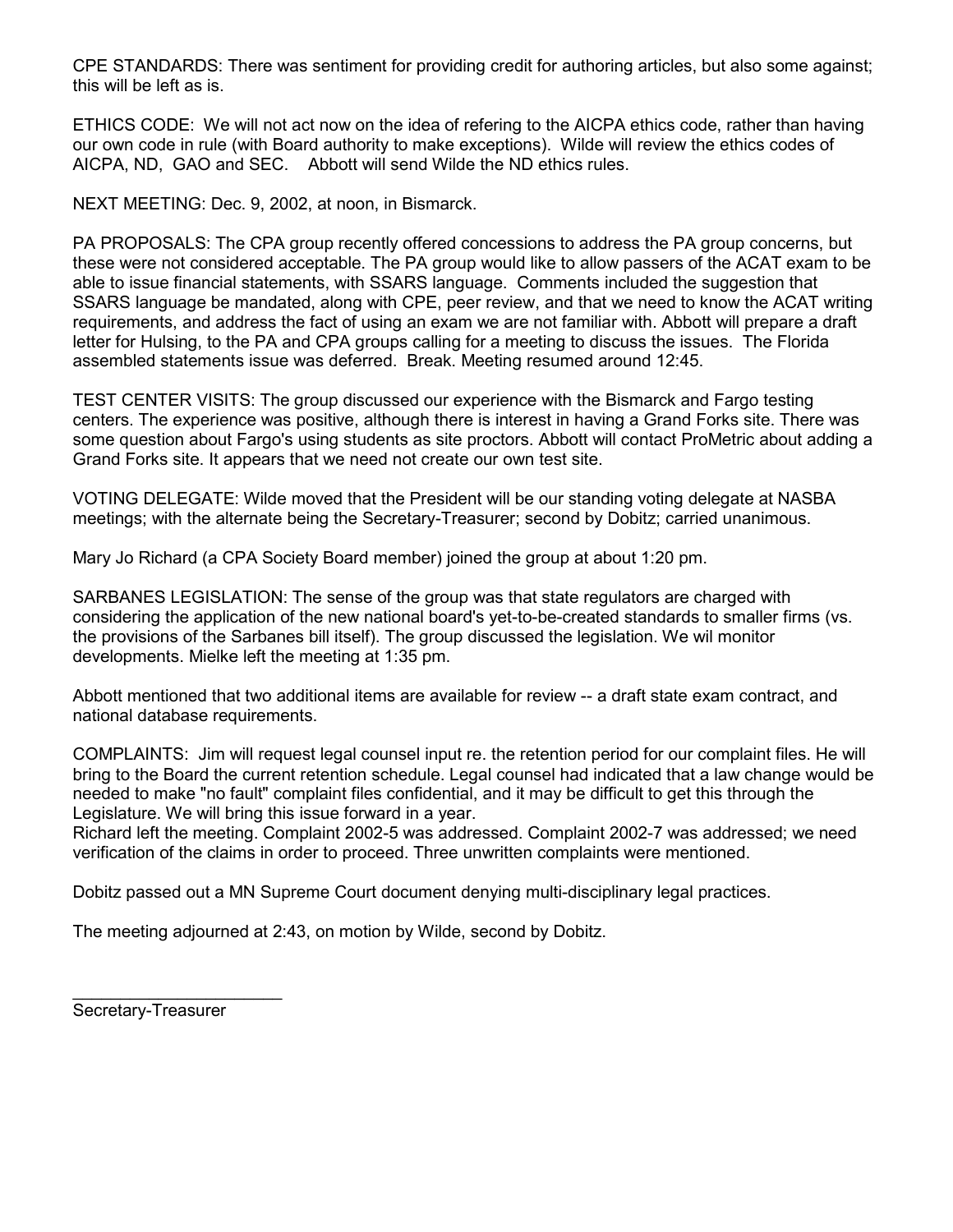## North Dakota State Board of Accountancy **Meeting Minutes: Nov. 4, 2002**

The conference call meeting began at 3 pm. In attendance were: Roene Hulsing, Carol Mielke, Carol Dobitz, Harold Wilde, Joe Tate, Tom Ribb, Jim Abbott.

MINUTES (10/3/02): approved on motion by Harold W., second by Joe T., carried unanimous.

## LAW CHANGES (RE. 75% SCORE):

Harold moved to table this issue; seconded by Carol M.; carried unanimous.

## SARBANES-OXLEY HEARINGS:

Jim will send Harold's prepared handout to Board members not in Grand Forks. Harold recommended no action at this time. Mention was made of holding hearings around the state, after the tax season, to ask about possible changes, and potential impact of changes. We will plan to attend the spring chapter tour to gather input, and Harold will prepare a newsletter article.

## NDSPA LAW CHANGE PROPOSALS:

Comments included: wanting to know why another group is needed, what might be expected of the Board, and wanting to see the proposed test. There was sentiment that the 2 groups should come to a meeting of minds, rather than the Board weighing in on whether to create a new credential. Perhaps the Board could provide some general parameters for any new system. The group agreed to not take action. The Board has no position on these issues -- neither pro, con, or neutral.

Tom left the meeting just prior to the Board addressing complaints.

### COMPLAINTS:

2002-5 Roene has reviewed materials about the case, and gave a briefing. Harold moved to investigate the matter, rather than await MN Board action; seconded by Carol D.; carried unanimous. There was no objection to Roene and Jim selecting and retaining an investigation party.

2002-8 Harold moved to defer action, and refer the complainant to legal channels; second by Joe T. Carried unanimous. Jim will issue correspondence.

Jim gave an update on case 2002-7.

Adjourned at 4:10 on motion by Carol D., seconded by Harold.

Secretary-Treasurer

\_\_\_\_\_\_\_\_\_\_\_\_\_\_\_\_\_\_\_\_\_\_\_\_\_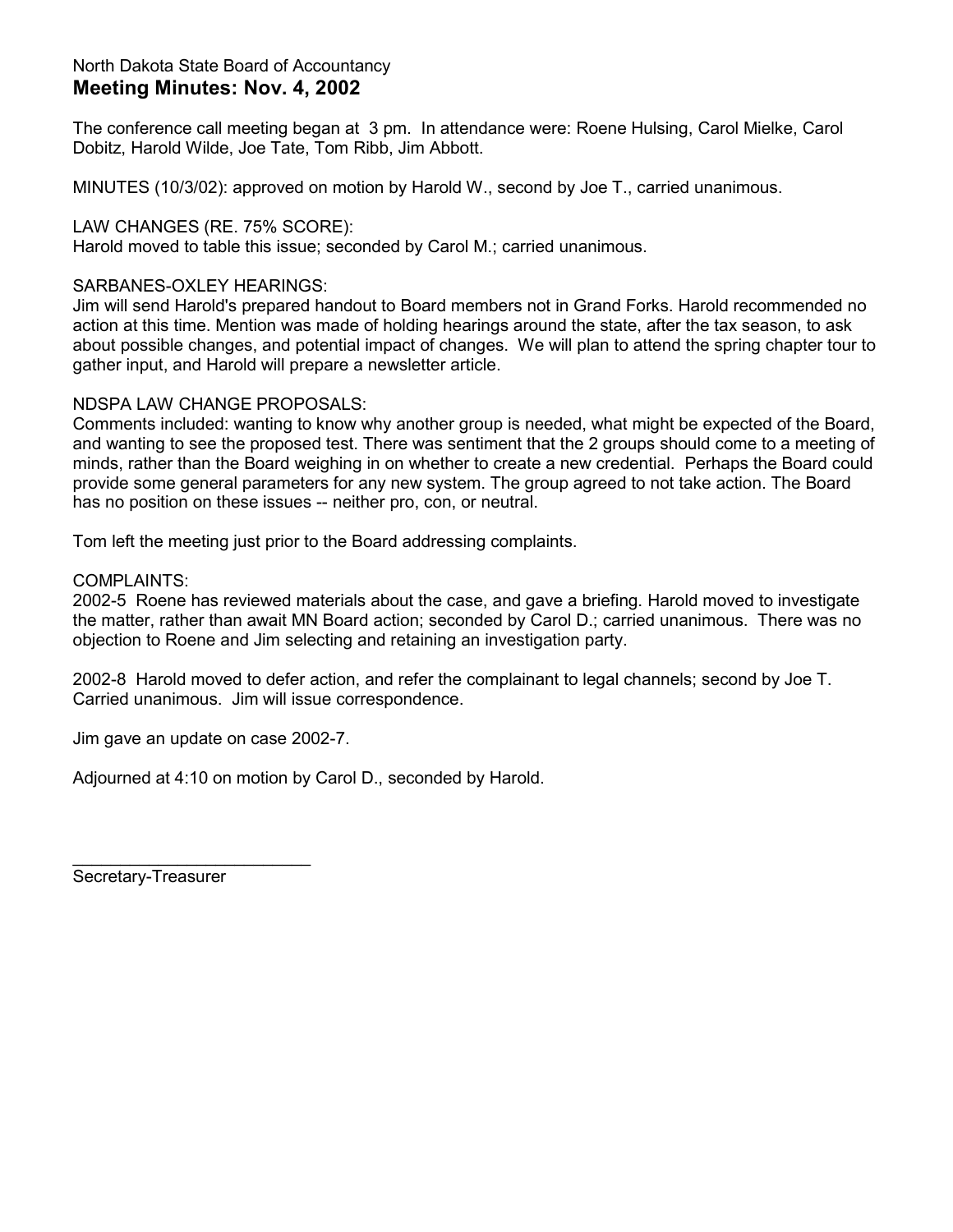## North Dakota State Board of Accountancy **Meeting Notes: Dec. 9, 2002**

The meeting began at 1:11, with the following in attendance: Harold Wilde, Roene Hulsing, Joe Tate, Carol Dobitz, Carol Mielke, Jim Abbott, Jerry Spaedy, Larry Kryzsko, Jean Klein, Tom Ribb.

## MINUTES (Nov. 4, 2002):

Approved on motion by Carol D., second by Harold. Carried unanimous.

## FINANCIAL:

The Oct. 31 financial report, plus expenses (checks9581-9664) were approved on motion by Harold; second by Carol M.; carried unanimous.

## APPLICATIONS:

Harold moved approval of retired status for Patricia M. Flexhaug, CPA and Arlin Karger LPA; second by Carol D.; carried unanimous.

Carol D. moved approval of the Maxine J. Bondenson reciprocal application, on the condition that she changes her application to "substantial equivalency"; second by Harold; carried unanimous.

Harold moved approval of all other applications (grade transfer: Arthur Chan; reciprocity: Barbara A. Kenner, Camie R. Jansen, Carrie L. Neuschwander, Stephen E. Schroeder); second by Joe; carried unanimous.

## GRADES:

Carold D. moved approval of Nov. 2002 grades, and certificate issuance, pending review of grades processing; second by Carol M. Carried unanimous.

### CPE WAIVER:

Carol M. moved approval of a waiver for Lauri A. Richard (no limitation on self-study CPE), with medical verification; second by Harold; carried unanimous.

## NDSPA PROPOSALS:

Two meetings had been sponsored by the Board, addressing the issue. The main issue of disagreement involves use of the term "accountant", with the PA group wanting to allow its use for those passing the ACAT exam and meeting other conditions; the CPA group being opposed to the proposal. There was agreement that a financial statement issued with an attachment containing safe harbor language would not present a problem. The PAs are not asking for approval to perform any restricted services; specifying "not compiled" within the safe harbor language was not a big concern for them. Joe suggested restricting use of "public accountant" rather than the broader term "accountant".

## PRP

Dick Brammell joined the group by phone. Discussion re. SSARS 8 assembled financial statements, perhaps we can require submission of related documents under 3-05-02-01. Harold moved approval of Dick's report; second by Carol D.; carried unanimous. Dick left the meeting.

## NDSPA PROPOSALS

Larry Kryzsko indicated they would not propose to do any attest services. Their plan would be an improvement, because there are people doing this work, with no education. This would raise the level of accounting. He also commented that we are creating a shortage, affecting mainly the rural areas, and if we want economic development, businesses in outlying areas will need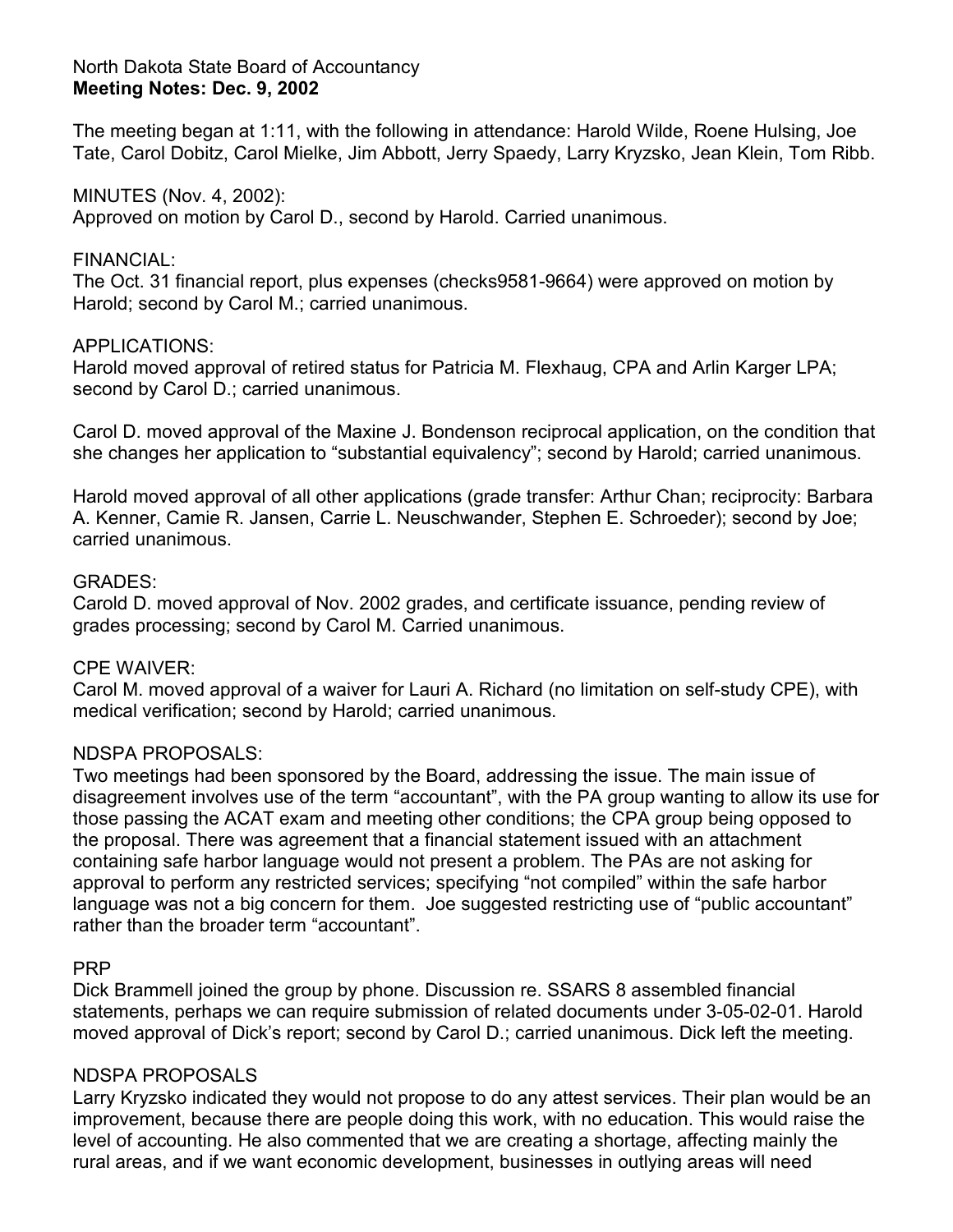accounting services. The group would rather handle this change through legislation than litigation. In other states, courts have not upheld a prohibition on use of accountant.

Tom Ribb indicated they'd received a lot of input from members. Members were willing to entertain some change, if there was a pressing need. The group commissioned a banker survey which showed results similar to an earlier PA group survey: bankers are satisfied with their present accounting services. Without a pressing need, the CPA group doesn't feel that changes should be made. Another category of accountants would cause confusion.

Joe mentioned the approach of not regulating the additional class, but adopting a rule recognizing the use of the title. Carol D. moved that the members give the matter personal study, and have a conference call meeting to discuss it further; second by Carol M; carried unanimous. Larry, Jean, Tom and Jerry left the meeting.

The Board continues to have no position on the issue – pro, con or neutral.

# 75% PASSING SCORE:

No action was taken. Jim will attempt to reach the BOE again about this matter.

# FLORIDA ASSEMBLED STATEMENTS:

Harold moved to take no action; second by Carol D.; carried unanimous.

# PORTFOLIOS:

The issue will be brought to the next regular meeting.

Joe moved to start notifying complainants whenever a complaint is received; provide details and inform them we will contact if any action is necessary on their part. Second by Harold. After discussion, the motion was withdrawn. Jim will seek legal input.

# ETHICS CODE:

Harold moved to adopt a rule change specifying the AICPA code for licensees, plus GAO and SEC codes when appropriate for specific client engagements; second by Carol D. Carried unanimous.

Re. an annual affirmation of ethics code adherence, Jim will prepare some language for our forms, for the Board's review.

We will refer the question of an annual ethics CPE requirement to our CPE Standards Committee.

# RETENTION PERIOD:

Harold moved to use a 10 year retention period complaint files; second by Carol D.; carried unanimous.

NEXT MEETING: March 28, 2003, at 1 pm, in Fargo.

# COMPLAINTS:

2002-5: This case is being investigated by a CPA firm; we do not have a report yet.

2002-7: We will keep this case open, and notify the complainant that we will close it at the next meeting, unless we receive materials to verify his claims.

2002-8: The case was discussed. The complainant had indicated his desire for the Board to drop the case. Harold moved to close the case; second by Carol D.; carried unanimous. Jim will notify the complainant.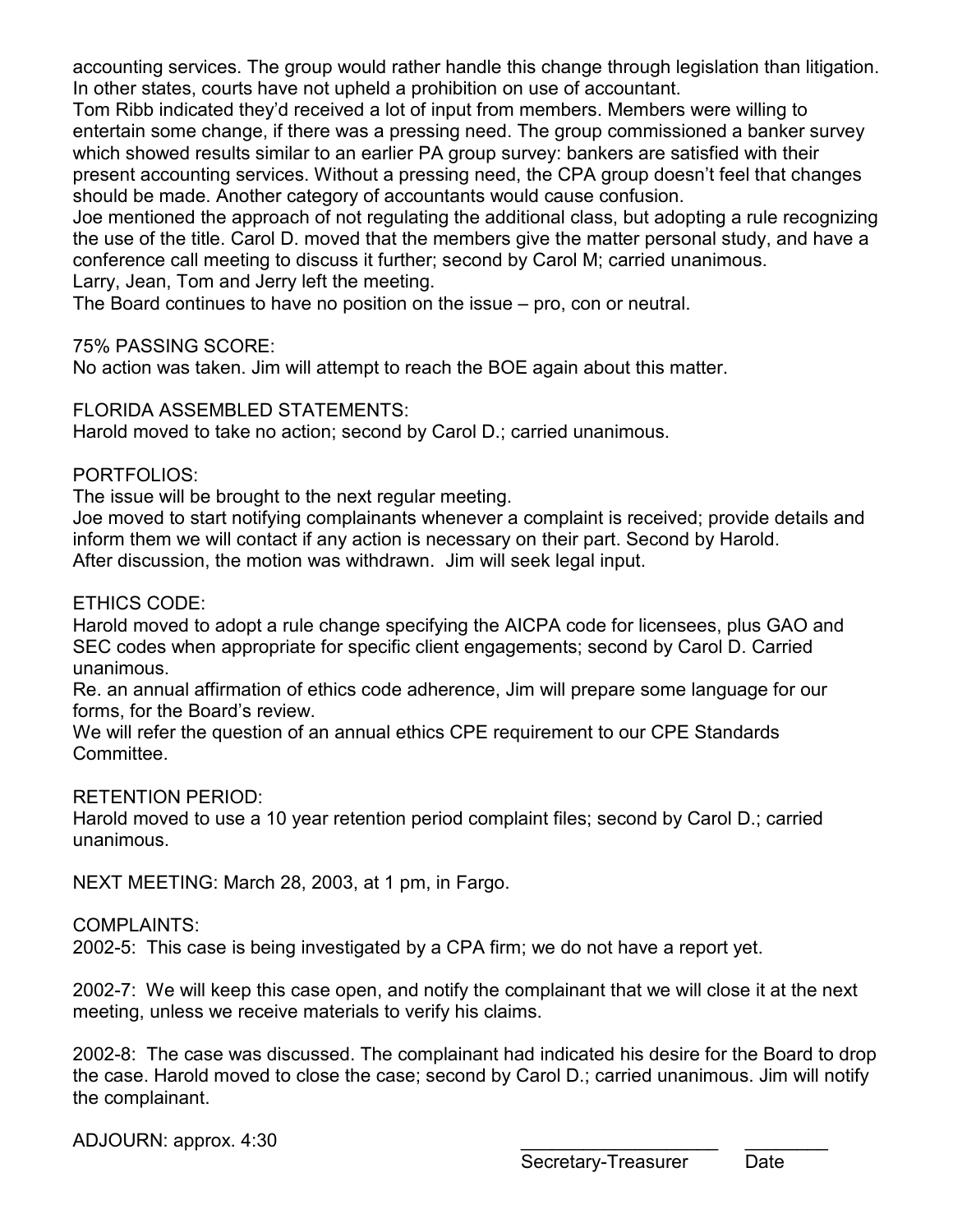Two board members review question applications (offenses, residence, questionable experience). One looks at recips, gt's, random sample of applications.

Flag the unusual cases in a way that the Board knows the reason it is unusual.

Notify all rejected candidates of their right to appeal.

Staff reviews / approves exam applications, issues grades, issues certificates. SB audits process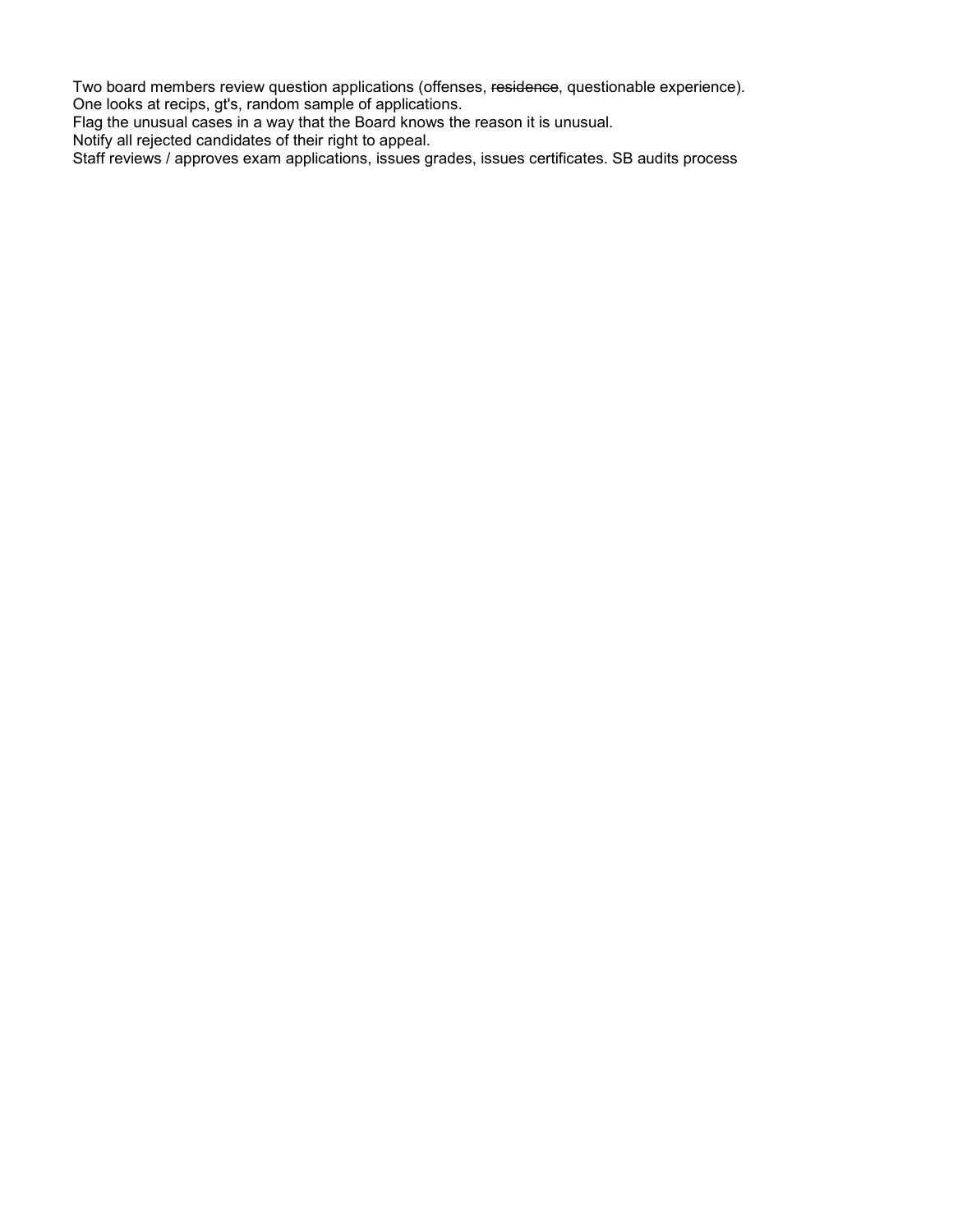### North Dakota State Board of Accountancy **Meeting Notes: January 22, 2003**

The meeting began at 3:40 pm, with Harold Wilde, Joe Tate and Jim Abbott in Grand Forks; connected by phone were Roene Hulsing and Carol Dobitz. Carol Mielke was absent.

MINUTES (Dec. 9, 2002): Approved on motion by Carol D., second by Harold W. Carried unanimous.

Potential Law Changes:

75% exam score. Jim gave background. It was felt that 75 is understood to be the passing grade. There will be no action taken to change the law at this time.

The Board reviewed the various proposed changes contained in SB 2287.

Harold moved that the Board oppose the bill as written; seconded by Carol D. Carried unanimous. Various problems were cited, such as the need to include reviews and compilations in the attest definition and in the ABA services section (prohibited services), a preference to not citing standards organizations in the law, the altered definition of "client". There was concern about moving away from uniformity. There was some willingness to allow another classification. Joe will report to the PA group.

Complaints:

2002-5. Financial statements (compilation) could be prepared, if non-independence was disclosed. There was hesitance to recommending another venue. Harold moved to close the case and accept the CPA's explanation, and the report of our investigator. Seconded by Carol D. Carried unanimous. We will notify the complainant that our action does not preclude him from taking other action.

2003-1. Carol D. moved to close the case and suggest that the complaint contact the tax matters partner for required documents. Seconded by Harold; carried unanimous.

2003-2. Joe moved to close the case and notify the complainant most of the issues are not in our purvue. If a court determines that the CPA has violated law, please notify us. Harold seconded. Carried unanimous.

Jim briefed the group re. 2002-7.

NASBA nominations for vice-chair. No action will be taken.

SB 2287 Fiscal note: Jim had prepared a fiscal note for the bill; copies were given to Harold and Joe, and are being sent to the other 3 board members.

Adjourned at 4:52 on motion by Harold, seconded by Carol D.

\_\_\_\_\_\_\_\_\_\_\_\_\_\_\_\_\_\_\_ \_\_\_\_\_\_\_\_ Secretary-Treasurer Date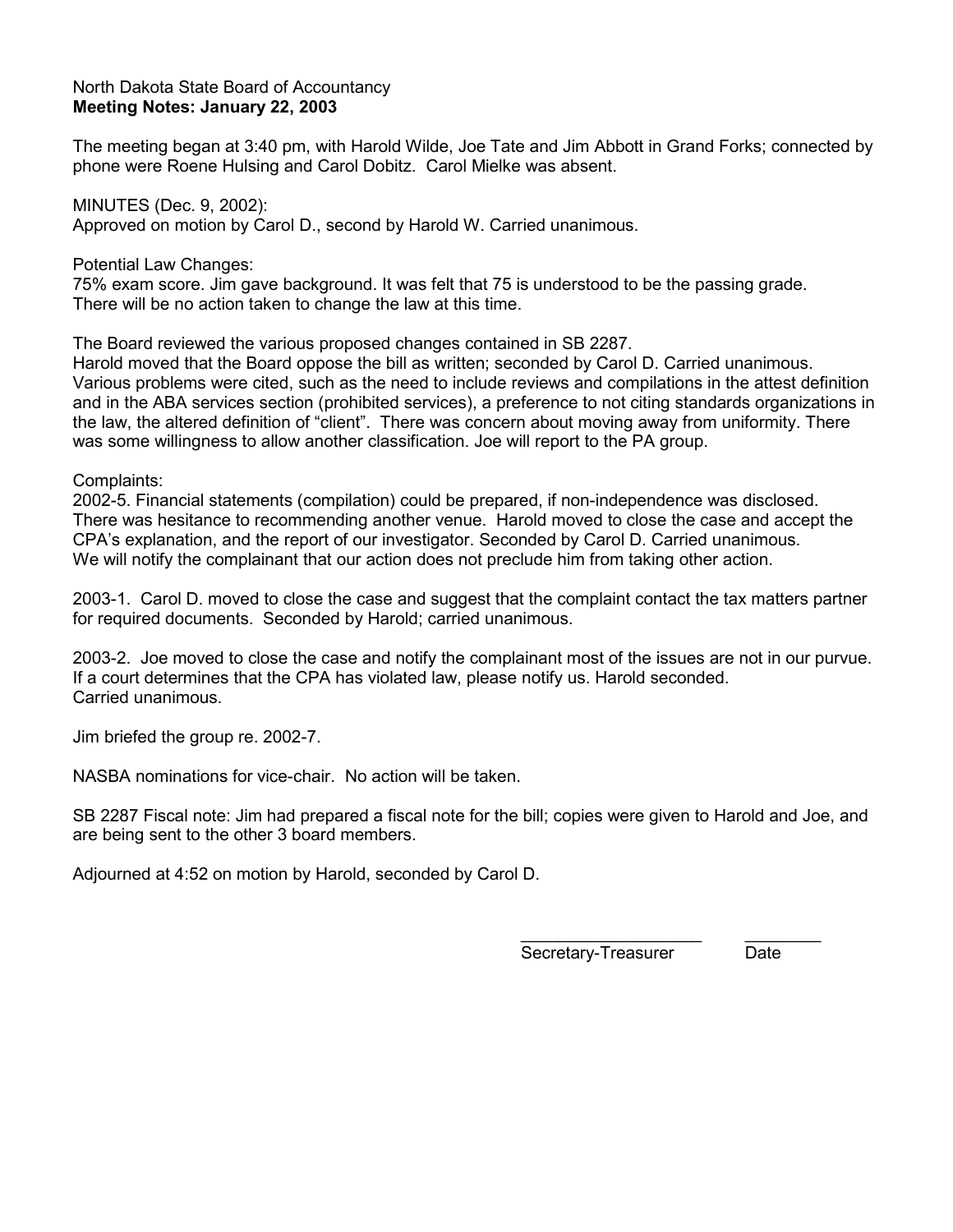#### North Dakota State Board of Accountancy **Meeting Notes: Jan. 28, 2003** 7:45 am

The conference call meeting began at 7:45 am, with all members present, plus Jim Abbott.

### PROPOSED LAW CHANGES:

Roene faxed the PA group's proposed SB 2287 changes to the office.

The group made various comments including:

- NSA has proposed compilation standards that conflict with the language of the proposed bill.

- It's unclear why the first five sections in SB 2287 have been included.

- the proposed changes add compilations and reviews to the attest definition, but the reference is to prospective financial information.

- People don't understand the present situation of two classes of accountants. We've worked hard to protect the term accountant, and should continue.

- concern about the public receiving the same level of assurance, under common standards

- the legislation states that the Board shall use the ACAT Exam, but "may" use the CPA Exam. There is no latitude.

- Sec. 9 still refers to internal controls, and does not refer to the limited assurance of reviews.
- Reports are still prohibited in unlawful acts.
- A substantive case for another classification has not been made.

Harold moved that the Board rejects this bill completely, and has questions about the need for another classification. Seconded by Carol D. This motion was later withdrawn. Joe expressed concern with the current law's definition of "reports" being so broad.

Harold moved that the Board of Accountancy cannot accept either set of proposed changes, as written. Carol D.? seconded. Carried with four votes in favor, 1 abstention.

Joe commented that the Board has suggested changes to the bill, but still considers it unacceptable. It was mentioned that transmittal letter language could be authorized by rule. Carol D. left the meeting.

Carol M. moved that Harold will present the Board's position at the hearing; second by Joe; Carried unanimous. Jim will plan to be at the hearing. Jim will email details re. the Board's meeting tomorrow morning.

### COMPLAINT

Harold moved to reopen a complaint (2003-2) and turn it over to legal counsel for advice. Second by Joe, and carried unanimous. Roene will call the complainant.

Adjourned at 9:20 am, on motion by Harold, second by Joe.

Secretary-Treasurer Date

\_\_\_\_\_\_\_\_\_\_\_\_\_\_\_\_\_\_\_ \_\_\_\_\_\_\_\_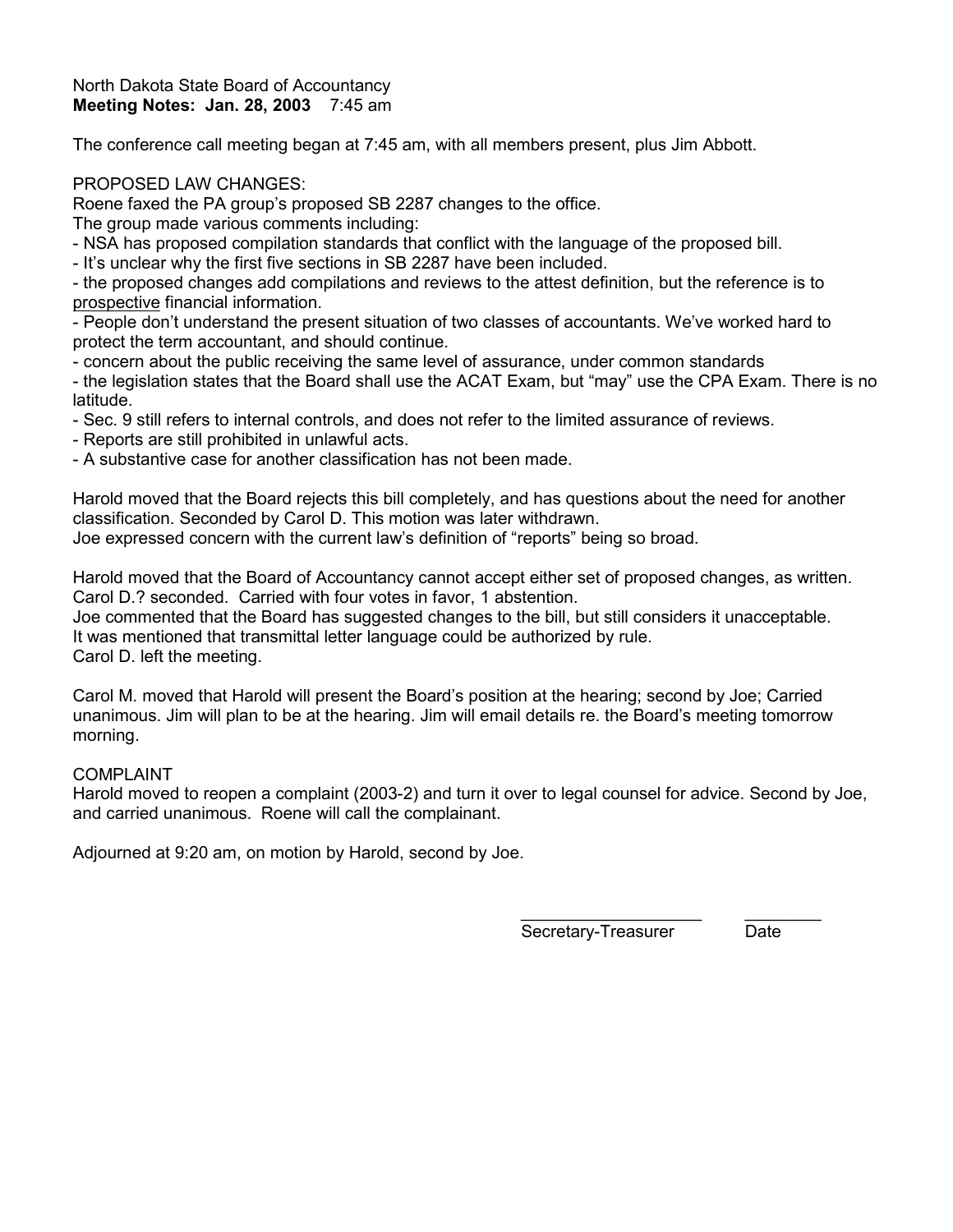#### North Dakota State Board of Accountancy **Meeting notes: January 29, 2003**

The meeting began at 7:52 am, with Roene Hulsing, Carol Mielke, Harold Wilde, Jim Abbott, and Albert Krueger present.

The group reviewed draft testimony, and made some changes. The meeting adjourned at 8:21, on motion by Harold, second by Carol M.

> \_\_\_\_\_\_\_\_\_\_\_\_\_\_\_\_\_\_\_ \_\_\_\_\_\_\_\_ Secretary-Treasurer Date

North Dakota State Board of Accountancy **Meeting notes: February 3, 2003** 

The meeting began at 7:31, by conference call, with the following participants: Carol Dobitz, Carol M., Roene Hulsing, Joe Tate, Harold Wilde, Jim Abbott, Tom Ribb, Jean Klein, Larry Kryzsko.

Larry K. shared a proposed amendment to SB 2287, to eliminate all edits, and insert only one edit: "The NDSBA shall study the options of establishing a permanent second tier of accountancy."

Harold W. moved to accept the proposed amendment.  $2<sup>nd</sup>$ : Carol D. After discussion, a roll call vote was taken; all members voted in favor (Roene did not vote); motion carried.

The amendment issue is now with Sen. Klein. Larrry K. did not know if a timeframe would be added.

There was some frustration expressed that the matter will be studied, but nothing will come of it. Harold indicated that he could agree to creating some form of additional credential. Tom stated that the CPA Society would have no problem with a study, but need must be addressed. There was a comment that the Board's concern is the need of public, including the PA group. The ABA credential could be addressed as part of the study. Roene committed to pursue this matter diligently during her term.

The question was raised as to what if the amendment mandates the Board establish another classification? Perhaps the Board would have to reconvene to address this. A mandate would be a significant issue. The Board needs immediate notice.

Kryzsko, Klein and Ribb disconnected from the call.

#### COMPLAINT

The Board addressed 2003-2. Legal counsel guidance had been received. Harold moved to keep the case open, and follow counsel's advice that the matter should go through probate courts first, then to us. We will give the complainant a copy of counsel's correspondence. Second by Joe Carried unanimous.

The meeting ended at 8:05 am.

\_\_\_\_\_\_\_\_\_\_\_\_\_\_\_\_\_\_\_ \_\_\_\_\_\_\_\_ Secretary-Treasurer Date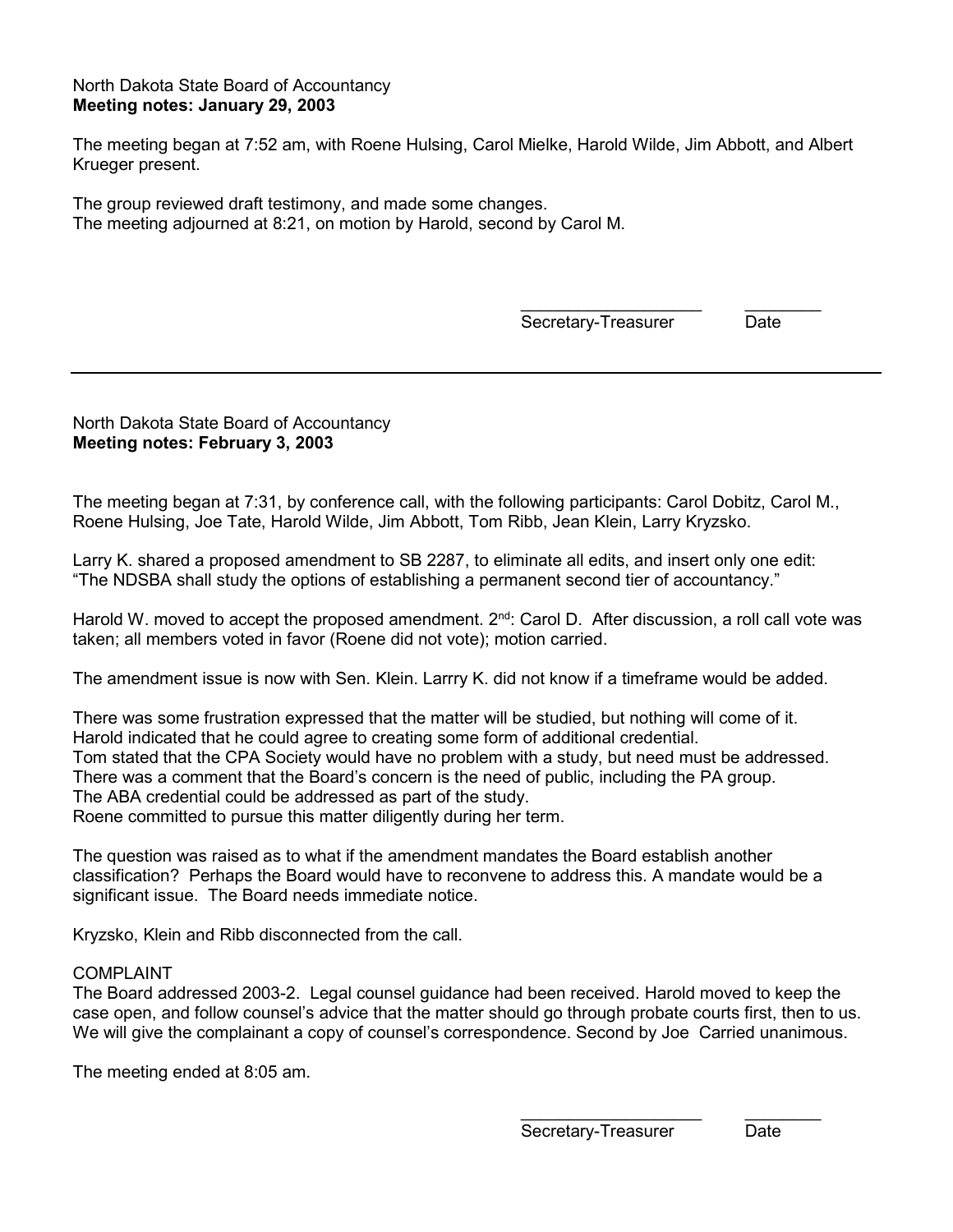#### North Dakota State Board of Accountancy **Meeting notes: March 28, 2003**

The meeting began at 1:00 pm. Attendees: Roene Hulsing, Joe Tate, Carol Dobitz, Harold Wilde, Dennis Fuhrman, Ron Johnke, Betsy Batstone-Cunningham, Jim Abbott, Carol Mielke connected by phone.

MINUTES (Jan. 22, 28, 29; Feb. 3, 2003): Approved on motion by Harold, second by Carol D.; carried unanimous.

FINANCIAL REPORT (2/28/03): Carol D. moved approval of disbursements (checks 9665-9854) and financial statements; second by Harold; carried unanimous.

Roene welcomed Ron Johnke and Dennis Fuhrman.

APPLICATIONS: Ron Lunde was approved for retired status, on motion by Carol D., second by Harold; carried unanimous.

Two exam applications were filed based on experience with foreign national governments (Harind Singh, Maria B. Paul). Harold moved rejection of the applications based on our understanding of N.D. law wording; second by Carol D.. Carol D. commented that if there were to be an appeal, we would seek legal counsel input. Carried unanimous.

An exam application (Svetland Sorokina) contained a combination of experience types (government plus public). Combining experience was not considered a problem.

An exam application (Carmen Ispas) contained self-employed public accounting experience in Romania; there was no problem with this situation. Another exam application (Robert E. McMahon) had six years of experience basically in tax; the Board had no concern about this situation.

The Andreas Schwoerer exam application did not have an educational evaluation showing sufficient credits. Carol D. moved to reject the application. We will not perform an evaluation of his foreign education. He is free to reapply with an adequate evaluation. Second by Harold; carried unanimous.

Harold moved approval of the remaining applications (reciprocity: Elizabeth A. Dothage, Christine Paulus Engel, Terry L. Faries, Aiden Holden, Heath C. Kooiman, William J. Warinner, Jason M. Bruegelmann, Jonathan F. Eisele, Robin L. Putnam, Troy A. Short), (transfers: Anwar Aziz, Farrukh Fayyaz, Julieann M. Novais, Kenny Wong, Faraz Zuberi), and exam applications. Second by Carol D.; Carried unanimous.

PAYROLL COST SHARING: Society and Board representatives had met and discussed the payroll sharing arrangements, and agreed to an equal split, but review in three years. Joe moved to approve a 50% sharing of payroll expenses, but include an annual escape clause in the agreement, effective July 1.2003. Second by Harold; carried unanimous.

PRELIMINARY BUDGET: Discussion. Harold and Carol D. will represent the Board in the annual discussion with the Society re. salary and equipment. 5 year projections had been included in the agenda packet.

BOARD PORTFOLIOS: Harold moved that we use a portfolio system as follows, second by Carol D. We will start this system in July 2003. Carried unanimous.

| Portfolio area | Board member |             |
|----------------|--------------|-------------|
| Website        | vear 1       |             |
| Finance        | year 2       |             |
| Administration | year 3       |             |
| Examination    | year 4       |             |
| Complaints     | year 5       | -- Break -- |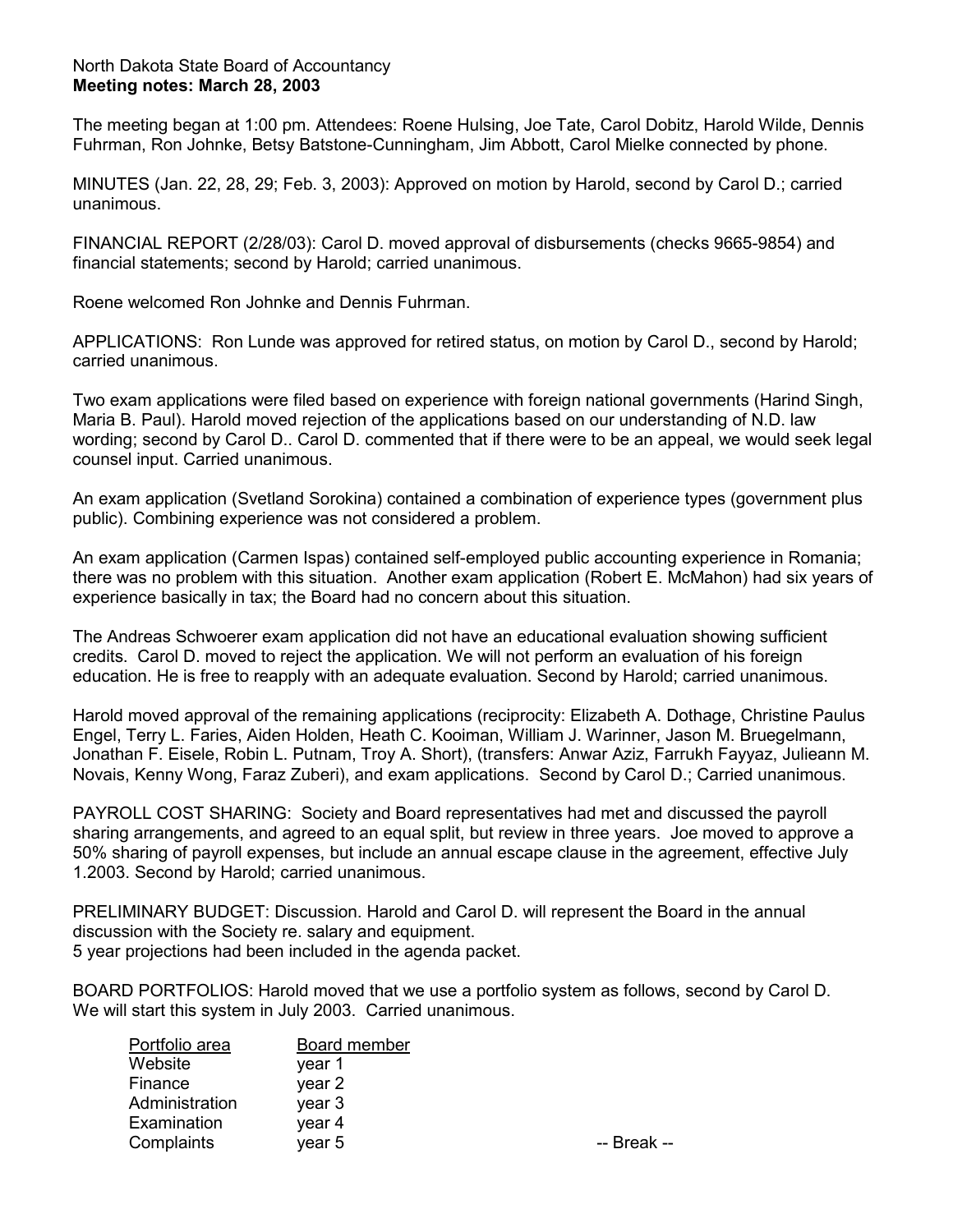RULE CHANGES: Changes were reviewed and edited.

Harold moved approval of exam rule changes; second by Carol D.; carried unanimous.

A CPE change (allowing ½ hour increments) was approved on motion by Carol D.; second by Carol M.; carried unanimous.

Harold moved to defer the code of ethics changes until the next fiscal year; second by Joe. Jim will send the AICPA code to all board members. Carried unanimous.

There was some feeling that a mandated ethics CPE requirement can become a farce. Carol D. moved to not address this rule change; second by Harold; carried unanimous.

Definition of "concentration": Harold moved to adopt the proposal, specifying 24 credits beyond Principles; second by Carol D.; carried unanimous.

Harold moved to remove the limits on self-study, college classes taught and taken, discussion leader service; second by Carol D.; carried unanimous.

Harold moved to increasing late fees to \$50; second by Carol D.; carried with 1 opposed.

We will not change the annual renewal fees.

We will not propose a change to a yearly CPE requirement, from the current 3 year system.

Harold moved to change the CPE reporting period to June 30; second by Carol D. We will try to use 1 form if possible. The transition (June 2004) will use an 18 month period, with apportioned minimums. carried unanimous.

EXAM ISSUES: There was no objection to the proposed exam procedures: no application deadlines, review / approval by staff, Board performing a review of grade processing processes, staff issuing grades shortly after receipt, no requirement to test in this state, no proctor fees for testing out-of-state candidates.

Dennis left the meeting.

No nominations were proposed for NASBA positions.

ETHICS AFFIRMATION: Harold moved to begin using the affirmation (referring to ND code, not AICPA), second by Carol D.; carried unanimous.

SB 2287. We will wait until Legislative Council decides whether to study the issue. If they do, we will make ourselves available for assistance; if not, we will consider whether to study the issue on our own.

INITIAL PERMIT: Joe moved to adopt the proposed process change: to charge the initial renewal fee in June following initial certification; second by Harold; carried unanimous.

NEXT MEETING: July 7, at 1 pm; with lunch at noon.  $-$  Break  $-$ 

Jim will check whether NASBA will extend the first-time board member free registration to Carol D.

### COMPLAINTS:

2002-7: Carol D. moved to close, second by Harold; carried unanimous.

We are keeping the 2003-2 case open.

Jim reported on an unwritten complaint (1999u-10). Law enforcement found no evidence of his involvement in the illegal activities.

We will continue current procedure of not automatically notifying an accountant when a complaint is filed. Carol D. raised the question of whether academic plagiarism would be an issue of concern to the Board.

EXAM OVERSIGHT: Harold will be at the site May 7; Carol D. on May 8.

Wally Rygh had been asked to have an onsite peer review. There was no objection to requiring it be conducted at his office, rather than the reviewer's.

Adjourned at 4:43 pm, on motion by Harold, second by Carol D.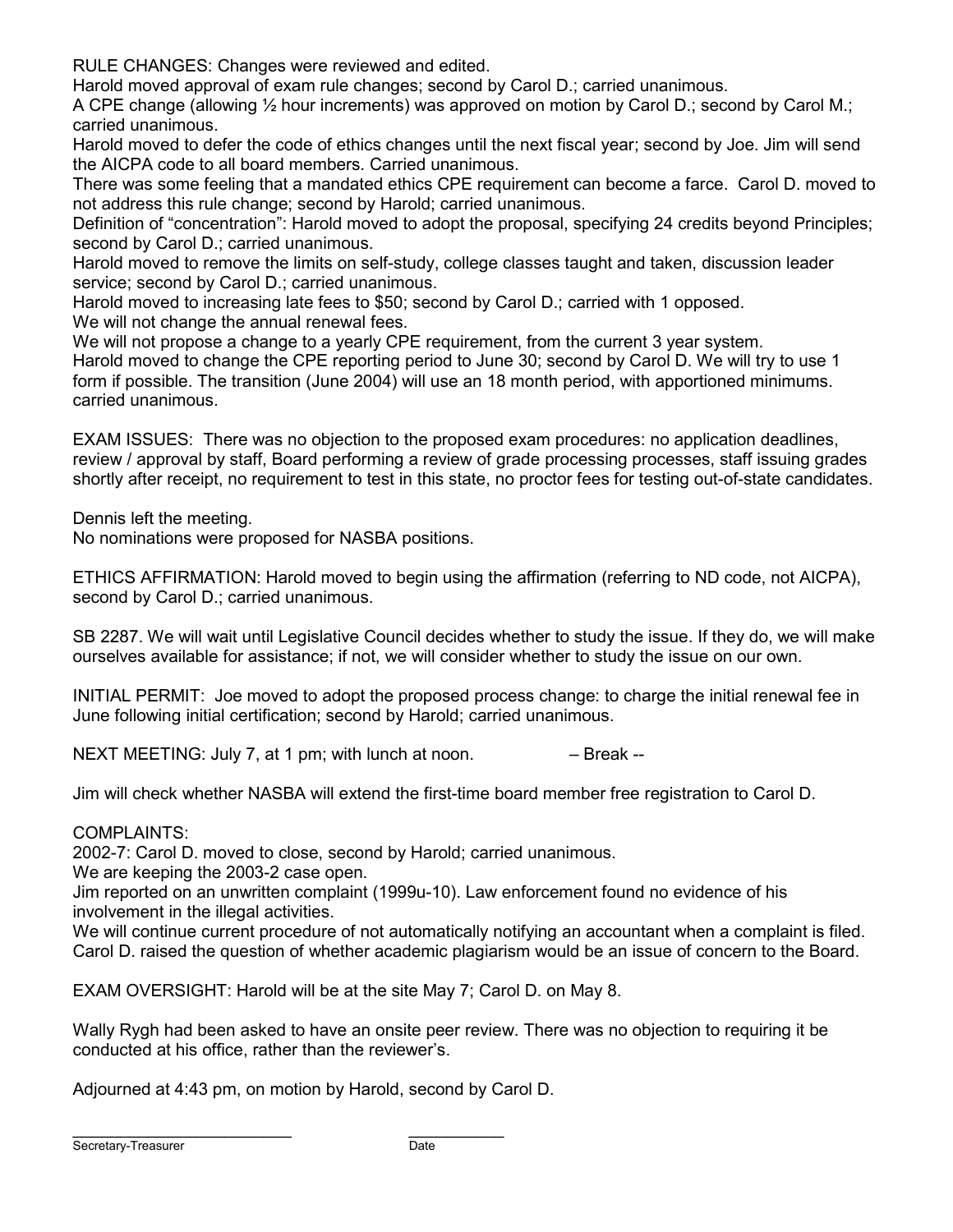### North Dakota State Board of Accountancy **Meeting notes: April 30, 2003**

The meeting began at 8:30 am. Participants: Roene Hulsing, Joe Tate, Carol Dobitz, Carol Mielke, Harold Wilde, Ron Johnke, Betsy Batstone-Cunningham, Jim Abbott.

AUDITOR SELECTION: Harold has the authority to make the auditor selection.

RULE CHANGES: The group reviewed and edited the proposed rule changes.

Jim commented on a grade transfer applicant who no longer has an active certificate, but has continued to use the CPA credential; Carol D. has also received information concerning the applicant. Complaint 2003-2: brief update.

NEXT MEETING: May 6, at 11 am.

Adjourned at 9:35, on motion by Carol D., second by Joe.

\_\_\_\_\_\_\_\_\_\_\_\_\_\_\_\_\_\_\_\_\_\_\_ \_\_\_\_\_\_\_\_\_\_ President Date

North Dakota State Board of Accountancy **Meeting notes: May 6, 2003** 

The meeting began at 11:00 am. Participants: Roene Hulsing, Joe Tate, Carol Dobitz, Harold Wilde, Ron Johnke, Jim Abbott.

RULE CHANGES: Jim reviewed changes made to the proposed rule amendments. A question was raised about whether there was sufficient transition time allowed for changing the "concentration" definition; the sentiment was that the proposal is OK as is.

Roene shared comments she'd received from Tom Ribb about changing the CPE reporting year. He felt the main reason for the change to a calendar year reporting year was to fit better with available CPE offerings. A June 30 cut-off would cause people problems, in light of the current May – Dec. CPE offering schedule. He is not in favor at all of the change.

Comments included the issue of due professional care, licensees should plan ahead, it makes sense for our state to use the same schedule (June) as our neighbor states. Those in public practice really need to plan ahead for CPE.

Harold moved that we proceed with option #2 (a June 30 CPE reporting period); second by Carol D.; carried unanimous.

The rule changes will be advanced, on motion by Harold; second by Carol D.; carried unanimous.

The possibility was raised of issuing an endorsement letter for Kathy Smith's bid for a NASBA at-large board position; no action was taken.

Adjourned at 11:30 am, on motion by Carol D., seconded by Harold.

\_\_\_\_\_\_\_\_\_\_\_\_\_\_\_\_\_\_\_\_\_\_\_ \_\_\_\_\_\_\_\_\_\_

President Date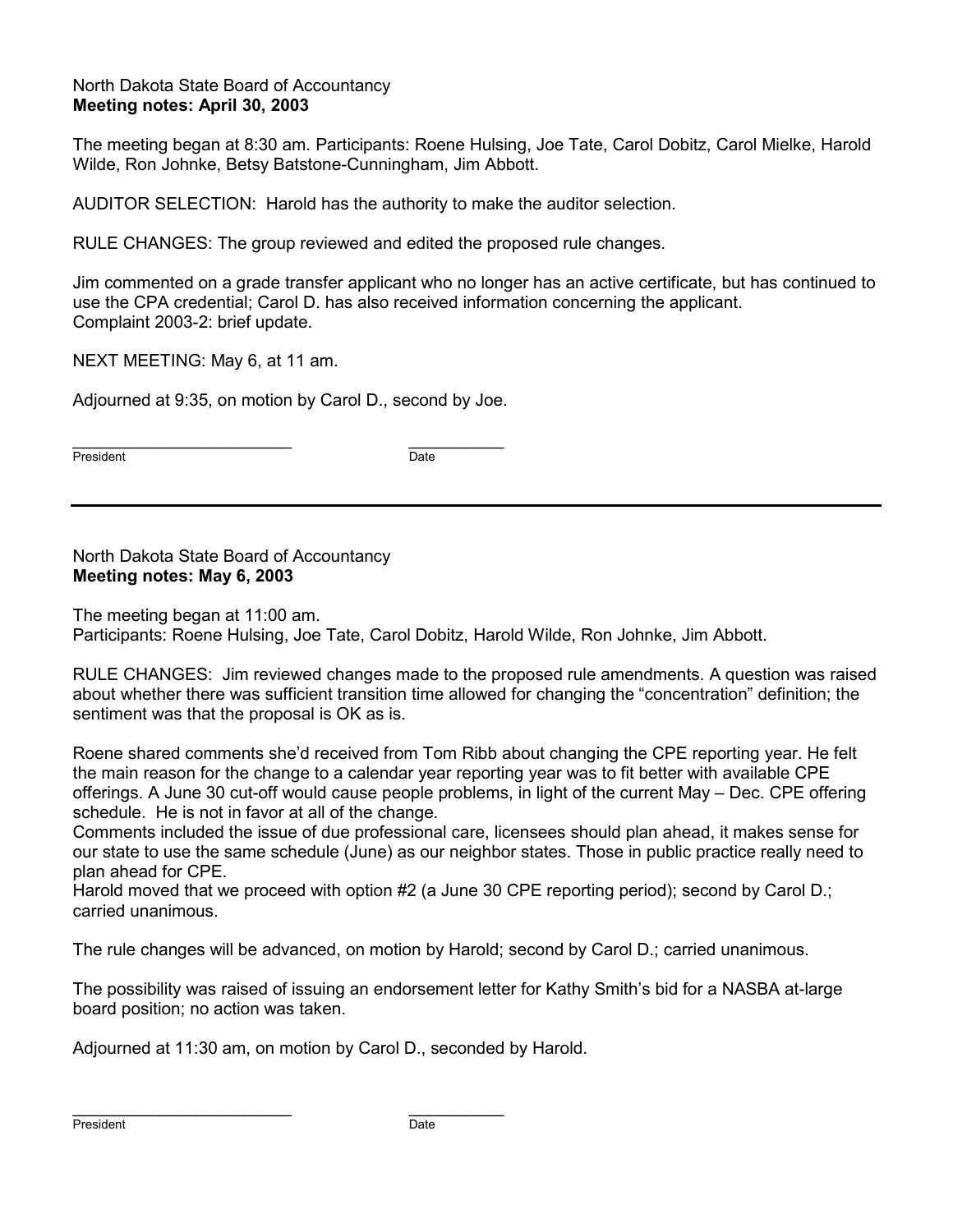#### North Dakota State Board of Accountancy **Meeting notes: July 7, 2003**

The meeting began at about 1:20 pm. Participants: Joe Tate (by phone), Harold Wilde, Carol Mielke, Carol Dobitz, Ron Johnke, Betsy Batstone-Cunningham, Jim Abbott.

OFFICER SELECTION: Carol D. nominated Joe for secretary-treasurer, but Joe declined. Carol D. nominated Harold for president; second by Carol M.; carried unanimous Joe nominated Carol M. for secretary-treasurer; second by Carol D.; carried unanimous

MINUTES (March 28, April 30, May 6 – 2003): Approved on motion by Carol D.; second by Carol M.; carried unanimous.

DISBURSEMENTS (checks 9855-10018): Approved on motion by Carol M., second by Carol D.; carried unanimous. Carol M. moved approval of the May 31, 2003 financial statements, as amended; second by Ron; carried unanimous.

MAY 2003 GRADES / AWARDING OF CERTIFICATES: Joe moved approval; second by Carol D.; carried unanimous.

BUDGET ISSUES: Carol M. moved approval of a \$1500 capital budget; second by Ron; carried unanimous.

Proposed staff compensation was approved, on motion by Ron; second by Carol M.; carried unanimous. Signing the staff sharing agreement was approved (using a July 7 date in the first sentence), on motion by Carol M.; second by Ron; carried unanimous.

Harold Wilde joined the meeting at this time (1:50).

The 2003 – 2004 Budget was approved on motion by Carol D.; second by Carol M.; carried unanimous.

Joe Tate left the meeting at 2:00.

Executive Director goals and a set of projections (2003- 2009) had been included in the agenda packet; no changes were made.

#### APPLICATIONS:

Carol D. moved approval of grade transfer applications from Abdel Hamid Fa Al Abwah, Yaseen Z. Fahd, Naeem Hussain Kasbati, Muhammad Riaz, and Roderick Roberts; second by Ron J. carried unanimous.

Carol moved approval of grade transfer for Sungwoo Kang (upon completion of the ethics exam); second by Ron J.; carried unanimous. Kang had not sat for all four parts, due to an error by the exam arrangements company he had used.

One grade transfer application was deferred, in light of complaint issues (Complaint file 2003-4). Carol D. moved to defer action until we receive more information from the applicant, a firm he is associated with, and a college he was associated with (re. their related policy); second by Carol M.; carried unanimous. Harold and Jim will prepare a letter to the applicant.

Application for reciprocity were approved for Richard Peter Mortenson and Michael J. Wiskirchen, on motion of Carol D., second by Carol M., carried unanimous.

Reciprocity was also approved for Maxine J. Bondeson, William W. Foster, Jeffrey L. Hanson, Chris Eliot Johnston, Brandon Michael Maves, and Jeffrey E. Stein, on motion by Carol M., second by Carol D.; carried unanimous.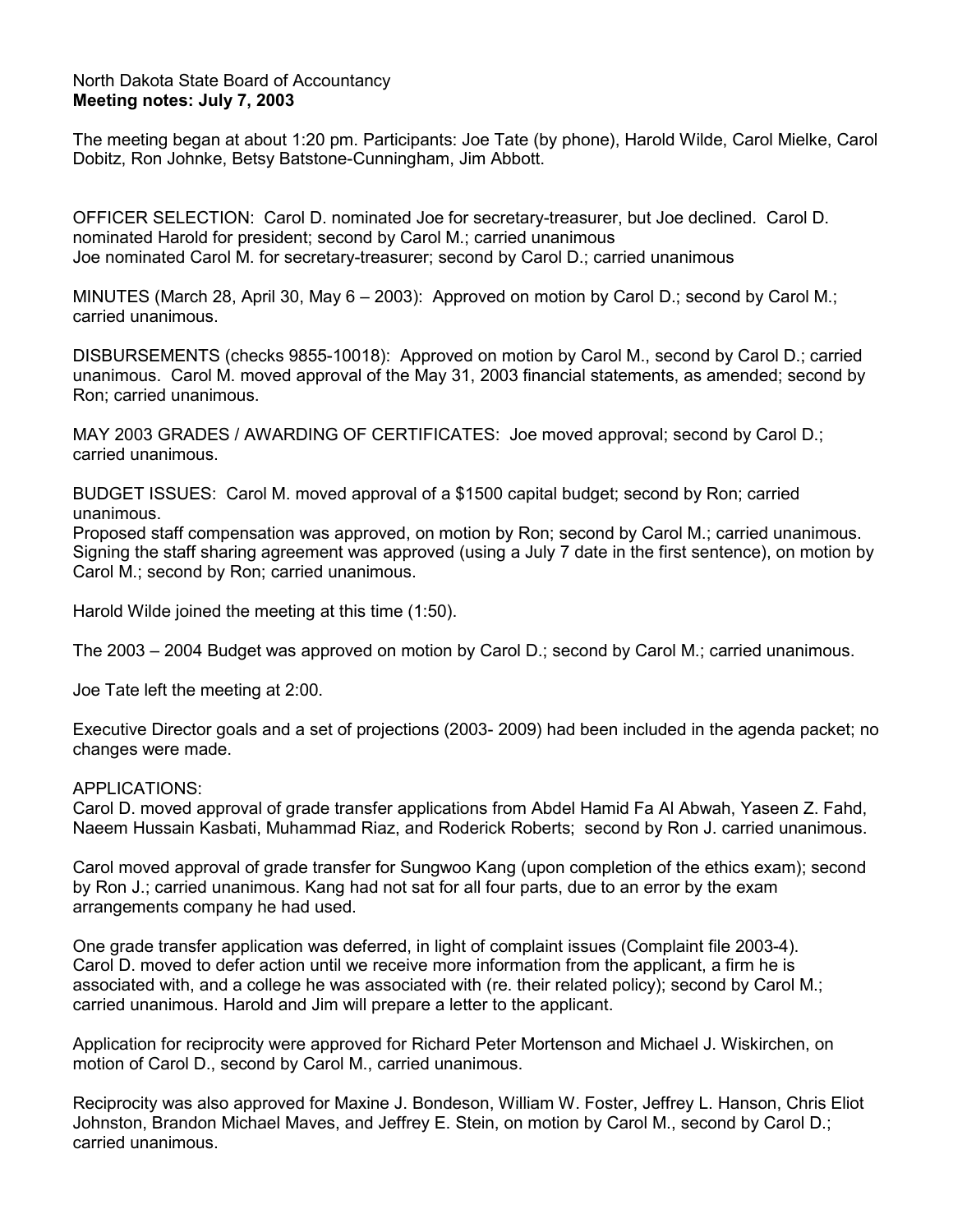Retired status was approved for Kris Hillstrom Manthe, Dianne Holt Johnson, David A. Olson, David G. Odegaard, David A. Knutson, Bobbi Jo McDowall, Robert B. McCullough, Murray R. Pearce, Ray M. Moberg and Clare A. Francis, on motion by Carol D.; second by Carol M., carried unanimous.

Grade Transfer applicant Abwah had taken the exam in 1999; the older ethics exam he took is considered acceptable. Transfer applicant Kang will be expected to take the new computer version.

OTHER BUSINESS:

The Board will encourage licensees to include ethics content in their CPE program. There was discussion re. auditing a sample of CPE forms; no action was taken.

Harold commented on the Sarbanes-Oxley discussion during the Society chapter tour. There were no requests to make any related changes.

The next meeting was set for Aug. 11, at 10 am.

NASBA annual meeting: the group agreed to a 4 night allowance for the trip.

Follow up action on SB 2287 was deferred.

There was no objection to renewal of the PRP contract with Richard Brammell.

The concentration interpretations will be changed to include Tax within "accounting" portion, and to specifically exclude Economics courses from counting toward the concentration.

There was no objection to buying newspaper space to publicize non-renewing in-state licensees.

COMPLAINTS: 2003-2 remains open, pending any probate court findings. 2003-3 was closed, on motion by Carol M.; second by Carol D.; carried unanimous.

**Rule changes:** brief discussion.

**Adjourned:** 4:23 pm.

\_\_\_\_\_\_\_\_\_\_\_\_\_\_\_\_\_\_\_\_\_\_\_ \_\_\_\_\_\_\_\_\_\_ Secretary-Treasurer Date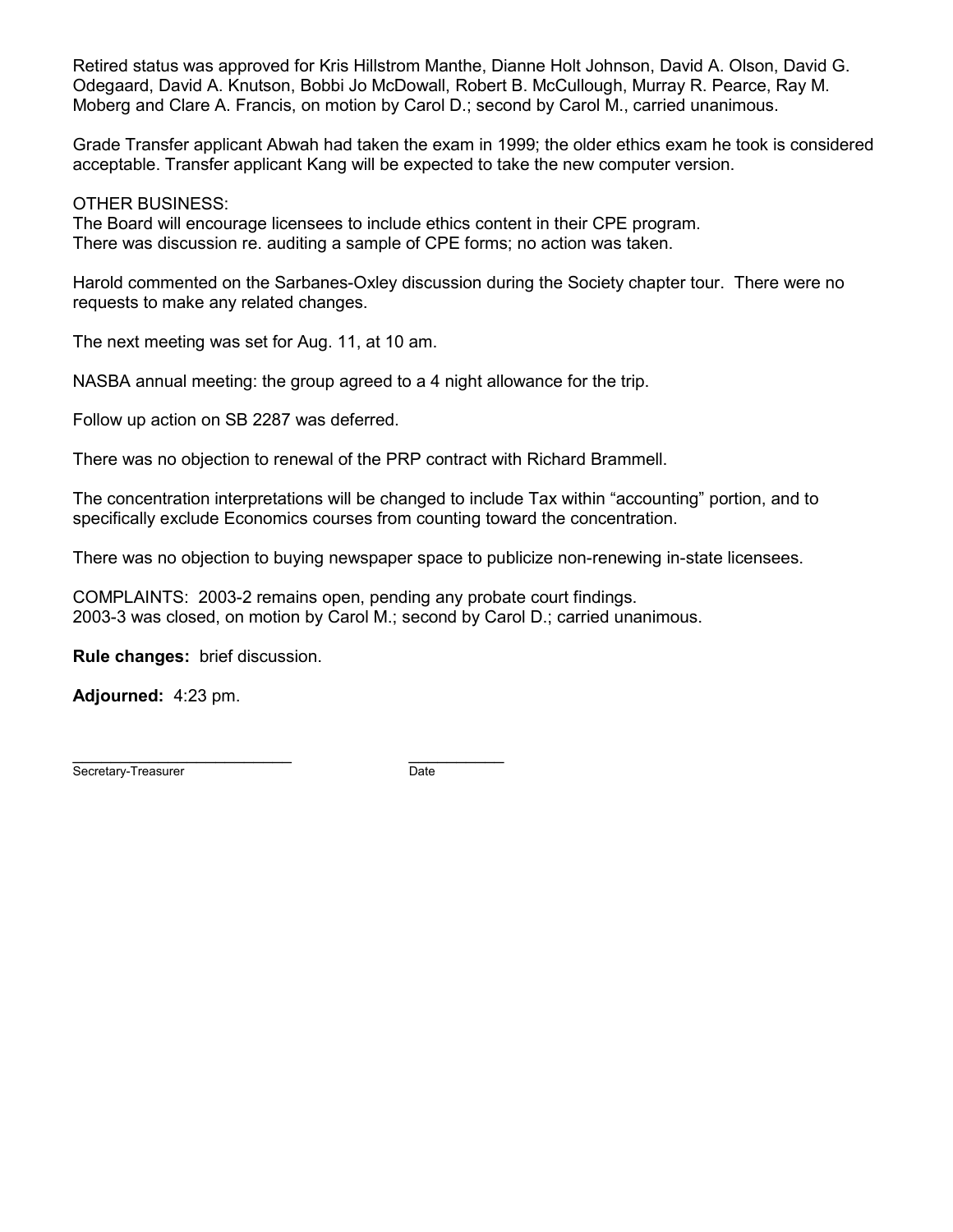The meeting began at 10:02 am. Participants: Joe Tate, Harold Wilde, Carol Mielke, Carol Dobitz; Ron Johnke, Jim Abbott.

RULE CHANGES: The Board had been sent an agenda packet in advance of the meeting, containing a synopsis of verbal and written comments received, plus copies of three written comments. A fourth written comment was read during the meeting.

It was mentioned that the Board does accommodate those who run short on their CPE obligations.

Carol D. moved to adopt the rule changes as written; second by Ron; motion later withdrawn.

Carol D.: moved to add "by the candidate" and change "opportunities" to "attempts" in 3-02-01-02; second by Carol M.; motion was later withdrawn.

We will send a tailored example to the transitioning candidates, explaining their particular situation.

Carol D. moved to add "by the candidate" in section 3-02-01-02; second by Carol M.; carried unanimous.

Discussion re. the CPE reporting year, possible change to Dec. 31. Harold mentioned he had received comments in favor of the reporting period change.

Carol D. moved to adopt the rule changes, with the one amendment ("by the candidate"); second by Carol M.; carried unanimous.

To allow interested parties to request and receive notice of the time and place when the Administrative Rules Committee will review these proposed rule changes, the Board will add a notice to its website, and submit a notice to the CPA and PA associations. The Board will collect any requests for such notice, and notify each party in writing within 24 hours of the time we learn of the review date.

Carol D. moved to add the phrase "which could include Principles of Accounting or equivalent classes" in rule section 3-01-02-01, after "other business courses"; second by Joe; carried unanimous.

NEXT MEETING: Wednesday, Oct. 15, 1:00 pm, Fargo.

COMPLAINTS: 2003-2 continues to be held open. 2003-4 was discussed and will be held open. We will contact four parties to gather further information. Jim will inform the accountant that the Board continues to address the issue.

AUDIT REPORT: deferred until next meeting.

Adjourned at 11:01 on motion by Carol M. second Carl D. carried unanimous.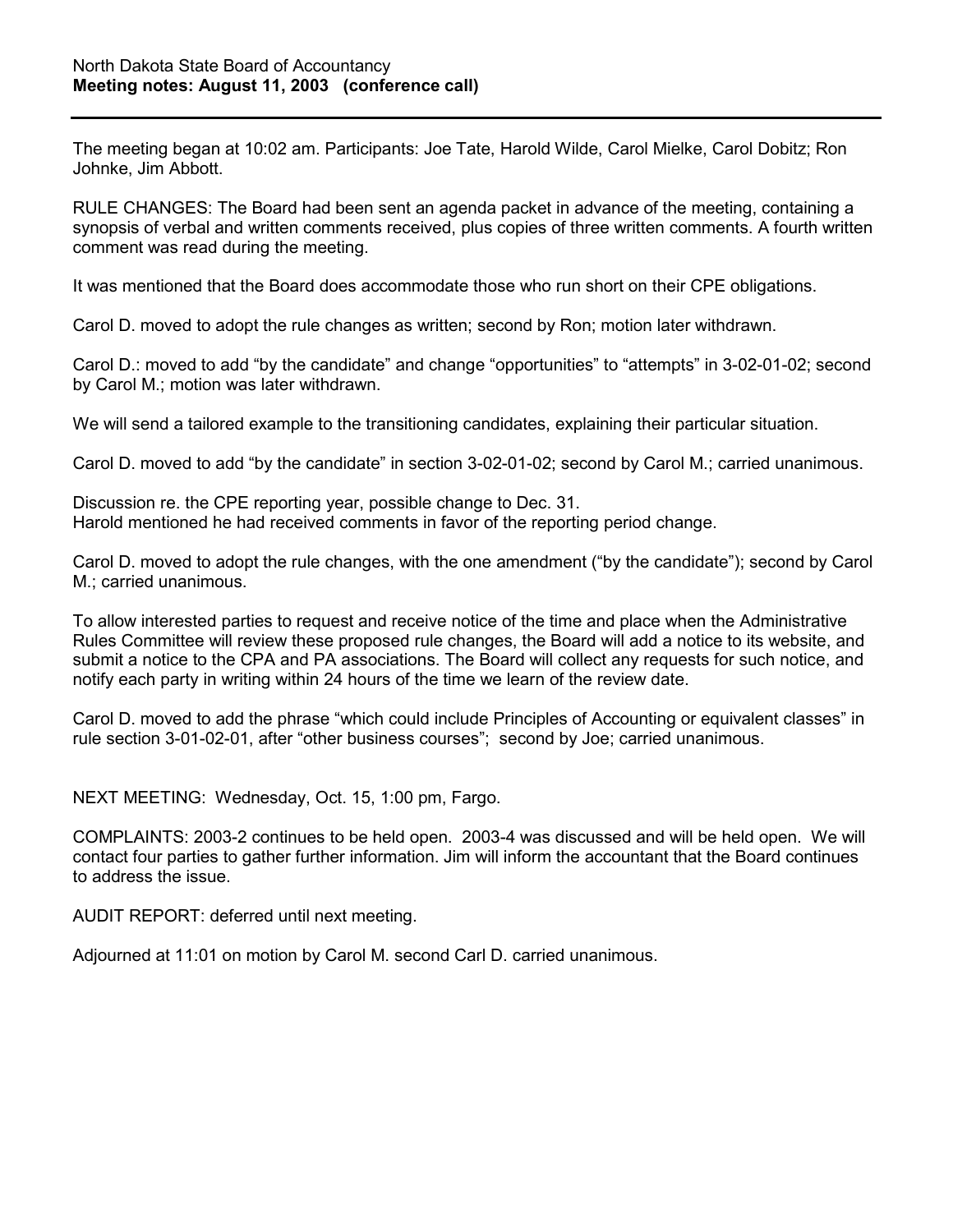The meeting began at 12:45 pm. Participants: Harold Wilde, Carol Mielke (by phone), Carol Dobitz; Ron Johnke, Betsy Batstone-Cunningham, Terry Delaney, Jim Abbott.

MINUTES: (7/7/03 and 8/11/03): Approved on motion by Carol M., second by Carol D.; carried unanimous.

FINANCIAL: Jim will check on the -\$8000 investment income. Disbursements (10019 – 10161) were approved on motion by Carol D., second by Ron J.; carried unanimous.

#### APPLICATIONS:

Applications were approved on motion by Carol D., second by Ron J.; carried unanimous: exam candidates, plus reciprocal certification (Wayne C. Frankenfield, Melissa R. White, Michael L. Anderson, Barry J. Ash, Bernice A. Garbina, Robert J. Koch, Richard W. Nilson, Brett J. Olsen, Gregory W. Schwartz, and Tina M. Stanley), plus grade transfer (Joerg Hammen, Mirko Gottmann, Chad J. Johnson, Holly M. Jorud, and Claus von Campenhausen), plus retired status (Alvin H. Pederson CPA, Harley L. Sprenger CPA, Joseph Tate LPA, Robert G. Wiedeman CPA, John B. Wimbush CPA, and Dennis Seifert LPA).

RULES CHANGES: Four citation corrections had been made; Jim mentioned a typo on one of the cites. Carol M. moved to adopt the rule changes; second by Carol D. carried unanimous.

SB 2287 FOLLOW-UP: The CPA Society had prepared a map showing CPA services coverage of the state, plus obtained input from bankers. Shall we do something else to examine the need for a new credential? We had agreed to look at the issue. Mention was made of conducting an independent survey. Jim and Harold will meet with representatives of the two groups, and ask them to bring their support for their positions. Jim will do some research into the history of the ND LPA credential.

AUDIT REPORT: questions were raised about the handling of CDs within the audit (booked as cash, but related unrealized gains were also booked), and the appropriateness of the concentration of risk footnote. There was no objection to inviting bids for the next audit.

NEXT MEETING: Dec. 12, noon, at the GF offices of BradyMartz.

SELF-STUDY CPE: Jim reviewed some background on self-study CPE. We do not check into how specific self-study is calculated; we could do some testing of self-study. We will continue to accept self-study as reported on our CPE forms. If questioned, our approach will be to allow an hour-for-hour measurement if the vendor meets the national guidelines for interactivity. We will add mention of this to our CPE form.

SUBSTANTIAL EQUIVALENCY: We will recognize NASBA's substantial equivalency decisions, provided the other jurisdiction treats our licensees similarly.

PEER REVIEW EXTENSION: An extension request had been received (Weisz), but was declined, on motion by Carol M., second by Ron J.; carried unanimous.

AVAILABLE FOR REVIEW: Jim pointed out the price level of NASBA dues. He will send a copy of the Washington Board's comment letter re. peer review, to Carol M.

### CPA EXAM

MAY 2003 PASS RATE: This issue arose due to a call from AICPA. Staff had compiled information which was included in the agenda packet. No further action was taken. Harold commented that the UND group was an exceptional one, one of the best ever for the school.

EXTENDING TRANSITION PERIOD: (in light of lengthy turnaround of grades in the first year of the CBT). No action was taken. The agenda packet included a memo about the CBT; there was no objection to following the national approach to which paper-test sections count for which CBT sections.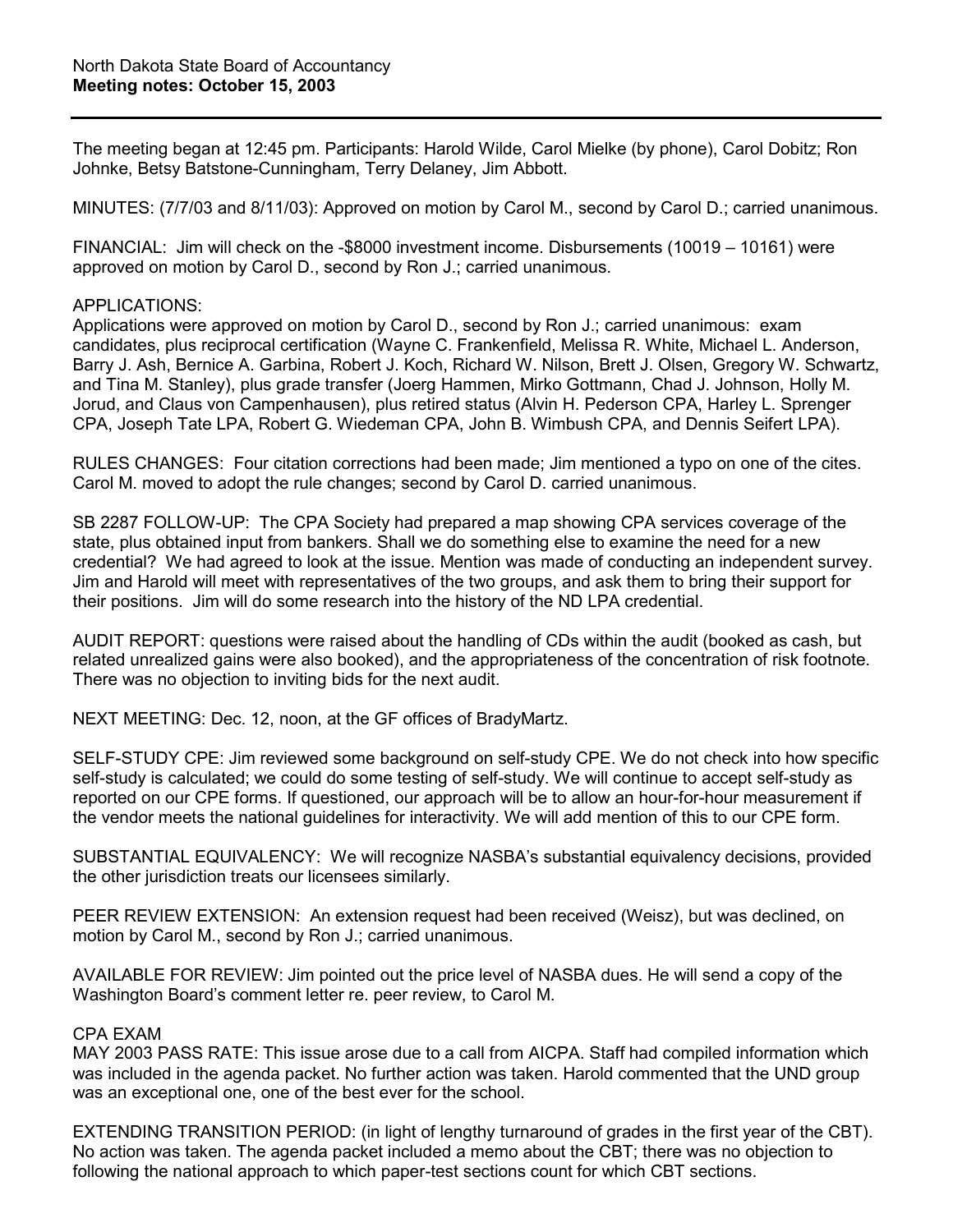EXAM OVERSIGHT: Carol D. will be present at the Nov. 5 exam; Carol M. at the Nov. 6 exam.

Terry Delaney left the meeting at this point.

The group agreed to approve grade transfer for Thomas A. Buckhoff, and close complaint file 2003-4, on motion by Ron J., second by Carol M.; carried unanimous.

2003-5: Jim reported on the case, and the sentiments of Joe Tate who has the Board complaint portfolio. Joe believes that complainant has not provided substantial proof of wrongdoing, the matter is a fee dispute, and if a letter is sent, it should be to the complainant and not the accountant. A letter will be sent to the accountant, but with a "softer" approach than the draft language, indicating that we are gathering information and have a duty to obtain the accountant's side of the story.

NO FAULT COMPLAINTS: (a carry-forward item); no action was taken.

Jim reported that an applicant had contacted us after the exam application deadline, claiming he'd sent his application earlier. He hadn't used a money order or saved a copy of his earlier application; staff did not proceed with his application. There was no objection to the staff's approach to the matter.

Adjourned at 3:23, on motion by Carol D, second by Carol M; carried unanimous.

Secretary-Treasurer **Date** 

\_\_\_\_\_\_\_\_\_\_\_\_\_\_\_\_\_\_\_\_\_\_\_ \_\_\_\_\_\_\_\_\_\_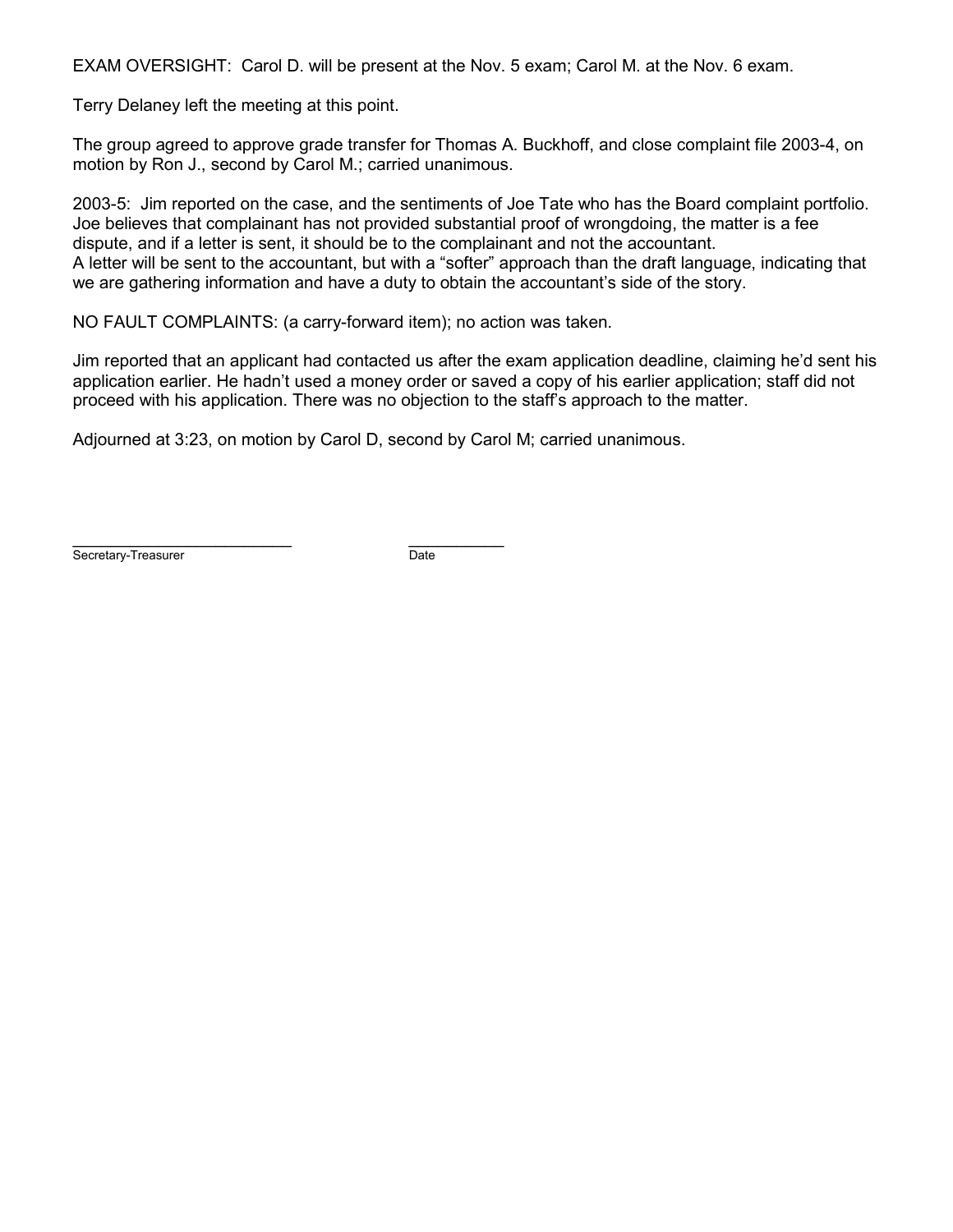ORIENTATION: Harold provided an orientation for new Board member, George Kelly.

The meeting began at 1:17 pm. Participants: Harold Wilde, Carol Mielke, Carol Dobitz, Ron Johnke, George Kelly, Betsy Batstone-Cunningham, Jim Abbott.

MINUTES (Oct. 15, 2003): Approved with one change (citing Carol D. as the second for the motion to adopt rule changes), on motion by Carol D., second by Ron; carried unanimous.

FINANCIALS (Oct. 31, 2003): Disbursements (checks 10162 - 10237; 9/1/03 - 10/31/03) were approved on motion by Carol M., second by Carol D.; carried unanimous. We will prepare monthly budget forecasts.

#### APPLICATIONS:

Jim will seek a letter from Minnesota, re. substantial equivalency. Jim will ask NASBA whether they include ethics testing in their substantial equivalence determinations.

Grade Transfer was approved for Kimberly Arnholt, Reynaldo E. Correa, and John R. Zak -- on motion by Carol D., second by Carol M. carried unanimous.

Reciprocal certification was approved for James B. Griebel, Angela D. Larsen, Sheryl Ann Larson (pending having taken an ethics exam), Jon T. Lee, Patrick T. Prunty, William A. Udelhofen, Jeffrey A. Vrieze, Martha L. Kipfer, Todd R. Wold -- on motion by Carol M.; second by George; carried unanimous.

Retired status was approved for Venus V. Blake LPA -- on motion by George, second by Ron; carried unanimous.

Carol D. moved to approve the November 2003 grades pending a review of grade processing, second by Carol M.; carried unanimous.

SARBANES-OXLEY: The group discussed the issue of whether we need to initiate any similar regulations within North Dakota. No action was initiated.

Jim and Harold will address the AICPA and state ethics codes.

SB 2287 DISCUSSION: Harold passed out copies of an NDSA letter, an NDSCPA letter / coverage map / accounting study summary. The discussion included these comments: a change needs to be tied to a need; student numbers dropped in the 90s, but have since been fairly stable; no data had been received from the NDSA group; we graduate substantially more accounting students than those who stay in the state; the NDSA group hadn't provided the study mentioned earlier; complexity of accounting rules is very high, not possible for a 2 year graduate to handle that complexity; the ACAT test is a weak test of Principles content; the Board indicated it would discuss the issue; it seems both groups have dug in their heels; there is some willingness to allow a new group requiring passage of the practice portion of the CPA Exam. Harold will draft a letter, indicating we think it would be good to meet and discuss the issue, with a couple of representatives from each group; we need to avoid territorialism. Harold will email a copy of the letter to the Board, and allow a day or two to respond. Harold indicated he and Carol M. as the anticipated Board reps.

OTHER BUSINESS: There was no objection to applying the new CPE regulations to the full January 2003 to June 30, 2004 period. Carol D. moved that there is no objection to providing candidate home addresses and various other information to NASBA, for exam and grading purposes; second by Carol M.; carried unanimous. Jim will ask legal counsel if we can provide SSNs; the Board has no objection to doing so. We need assurances that NASBA will not use the information for any other purposes. The group discussed an "Accountants for hire" faxed ad; it is no problem if it goes only to accountants; no action will be taken.

We will not permit certification for a candidate who had written the Exam in a piecemeal fashion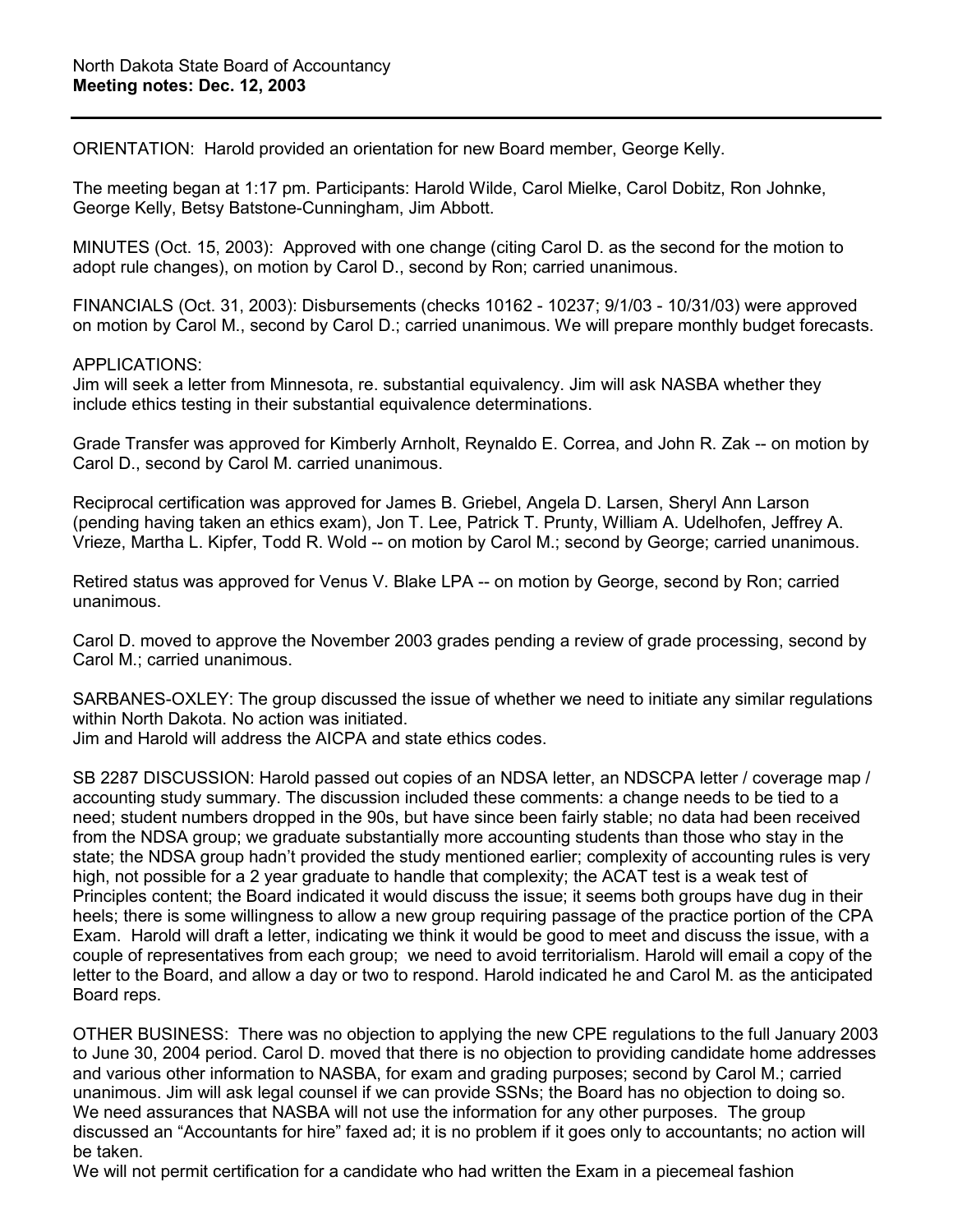Dick Brammell joined the group.

NEXT MEETING: April 23, noon, Fargo, 1 pm.

POSITIVE REVIEW PROGRAM: Dick circulated a report on the program. 54 firms had submitted; one is still outstanding. We will require 8 CPE hours of comp. and review by June 30, for a firm that had repeat findings. No action was taken regarding a suggestion to include SSARS 8 engagements on our forms. No action was taken to the question of Nameniuk & Co. and Harold Rotunda having their peer reports submitted to Minnesota, rather than North Dakota.

We will add a file note re. a potential rule change to cover SSARS 8 and Projected financial statement engagements in the positive review program.

COMPLAINTS: Brief review of 2003-2. Discussion re. 2003-5, including checking with the courts on the status of the estate, a letter of reprimand about following up on prior year activity, due professional care. We will await the court's action, and provide no comments at the present time, unless specifically asked. We will request an update in January, indicating that we delayed action pending court activity.

WIDMER NOMINATION: Carol D. moved to nominate Harris Widmer for 2 AICPA awards; second by Carol M.; carried unanimous.

ADJOURNED: at 4:36 pm, on motion by Carol D., second by George; carried.

\_\_\_\_\_\_\_\_\_\_\_\_\_\_\_\_\_\_\_\_\_\_\_ \_\_\_\_\_\_\_\_ Secretary-Treasurer Date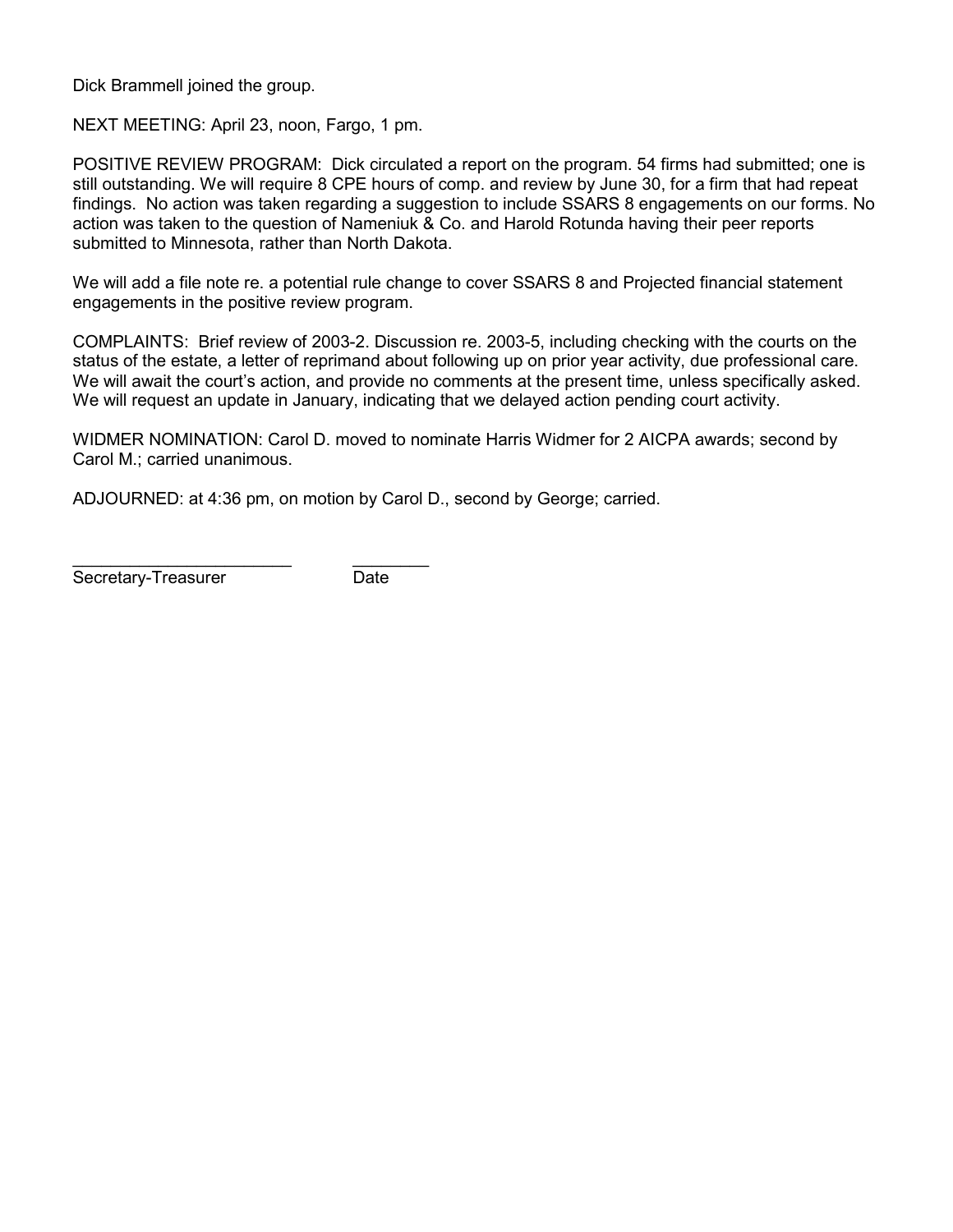#### **Application Review processes:**

Two board members review question applications (offenses, residence, questionable experience). Flag these unusual cases in a way that the Board knows why it is unusual. One looks at recips, gt's.

3/03: **Staff reviews / approves exam apps.; issues grades (& certs**. (4/04). Board to conduct reviews. Notify all rejected candidates of their right to appeal. 7/04: **Substantial equivalency applications will be handled by the staff**.

#### **Board stipend calculation / meeting attendance Fiscal year: 2003-04**

Board members are paid \$300 per day or part, not to exceed \$1200. Paid in June.

| Date                                      |                      | Board members participating:                                                    |                                                                                                                                                                       |                              |                                                      |                                              |
|-------------------------------------------|----------------------|---------------------------------------------------------------------------------|-----------------------------------------------------------------------------------------------------------------------------------------------------------------------|------------------------------|------------------------------------------------------|----------------------------------------------|
| 7/7/03<br>8/11/03<br>10/15/03<br>12/12/03 | Joe Tate<br>Joe Tate |                                                                                 | Harold Wilde Carol Mielke Carol Dobitz<br>Harold Wilde Carol Mielke Carol Dobitz<br>Harold Wilde Carol Mielke* Carol Dobitz<br>Harold Wilde Carol Mielke Carol Dobitz |                              | Ron Johnke<br>Ron Johnke<br>Ron Johnke<br>Ron Johnke | George Kelly                                 |
| 10/14/03<br>10/15/03                      |                      | Joe Tate - discussion re. complaint<br>Joe Tate - sent us an email re complaint |                                                                                                                                                                       |                              |                                                      |                                              |
| 4/23/04                                   |                      |                                                                                 | Harold Wilde Carol Mielke Carol Dobitz Ron Johnke                                                                                                                     |                              |                                                      | George Kelly                                 |
| $4/$ ? $/04$                              |                      | George Kelly - working on licensee situation, visiting with the accountant      |                                                                                                                                                                       |                              |                                                      |                                              |
|                                           |                      | Fiscal year: 2004-05 …………………………………………………………                                     |                                                                                                                                                                       |                              |                                                      |                                              |
| 7/9/04<br>10/11/04<br>10/18/04            |                      | Harold Wilde Carol Mielke<br>Harold Wilde Carol Mielke                          | Harold Wilde Carol Mielke Carol Dobitz                                                                                                                                | Carol Dobitz<br>Carol Dobitz | Ron Johnke<br>Ron Johnke<br>Ron Johnke               | George Kelly<br>George Kelly<br>George Kelly |

\* by phone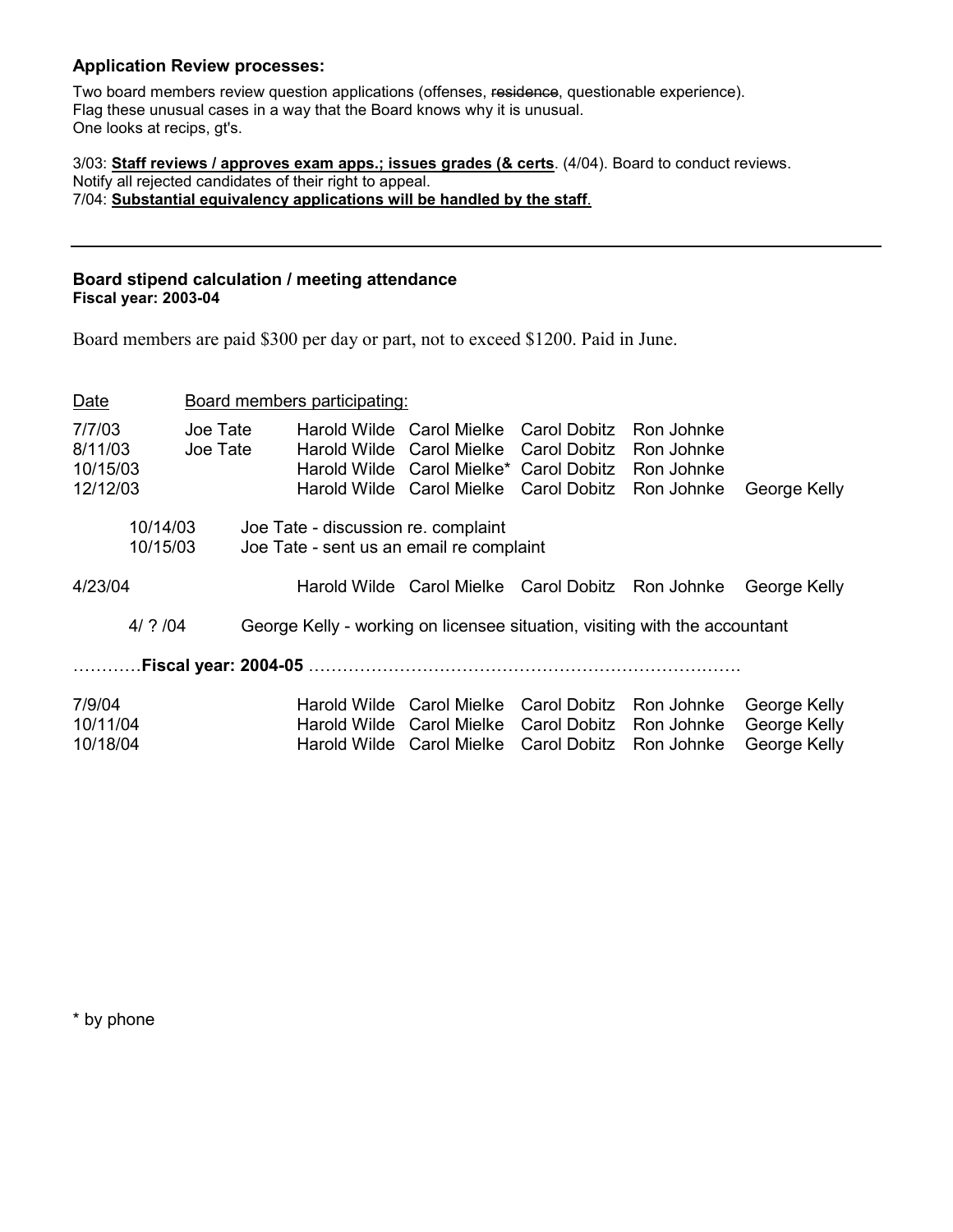North Dakota State Board of Accountancy Meeting Notes: April 23, 2004 Location: Ramada Plaza, Fargo

Participants: Harold Wilde, Carol Dobitz, George Kelly, Carol Mielke, Ron Johnke, Betsy Batstone-Cunningham, Jim Abbott. Velma Bjorgum. The meeting began at 12:53.

MINUTES (12/12/03) Approved on motion by Carol M.; second by Carol D.; carried unanimous.

#### FINANCIALS (2/29/04)

Check payments 10238 through 10429 were approved on motion by Carol D.; second by George; carried unanimous. The financial statements were approved on motion by Carol M.; second by Carol D.; carried unanimous.

### APPLICATIONS [Velma Bjorgum joined the meeting].

The John Hiripis exam application was approved, on motion by Carol D., second by Carol M.; carried unanimous. Tahir Raza Sheikh was not approved for grade transfer, due to showing only 3.5 years of applicable experience. Substantial equivalence applications were approved on motion by Ron, second by George; carried unanimous (Anita F. Baker, Bruce W. Barton, Scott Wayne Carlson, Julie A. Chapman, Brian A. Falk, John B. Grace, Anita M. Goebel, Tyrone Inglis, Randal J. Lewis, Kelly W. Karmazin, Katharine M. Knudtson, Gregory C. Swinehart, Boake D. Munsch, Ardis R. Ribail, Joel S. Thomsen, Michael A. Tobiason, Tonya L. Varner). Carol D. moved approved of grade transfers; second by Ron; carried unanimous (Mei Hsing Tzeng, Azam Hamid Kukaswadia, Kathleen Mohn).

Timothy J. Gross was approved for conditioning time extension until removed from active duty status; on motion by Carol D.; second by Carol M.; carried unanimous. We will notify him that we are willing to consider additional time.

### OPENING USE OF "ACCOUNTANT"

Velma B. commented to the group and provided a letter declining to participate in further meetings about the issue. Discussion. Comments from participants included: preference for a four year degree, the issue of need, providing a credential for those who do not take the CPA route, the conflicts between MN community colleges and technical colleges, the level of preparation provided in technical schools. Harold commented that it will now be up to the two groups to address the issue in the Legislative process, and the Board would testify if it believed that public harm was at issue. The Board did not care for specifics in the last bill. [Velma Bjorgum left the meeting].

### BUDGET

Jim will investigate options for office space and visit with our current building owner about providing handicapped access.

Representatives to the annual joint meeting (re. compensation and equipment) will be Ron and Carol D.

We will ask our attorney about whether we can limit what constitutes "college" education – 4 year school, community college, technical college. Based on his comment, we will then go ahead and accept the technical college credits for a candidate discussed in the meeting.

### ETHICS CODE

Adopting the AICPA Ethics Code would only really impact the audit, review and attest practitioner; not those providing tax and compilation services. Harold will prepare an article about the Board's considering the adoption of the AICPA ethics standards.

#### SELF-STUDY CPE MEASUREMENT

There was mention of a self-study program being completed in 4 hours, rather than the 16 hour course rating, although the course had considerable reference material. We will leave things as is; counting selfstudy at the vendor's rating (with interactive self-study counting hour-for-hour).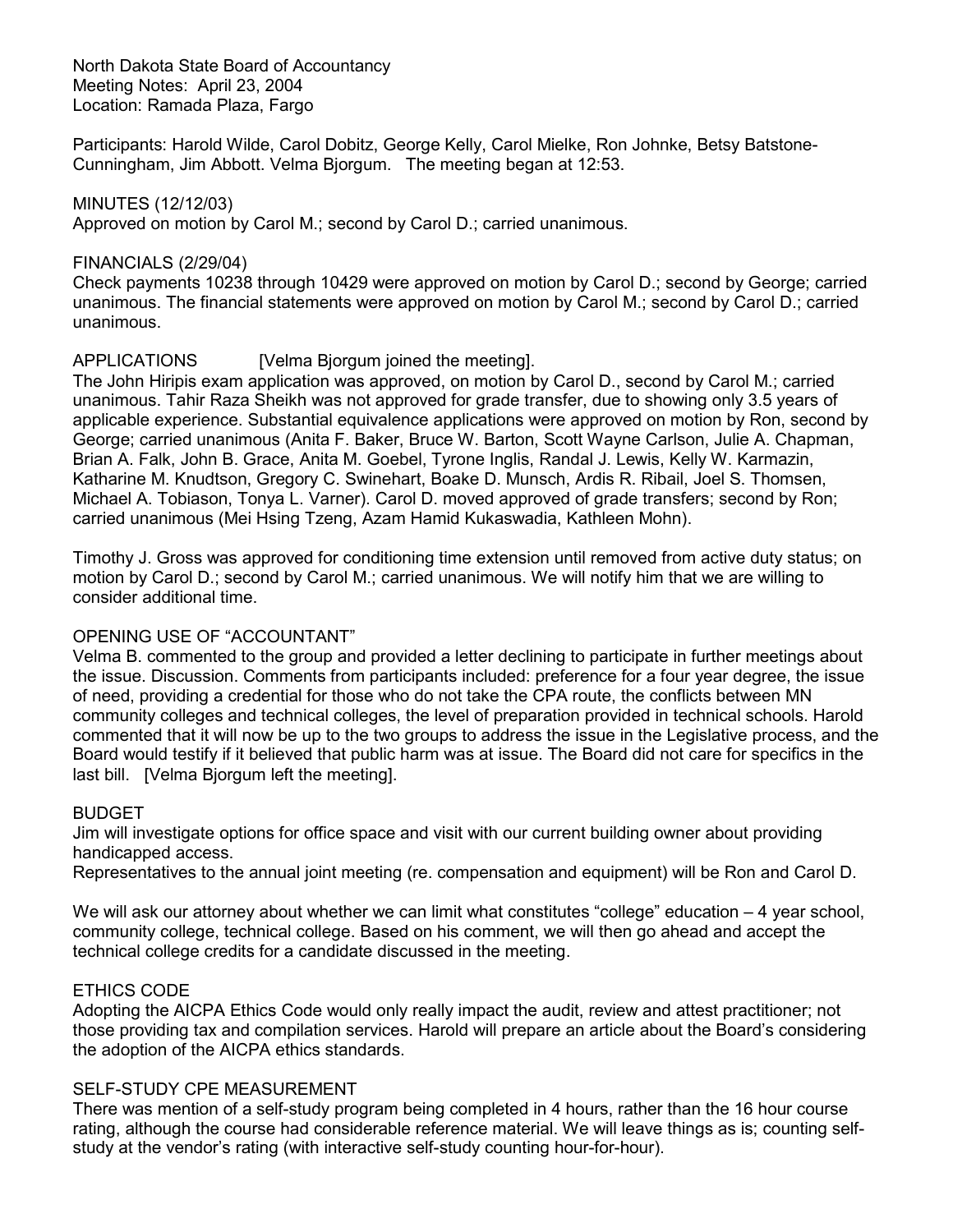### OUTSOURCING

Perhaps peer reviewers should examine the firm's controls for assuring the quality of outsourced services. This matter appears to be addressed to some extent in the current peer review process.

### EXAM MATTERS

There was no objection to staff issuing the CPA certificates to new CPAs. The Board will conduct an audit of procedures. There are problems with the operation of the NASBA database, etc.

However, the actual examination process appears to be going well. Jim gave the group a handout from a recent exam presentation to educators.

LICENSEE ISSUES FIRM LICENSURE FOR EXPERT WITNESS FIRM: Jim will ask the licensee about the situation. COMPILATION REQUIREMENT: George will visit with the LPA re. exactly her exact services.

There was no objection to not including passage of the AICPA ethics test, when evaluating substantial equivalency applications. Mention was made about requiring ethics CPE.

NEXT MEETING: July 9, at 1:00 pm, in Fargo

COMPLAINTS:

2003-5 Carol M. moved that we require that the CPA take an 8 hour professional responsibilities CPE program; second by Carol D.; fine payment is an issue for the courts; carried unanimous.

2004-1 and 2004-2: Closed on motion by George; second by Ron; carried unanimous.

The Les Mason information will be filed.

Adjourned at 4:15, on motion by Carol D.; second by George and carried.

\_\_\_\_\_\_\_\_\_\_\_\_\_\_\_\_\_\_\_\_\_\_\_\_\_ \_\_\_\_\_\_\_\_ Secretary-Treasurer **Date**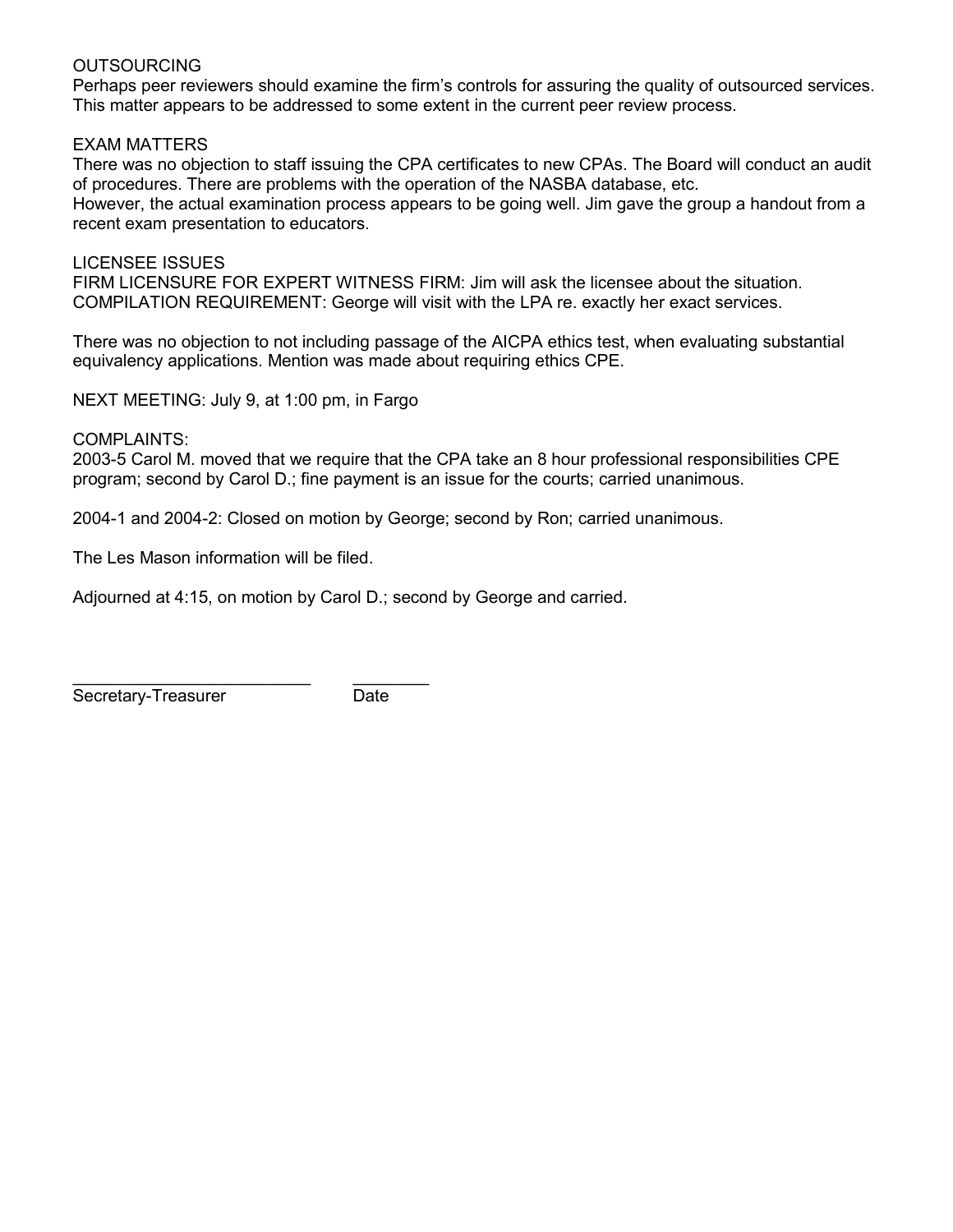North Dakota State Board of Accountancy **Meeting Notes: July 9, 2004** Location: Ramada Plaza Suites, Fargo

Participants: Harold Wilde, Carol Dobitz, George Kelly, Carol Mielke, Ron Johnke, Betsy Batstone-Cunningham, Jim Abbott.

The group reviewed applications prior to the meeting start. The meeting began at 1:02 pm.

#### **ELECTION**

Carol D. nominated Harold for president; second by Carol M. Carried unanimous. George nominated Carol M. for Sec.-Treasurer, second by Carol D.; carried unanimous.

#### MINUTES (4/23/04)

Approved on motion by Carol D.; second by Ron. Under the Budget section, Carol D. should be shown as the representative to the joint meeting. Carried unanimous.

#### FINANCIALS (5/31/04)

Jim passed out an updated 5/31income statement, and pointed out a column heading error, and a \$500 item in the staff travel account that needs to be reclassified. It was pointed out that the YTD actual column on the budgeting page should be more current.

Cash management goal: Ron moved to set a free cash goal of 60% of prior year expenses; second by Carol D.; carried unanimous.

Payments 10430 to 10540: approved on motion by Carol D.; second by Carol M.; carried unanimous.

#### BUDGET

Approved on motion of Carol D., second by George; carried unanimous. Jim commented that the building owner is planning to install an elevator.

#### CPE

The Board addressed the issue of whether to allow forward-posting of CPE, in light of the 18 month report period and classes taken twice in same period. No change was made.

Jim passed out a memo regarding the late fee on the new combined CPE/registration form. The issue was deferred; option 1 is preferable (changing the late fee due date to July 31, or "as specified on form". Suggestion: send second notice in July, if we change to a new date for late fees.

#### APPLICATIONS

Substantial equivalency applications will be handled by the staff.

Three grade transfers were approved (Mark G. McCrummen, Jeremy J. Miller, Tahir R. Sheikh), one denied (Abdul Aziz Allan), on motion of Carol D., second by Carol M.; carried unanimous.

Ten have requested retired status (Gary D. Anderson, Neil D. Cahill, Rita M. Fuller, James L. Heidmann, Larry J. Hoffart, Joan M. Knecht, Eldon D. Levi, David D. Morman, Linda F. Wohlgemuth, and H. Lynn Wyum – all CPAs). Break

Harold mentioned he and Jim working on the CPE and public accounting definition language.

NEXT MEETING: Oct. 11, in Fargo, at 1 pm

NASBA MEETING: Oct. 17-20 in Chicago.

PEER REVIEW COORDINATOR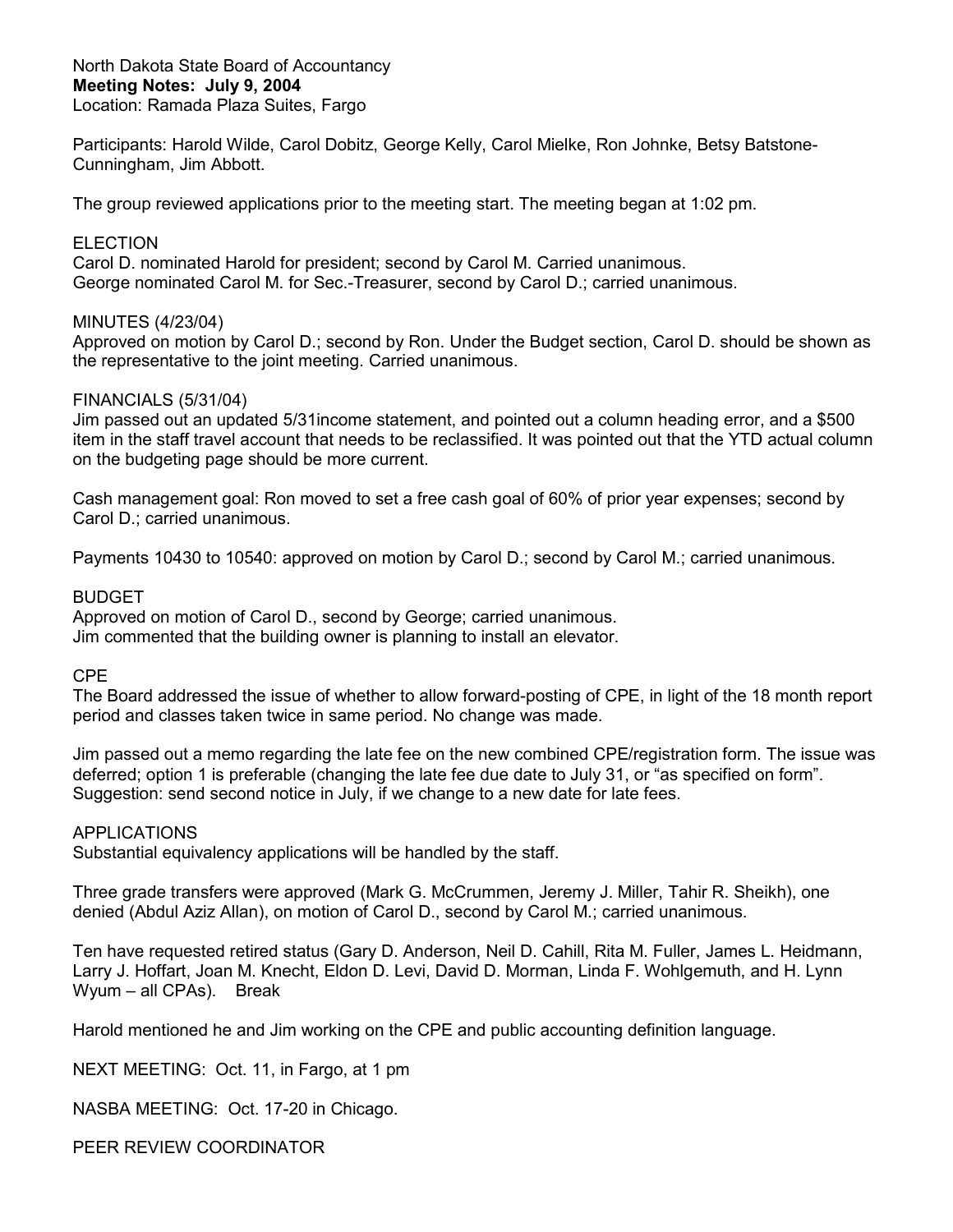We will continue another year with Dick Brammell, if he is willing. Jim will visit with Dick, about continuing and compensation rate. Harold and Jim can handle any modest increase.

### TECHNICAL COLLEGE CREDITS

On motion by Carol D., second by George; carried with 1 opposed, we will consider credits in business and general education taken at Technical Colleges, but which were not accepted by the four year degree granting school [i.e. toward the 150 provision]. A Board member will review such cases. Such credits will not count toward the concentration. Proprietary school credits are not accepted by other schools, and we will do likewise.

#### MILEAGE RATE

Jim will check the 54-06-09 section of state law, and notify the Board.

#### E & Y LETTER

A letter had been included in the agenda packet concerning disciplinary action taken against the firm; no action was initiated by the Board.

#### FORENSIC ACCOUNTING FIRM

The entity is no longer providing services to clients in any state; no action was taken by the Board.

CPE QUESTION

We will not allow CPE credit for informal preparation for securities examinations.

ETHICS CODE

We will not prepare correspondence at this time, regarding the possibility of adopting the AICPA Ethics code in place of North Dakota's. We will plan to bring this issue forward in about a year.

CPA EXAM Betsy shared comments about the examination grades and national database.

COMPLAINTS

2003-5 will be closed, pending verification of the licensee taking the mandated ethics CPE. 2003-2 is being held open.

ADJOURNED: 3:20 pm

\_\_\_\_\_\_\_\_\_\_\_\_\_\_\_\_\_\_\_\_\_\_\_\_\_ \_\_\_\_\_\_\_\_ Secretary-Treasurer Date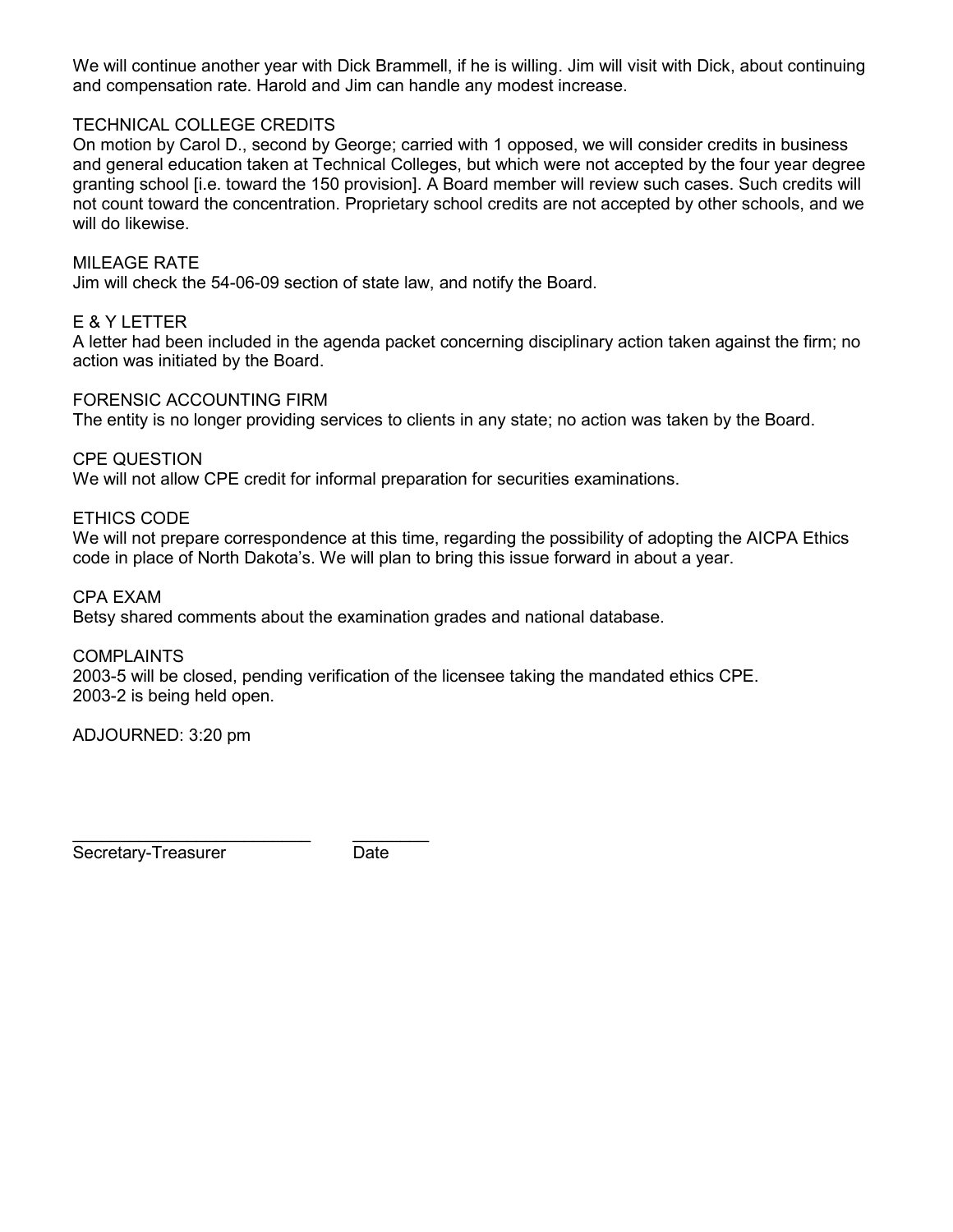North Dakota State Board of Accountancy Meeting notes: **Oct. 11, 2004**

Location: Ramada Plaza Suite, Fargo

The meeting began at 1:25 pm. Participants: Harold Wilde, Carol Mielke, Carol Dobitz, George Kelly, Ron Johnke, Betsy Batstone-Cunningham, Jim Abbott.

MINUTES (July 9, 2004) Approved with amendments in the "technical school credits" section, by motion of Carol M., second by George; carried unanimous.

#### FINANCIALS

Disbursements (10541 – 10683, plus 502 - 503) were approved on motion Carol D., second by Carol M. We will check that the firm form specifies "ND licensees". Motion carried. There were a few comments about the financial statements.

#### APPLICATIONS

Reciprocal certification was approved for Zubair Daruwala and Susan M. Greenheck, on motion by Carol D., second by Ron, carried unanimous.

Grade transfer was approved for Avinash N. Bawachkar, Michelle Emineth, Mazhar H. Hamidi, Sajjad K. Kerawalla, and Jian Lei, on motion by George, second by Ron, carried unanimous.

Retired status was approved for Robert J. Paul LPA, Jerome C. Loreth CPA, Jerry E. Strom CPA, Robert J. Roel. CPA, Allen Wolfe CPA, and John E. Stenehjem CPA, on motion by Ron, second by George; carried unanimous.

The substantial equivalency application of Katherine Campbell was considered fine to process. She has a MD certificate, but there are conditions to make it current.

### RULE CHANGES

Carol D. moved to approve changing the concentration rule, to allow "conditioned" candidates to use the current concentration; second by Carol M.; carried unanimous.

Carol D. moved that we will accept pass-fail graded college credits, but not in the concentration (ie business or accounting credits); seconded by George; carried unanimous.

Discussion re. the license form and "holding out". Harold and Jim will work on this issue further, using a "clean slate" approach.

The CPE late fee date will not be changed.

#### PEER REVIEW

The group discussed the concept of eliminating the PRP program, requiring peer review for audit, review and compilation firms, periodically overlooking the Society peer review operations, etc. Harold would encourage the Board to have Dick Brammell include more of the AICPA report review processes, and assess those firms additional fees. Harold will prepare a message to be sent to licensees, re. peer review and the CPE late fee date.

Carol D. moved to approve signing the Bank of ND authorization form, listing Jim and George; second by Carol M. Carried unanimous.

Carol D. moved to allow use of personal vehicles for Board business; second by George; carried unanimous. The Board is able to use a lower mileage rate, but no such action was taken.

#### NASBA BYLAWS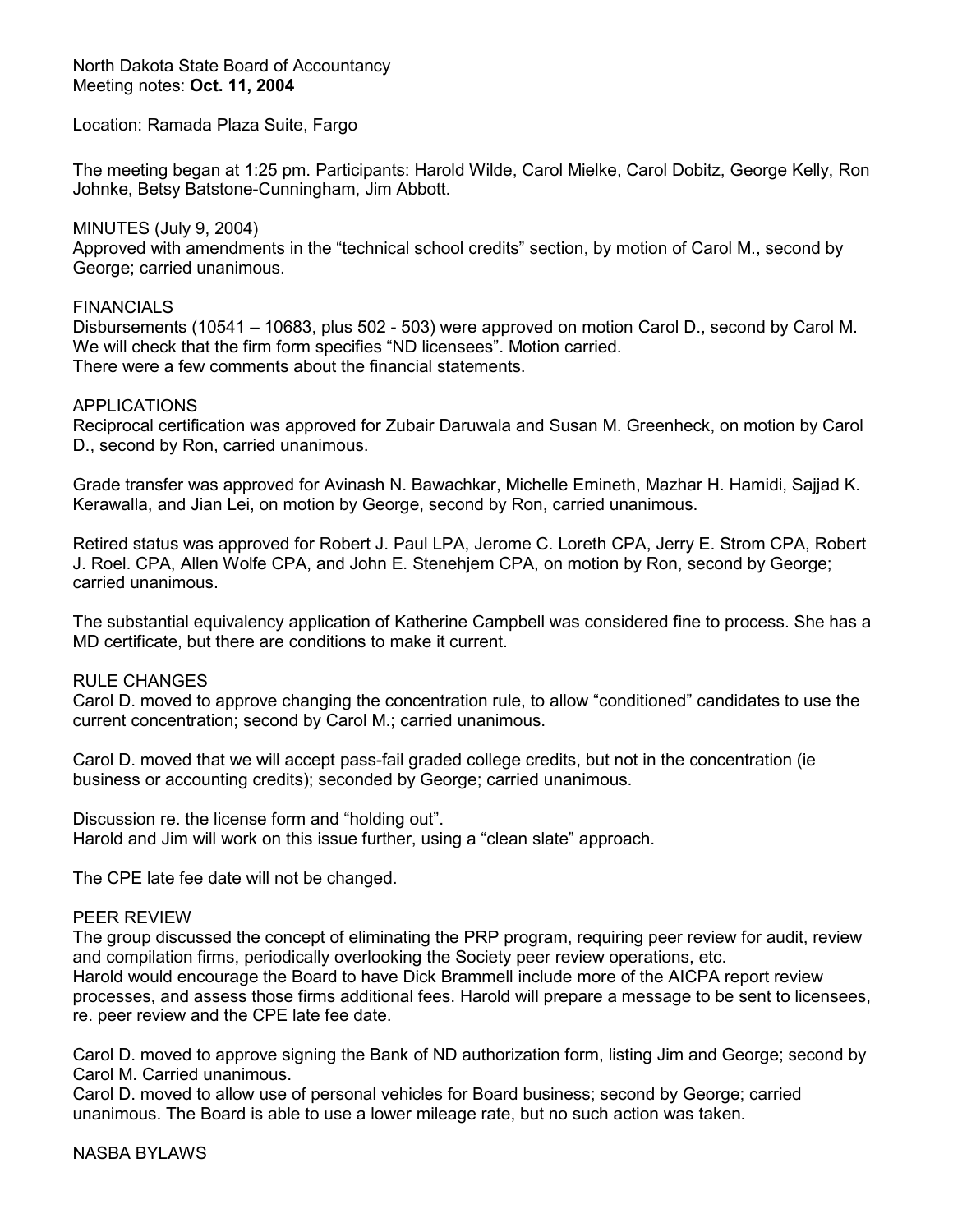Harold commented that a 15 day ballot time is short notice, and that committee service shouldn't be mandatory. There was no objection to Carol D. serving as the voting rep. for the meeting.

### AICPA SEC PEER REVIEW

PCAOB will be conducting reviews of the SEC firms; AICPA will continue to review these same firms' non-SEC practice. There could be a gap in the SEC review coverage; no action was taken.

Carol D. moved to adopt the PCAOB confidentiality agreement;  $2<sup>nd</sup>$  by Ron; carried unanimous.

Harold will be visiting with the NDSA, and will send a summary to the group.

NEXT MEETING: Jan. 6, in Fargo, at 1 pm.

### LATE FEE COMPLAINT

Copies of a licensee note of concern with the \$50 late fee had been passed out to the Board. Jim will prepare a letter in response, for Harold's signature.

#### REINSTATEMENT

Carol D. moved to reinstate the certificate of Steven Speaks, contingent on positive responses being received on 3 items (positive support for reinstatement from the current employer, verification of SEC fine payment, and tenure with the prior employer); second by Carol M.; carried, (with Ron absent).

#### DRAFT COMPLAINT AGAINST BOARD

There was comment that we have been willing to listen in the past, and that the last time an invitation was declined by NDSA. Harold will draft a letter of response, indicating that the Board will not concede to the complaint proposal to settle if the Board agrees to change the law.

#### EXAM CANDIDATE RESEARCH

Jim briefed the group re. candidate research to be conducted. Carol D. moved to authorize the exam related research; second by George; carried unanimous.

#### AUDIT REPORT

Discussion. Jim will check on the discrepancy between the payroll income and footnote amounts.

### COMPLAINT

Carol D. moved to close the complaint and notify the complainant, based on the lack of any court activity; second by Carol M.; carried unanimous.

ADJOURNED: approx. 4 pm.

\_\_\_\_\_\_\_\_\_\_\_\_\_\_\_\_\_\_\_\_\_\_\_\_\_ \_\_\_\_\_\_\_\_

Secretary-Treasurer Date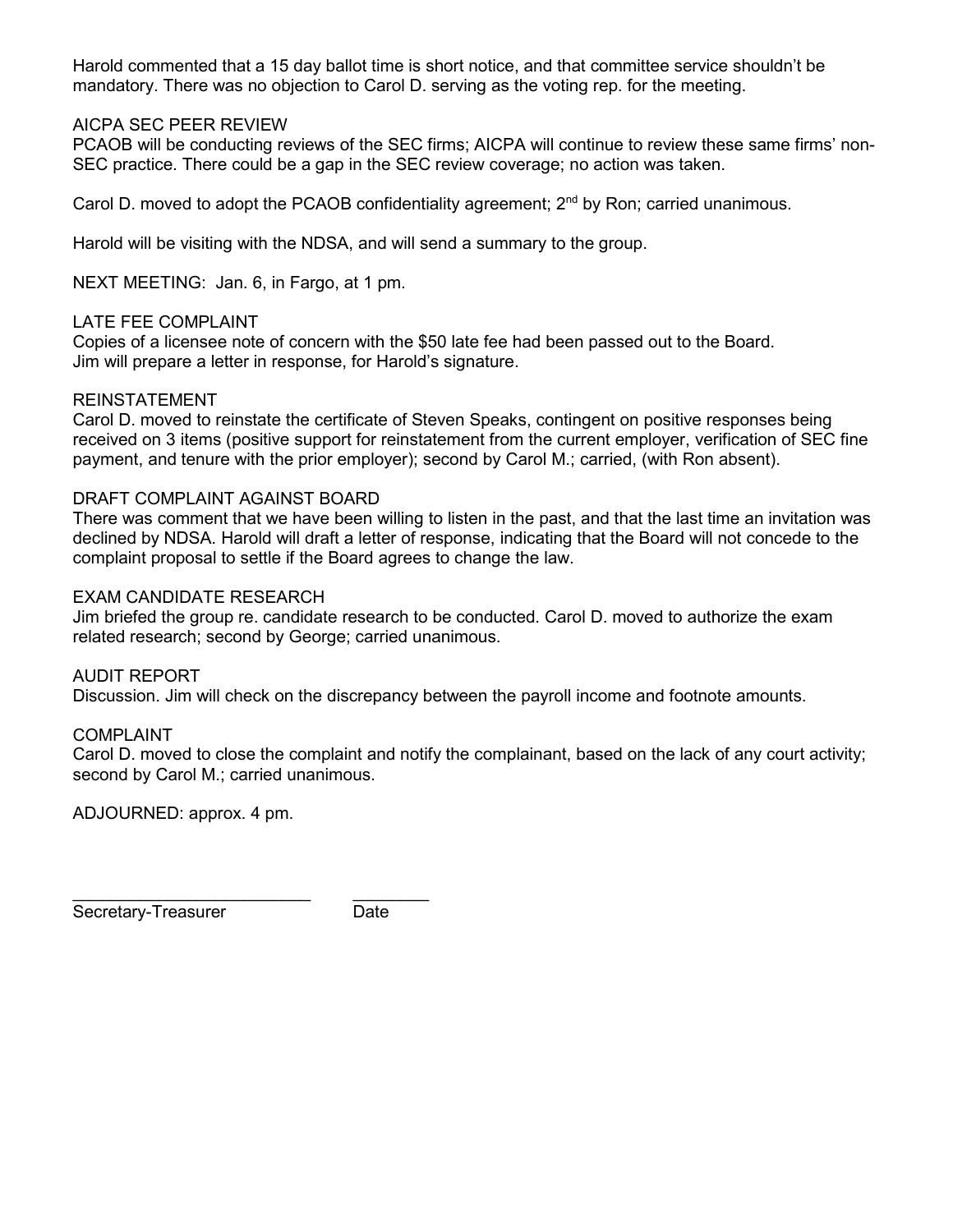North Dakota State Board of Accountancy

#### Meeting notes: **October 18, 2004**

The meeting began at 4:21, with Harold Wilde and Jim Abbott at the Board office; connected by phone were: Carol Dobitz, George Kelly, Carol Mielke, Ron Johnke.

#### CONCENTRATION RULE

The Board had earlier decided to enact a rule change to enable conditioned candidates to continue under the current conditioning definition. The impact appears very nominal. Carol D. moved to rescind the change; Carol M. seconded; carried unanimous.

#### GRADE TRANSFER INQUIRY

An individual is seeking to transfer 3 credits; she did not write all parts of the Exam. She received incorrect advice about being able to write the fourth in another state. Carol M. moved to deny the exception; seconded by Carol D.; carried unanimous. George joined the group at about 4:40.

#### TRANSITIONING AT 12/31/04

\_\_\_\_\_\_\_\_\_\_\_\_\_\_\_\_\_\_\_\_\_\_\_\_\_ \_\_\_\_\_\_\_\_

Carol M. moved that those 120 hour and 4 year experience candidates who are not conditioned as of 12/31/04 will no longer be able to continue writing the Exam; second by Carol D.; carried, with Ron Johnke abstaining. Carol D. moved to allow those who are conditioned at 12/31/04 to continue writing the Exam under the conditioning rules (but with no additional conditioning time); second by Carol M.; [they will need to meet the 150 provisions to be certified]; motion carried; Ron abstained.

ADJOURNED: 4:58

Secretary-Treasurer Date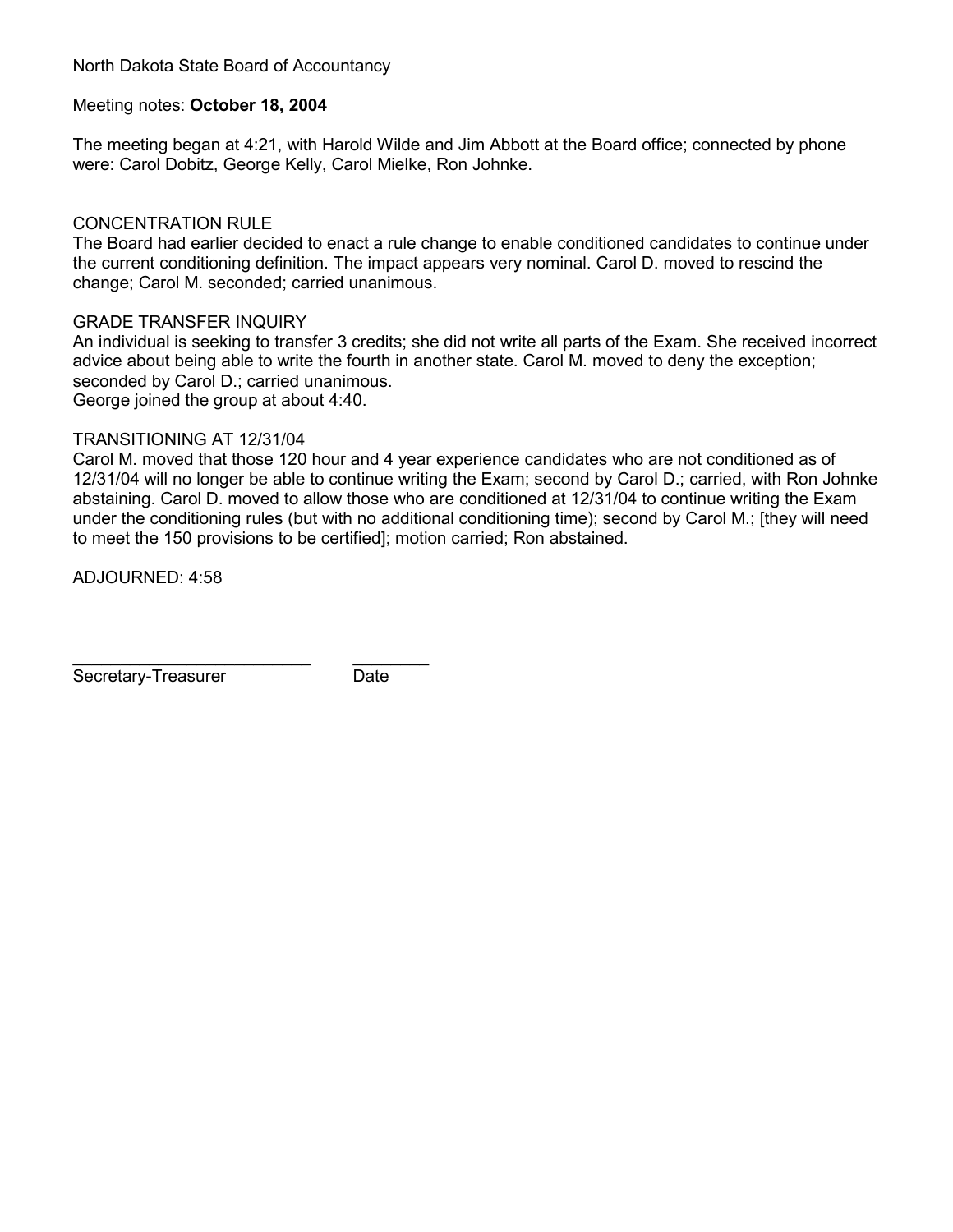#### **Application Review processes:**

Two board members review question applications (offenses, residence, questionable experience). Flag these unusual cases in a way that the Board knows why it is unusual. One looks at recips, gt's.

3/03: Staff reviews / approves exam apps.; issues grades (& certs. (4/04). Board to conduct reviews. Notify all rejected candidates of their right to appeal. 7/04: Substantial equivalency applications will be handled by the staff.

#### **Board stipend calculation / meeting attendance Fiscal year: 2004-05**

Board members are paid \$300 per day or part, not to exceed \$1200. Paid in June.

#### Date Board members participating:

…………**Fiscal year: 2004-05** ………………………………………………………………….

| 1/6/05<br>Harold Wilde Carol Mielke Carol Dobitz Ron Johnke<br>1/27/05<br>Harold Wilde Carol Mielke Carol Dobitz Ron Johnke<br>1/31/05<br>Harold Wilde Carol Mielke Carol Dobitz<br>Ron Johnke<br>2/3/05<br>Harold Wilde Carol Mielke Carol Dobitz<br>Ron Johnke<br>4/22/05<br>Ron Johnke<br>Harold Wilde<br>Carol Dobitz | 7/9/04<br>10/11/04<br>10/18/04 |  | Harold Wilde Carol Mielke Carol Dobitz Ron Johnke<br>Harold Wilde Carol Mielke Carol Dobitz Ron Johnke George Kelly<br>Harold Wilde Carol Mielke Carol Dobitz Ron Johnke | George Kelly<br>George Kelly                                                                 |
|---------------------------------------------------------------------------------------------------------------------------------------------------------------------------------------------------------------------------------------------------------------------------------------------------------------------------|--------------------------------|--|--------------------------------------------------------------------------------------------------------------------------------------------------------------------------|----------------------------------------------------------------------------------------------|
| 5/10/05<br>Harold Wilde Carol Mielke Carol Dobitz Ron Johnke                                                                                                                                                                                                                                                              |                                |  |                                                                                                                                                                          | George Kelly<br>George Kelly<br>George Kelly<br>George Kelly<br>George Kelly<br>George Kelly |
|                                                                                                                                                                                                                                                                                                                           |                                |  |                                                                                                                                                                          |                                                                                              |

Feb. 3-4, 2005 SB2329 hearing: Harold Wilde, Carol Mielke

### ………… **Fiscal year 2005-06** ………..

| 7/12/05  | Harold Wilde Carol Mielke* Carol Dobitz Ron Johnke George Kelly |  |  |
|----------|-----------------------------------------------------------------|--|--|
| 10/14/05 | Harold Wilde Carol Mielke Carol Dobitz Ron Johnke George Kelly  |  |  |
| 11/10/05 | Harold Wilde Carol Mielke Carol Dobitz Ron Johnke George Kelly  |  |  |
| 12/16/05 | Harold Wilde Carol Mielke Carol Dobitz Ron Johnke George Kelly  |  |  |

Other Business<br> $7/705$ 

Admin. Rules Committee presentation, by Carol Mielke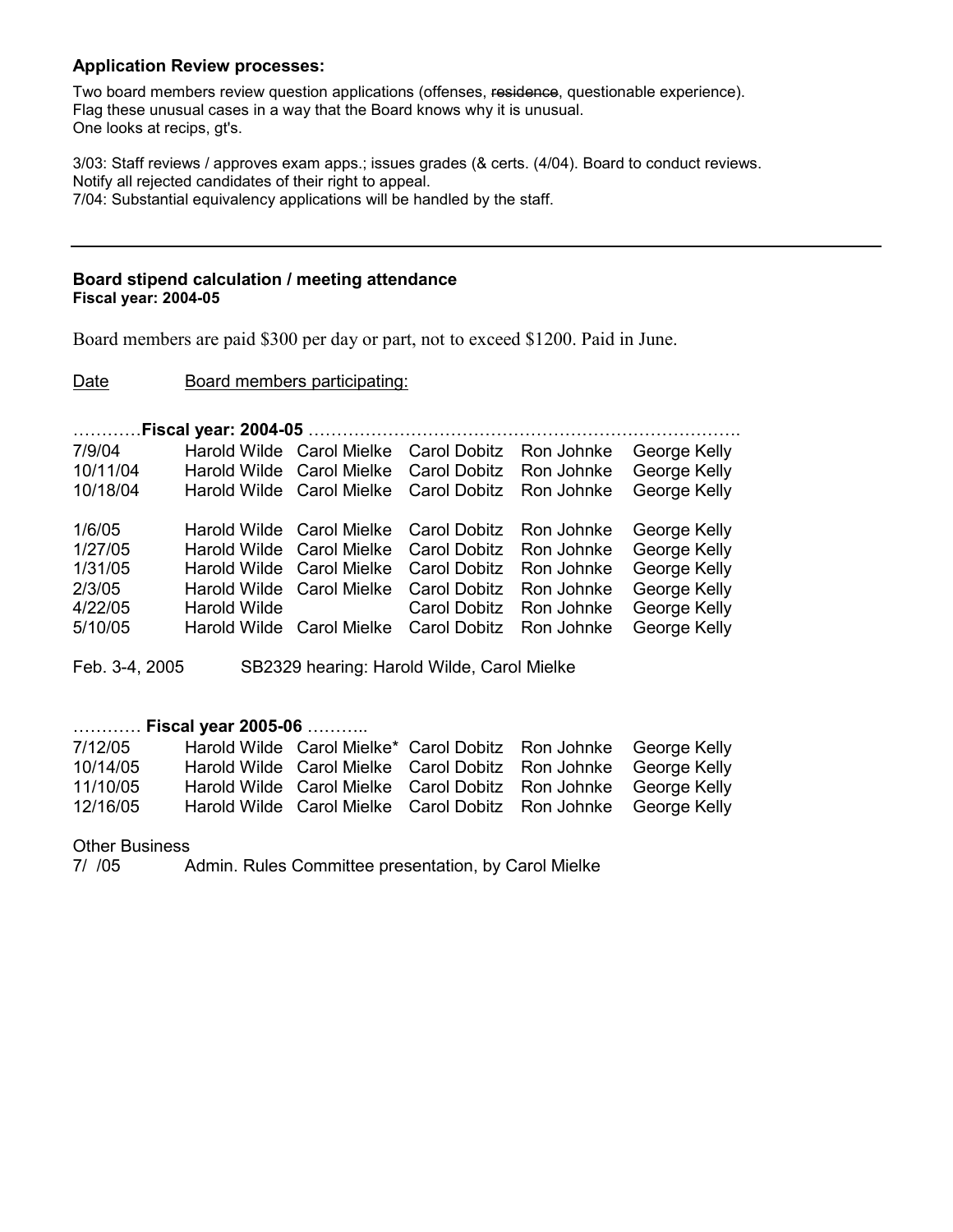#### North Dakota State Board of Accountancy Meeting Notes: **January 6, 2005** 1 pm

#### Location: Ramada Plaza, Fargo

Participants: Harold Wilde, Carol Dobitz, George Kelly, Ron Johnke, Carol Mielke, Dennis Fuhrman, Dick Brammell, Jim Abbott. The meeting began at 12:51.

### MINUTES (10/11/04 and 10/18/04)

The minutes were approved on motion by Carol D., as amended (to add "to be certified" in the last sentence of 10/18/04 minutes, and include George K. as present; second by Ron: carried unanimous.

#### POSITIVE REVIEW PROGRAM

Dick Brammell passed out a report on the program. He left after this section.

Dennis Fuhrman joined the meeting at about 1 pm.

#### FINANCIALS

We will check the accuracy of the late fee account, and check the interest receivable account. Checks 10684 to 10799 were approved on motion by Carol D.; second by George; carried unanimous.

#### APPLICATIONS

Grade transfer was approved for Janak Raj, Hussein A. Mallouk and Thomas Amann on motion by Carol D., second by Ron; carried unanimous. Two licensee had applied for retired status - Buell J. Reich and James P. Engelhart.

#### STAFF REVIEW PROCESS

Dennis commented on using a 360 Degree evaluation process. The Society president will serve while president and past-president. The Society board OK'd changing the processes. Also mentioned was seeking information from the state re. compensation and benefits. The joint meeting will be in May. There were no objections from the Board. Dennis F. left after this section.

#### POTENTIAL PRP CHANGES

Harold commented that the Board should be serving in an oversight role, rather than performing review services; perhaps we should oversee the review results.

#### CPE FORM CHANGES

CPE form change options were included in the agenda packet. Carol M. joined the meeting at 1:45, by phone. Discussion. Option 2 will be pursued (editing the form by combining sections A and B), which leaves the CPE regulations unchanged.

#### RULE CHANGES

Jim will check with legal counsel re. the need to list a specific price ceiling; if we must be specific, we will change the ceiling to \$250 per part, on motion by Carol D.; second by Carol M.; carried unanimous. Other rule change possibilities were passed out; these will be brought forward to the next meeting. One of the rule change proposals showed the old \$20 late fee; Jim will check on this.

#### OTHER MATTERS

Harold had just received a letter from V.J. Spaedy, suggesting he examine the ACAT Exam, and that one who can pass that test would be qualified to be a public accountant. He also indicated agreement with a 4 year degree requirement. Harold commented that for consistency, passing of the FARE section of the CPA Exam should be expected. Harold will obtain a copy of the ACAT Exam and review it. When last examined it was not considered sufficiently complex for public accounting. Harold will contact Terry Delaney and Dennis Fuhrman about the sentiments of the CPA group. He will also write to V.J. Spaedy.

NEXT MEETING: Friday, April 22, 1 pm, at the Fargo Ramada Plaza Suites. [Break]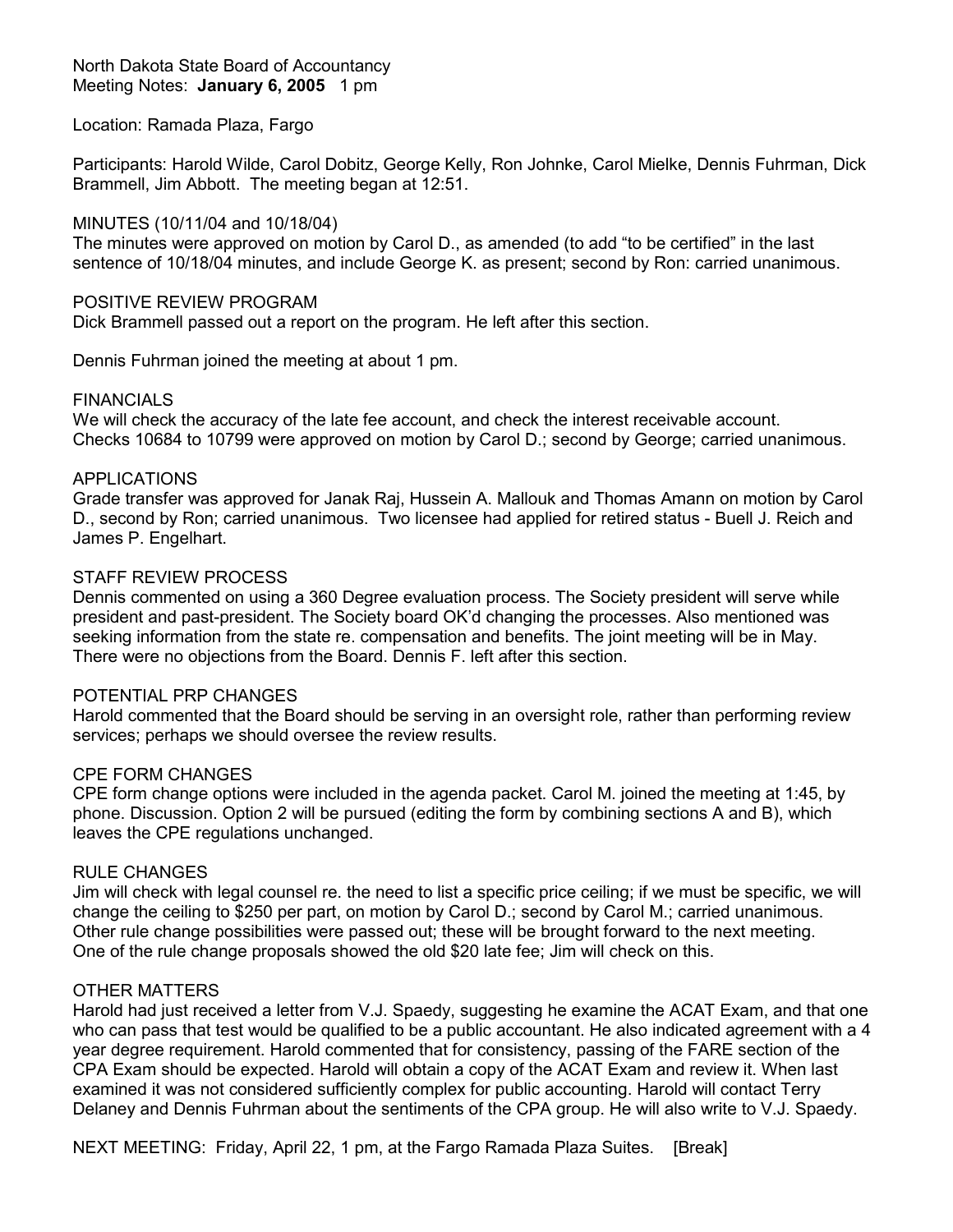#### OTHER MATTERS

Jim notified the group that NASBA is inviting nominations for vice-chair. He also mentioned that it is possible that the office bookkeeper may resign. There was no objection to increasing the wage of our web design staffer to \$10.

### **COMPLAINTS**

George moved to close Case #2004-3; second by Carol D.; carried unanimous [Jim is to check the website for compliance]. Carol D. moved to close Case #2004-4; second by George; carried unanimous.

ADJOURNED: 3:17 pm

[Note: Jim had brought a letter relating to Ernst&Young and PeopleSoft, as well as 4 PCAOB reports.]

Secretary-Treasurer Date

\_\_\_\_\_\_\_\_\_\_\_\_\_\_\_\_\_\_\_\_\_\_\_\_\_ \_\_\_\_\_\_\_\_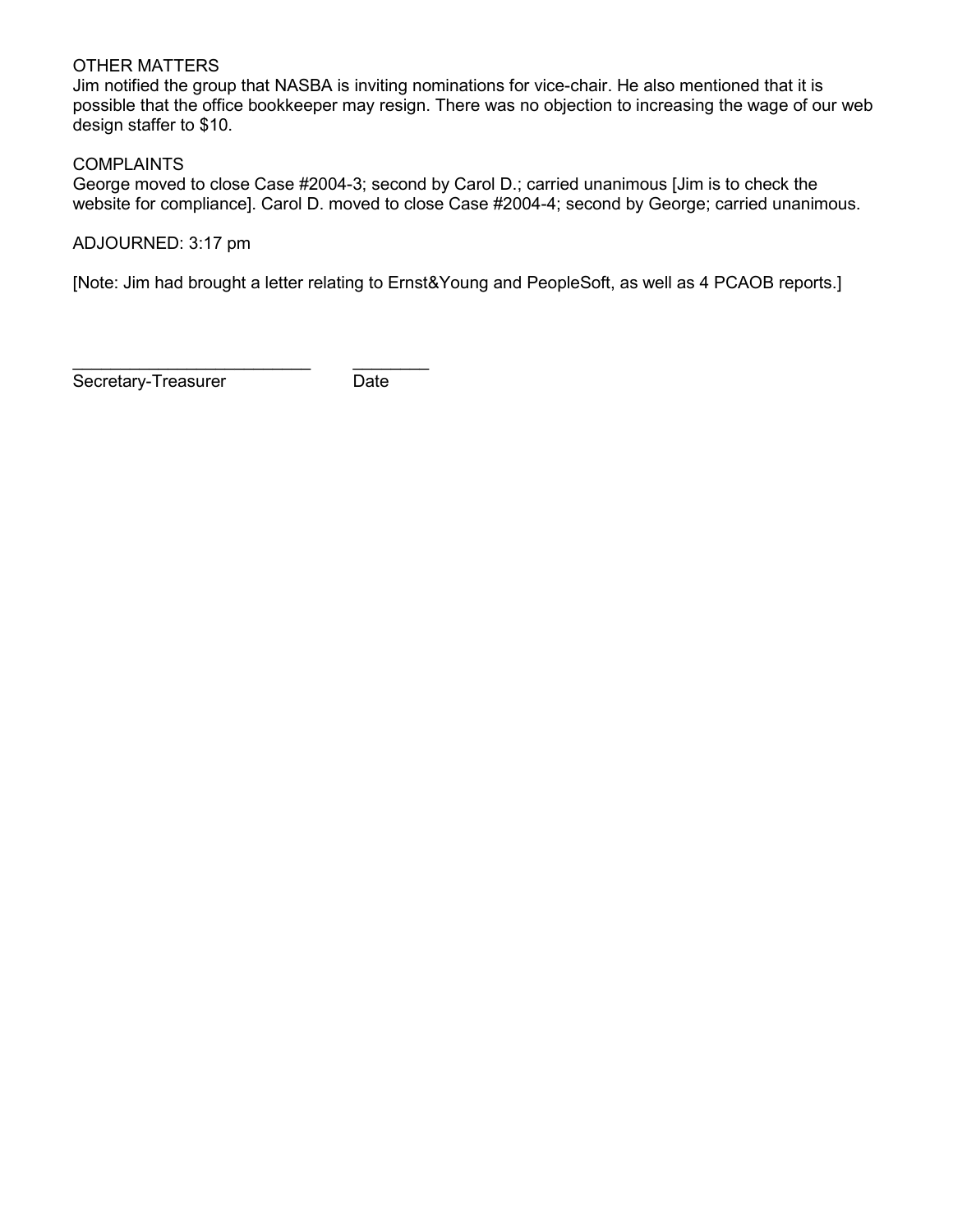#### North Dakota State Board of Accountancy Meeting Notes: **January 27, 2005** 4 pm

### Location: by conference call

PARTICIPANTS: Harold Wilde, Carol Dobitz, George Kelly, Ron Johnke, Carol Mielke, Terry Delaney, Jim Abbott. The meeting began shortly after 4.

#### SB 2329

Harold provided a synopsis of the bill. It creates an ABA credential, defines ABA, attest, compilation, specifies required education (4 years, with 15 credits of tax, finance and accounting; with 3 year window to obtain the ABA without education), the ACAT exam, no opinions allowed but reports are authorized, ABAs can use safe harbor language. The biggest change from prior legislation is the 4 year college / 15 credits provision.

Various concerns were shared:

- what about using the CPA Exam?
- There is some preference to use the FAR section rather than ACAT
- Where does a Review fit in? The proposed "attest" definition covers audit and examinations. Compilation is defined, and refers to "national organizations" – it's unclear what this requires of the Board.
- Sec. 8 grants the ABA a license could there be difficulties with including ABA in the "license" language?
- Sec. 9, 1d this activity sounds like "attest"
- the bill has internal inconsistency with the term "report"
- page 11 refers to the term "auditor"

Harold mentioned going to Bismarck for the hearing. ????

The Board was informed that various amendments are planned for the bill. We are not aware of what those changes will be, other than a credential name change, to Registered accountant.

Other issues about the bill:

- No degree is specified.
- What does "completion" of college education mean?
- 15 hours of tax, accounting, finance & tax is low, and could represent as little as one hour of two of those content areas, with the balance in tax.
- The definition section should include compilation and review
- The "client" definition has been limited to "persons".
- The compilation definition requires referring to standards of other associations, and is unclear
- "report" is now defined to include opinions and assurance, disclaiming language, and other language that implies assurance; this could implicate the "safe harbor" language.
- The board is to use the accounting exam provided by ACAT; this mandates a specific exam.
- A degree is not mandated; only 15 hours are required spread among 3 disciplines.
- Reports are authorized for ABAs, but elsewhere reporting is restricted to CPAs, LPAs.
- Adding another credential may require the Board to undertake an educational program, to clarify things to the public.

Carol D. and Ron indicated that they would not support this bill In its present form.

There are 54 U.S. jurisdictions, 11 of which have a second category in addition to CPAs. Nine of those 11 use the CPA Exam for qualifying.

MEETING: Thursday 2/3/05, at 9 AM; by conference call. Carol M. will not be available.

*EXECUTIVE SESSION*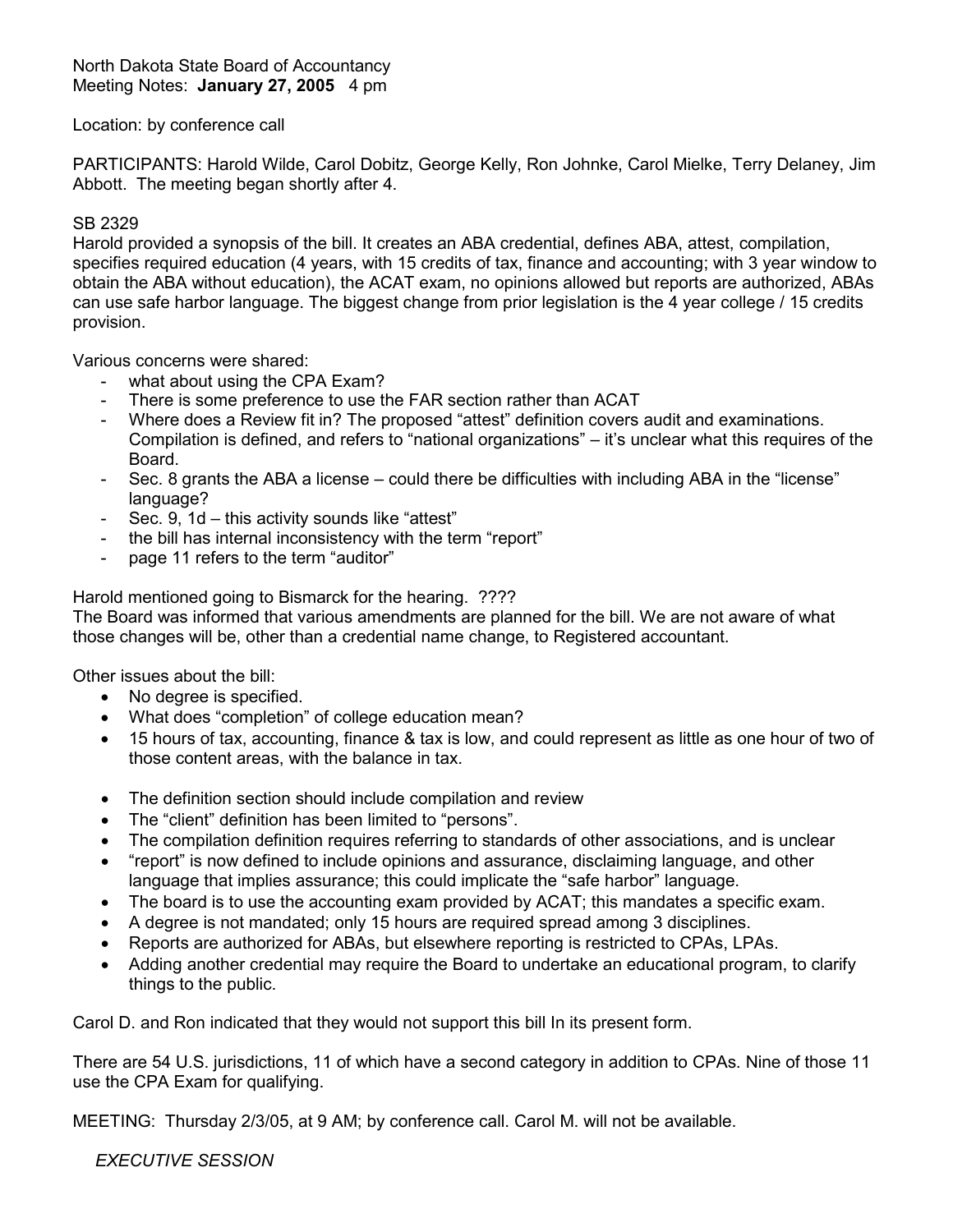*Carol M. moved to enter executive session; second by Carol D.; carried unanimously by roll call vote. [Terry Delaney disconnected from the call].* 

*The subject for the Executive Session was attorney consultation re. a lawsuit against the Board. Bill Peterson, of the Attorney General's Office, joined the call*

*Harold reviewed the motion that had been made to enter Executive Session. The session was recorded by ATT. Discussion was to be limited to the announced topic. Any collective commitments must be taken in an open meeting, unless otherwise allowed by law. Providing guidance to legal counsel is excluded. The Executive Session began at 4:50, attended by all 5 board members, for the purpose of discussing the current lawsuit with Attorney General representative, Bill Peterson. The Executive Session concluded at 5:24 pm.*

Harold will visit with Mr. Spaedy about a disclaimer approach, and other potential compromises.

MEETING SET: Monday, 1/31, at 4 pm.

ADJOURNED: 5:32 pm.

\_\_\_\_\_\_\_\_\_\_\_\_\_\_\_\_\_\_\_\_\_\_\_\_\_ \_\_\_\_\_\_\_\_ Secretary-Treasurer Date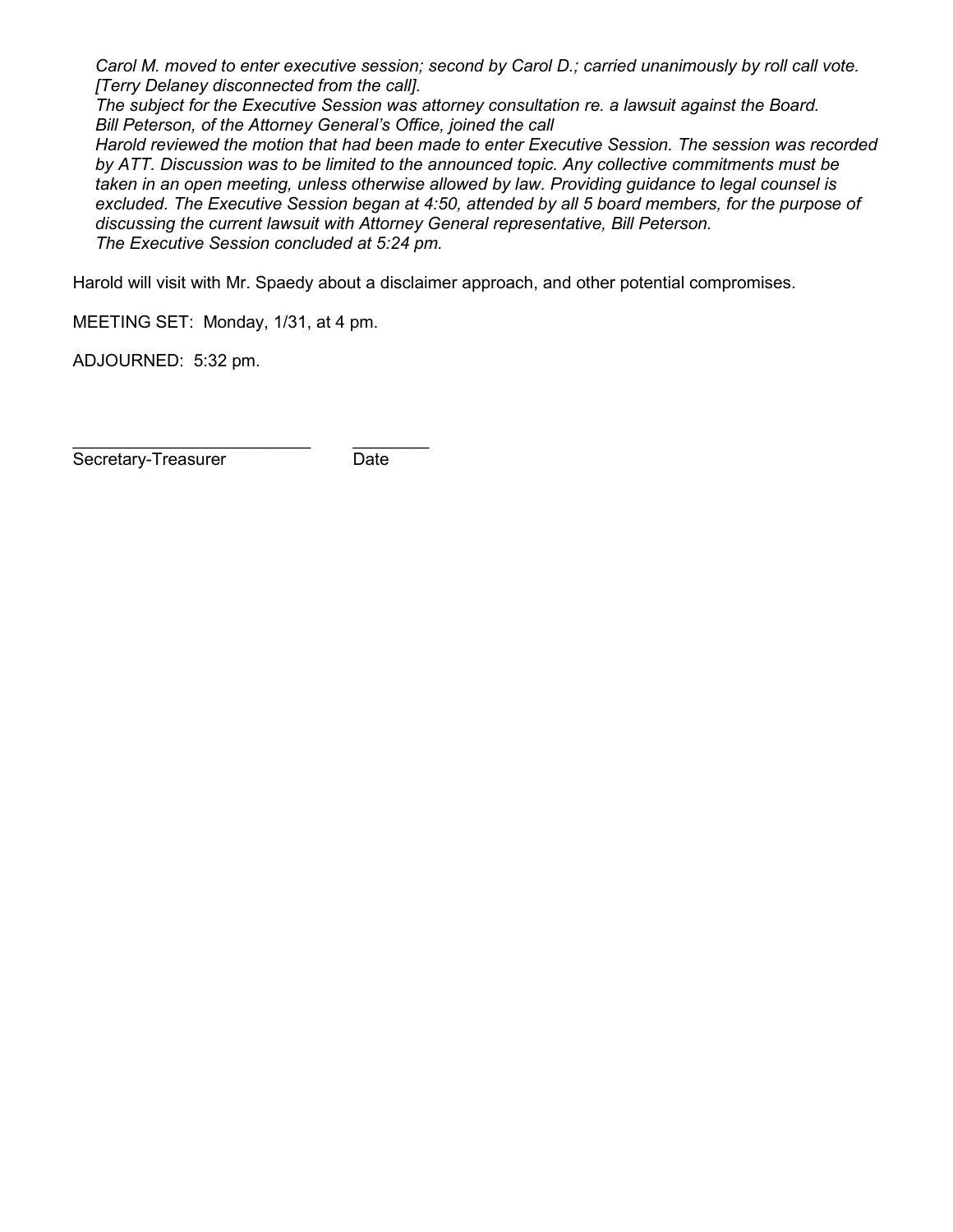North Dakota State Board of Accountancy Meeting Notes: **January 31, 2005** 4 pm

Location: by conference call

PARTICIPANTS: Harold Wilde, Carol Dobitz, George Kelly, Ron Johnke, Carol Mielke, Terry Delaney, Jerry Spaedy, Jean Klein, Albert Krueger, Monte Rogneby, Jim Abbott. The meeting began shortly after 4.

Rogneby commented that the pending lawsuit should not be discussed without Board counsel present.

### SB 2329

Harold summarized the Board's concerns with the original bill:

Concern with ACAT being mandated, where the CPA exam is not mandated

National organization unclear

No degree being specified

What does "completion of college education" mean?

15 hours of tax, accounting, finance – low, and could be very low in 2 areas

"Client" has been modified, to exclude entity

Someone other than the Board will determine would be granted the state title

The amendments were

A new paragraph authorizes the use of varying accounting titles granted by other organizations. What specific credentials would the bill authors have in mind? Spaedy was not aware of any specific additional titles intended.

Harold shared a summary of concerns he has identified in the bill:

1. Educational qualifications: a 4 year degree would seem appropriate. Auditing is not to be tested, whereas auditing is part of accounting training. We expect accountants to take on the role of auditor when necessary.

2. Inappropriate to mandate a test. The ACAT Exam is not as good as it could be given the complexity of the profession. A 70% pass rate is lower than the CPA Exam, but allows for experience points can bring the score down to about 58%.

3. The new paragraph 10 in Section 13 (Unlawful acts) allows for the use of various accounting credentials.

4. Various services are mentioned, but without independence being addressed. The Board would want some independence restrictions. The bill indicates that it is only unlawful to issue a report to persons; this is inconsistent with the section 9-1e that allows for issuance of reports. Perhaps this allowance should go into the unlawful acts section only. In the bill definitions, "attest" does not include other services covered by attest standards, such as Review. The normal compilation report tends to imply a level of assurance also.

Why was "client" amended to carve out "entity"? Mr. Spaedy did not know. "Person" may refer to an entity in other instances, although the accounting law or the bill do not define the term "person".

Summary: exam, education, definition, ABA title similar to CPA (amendment to RAP may change that concern). Amendments haven't fixed the exam concern – they mandate 70%, audit content cannot be tested, mandates ACAT taken anywhere, a no-education option is available until July 2008, unlawful acts section allows for many credentials being adopted.

Harold mentioned preparing a letter. Monte left the meeting.

Ron moved to not support the current bill, given our concerns and questions. Second by Carol D. Carried. Discussion re. setting out conditions that the Board would require to make the proposals workable, such as minimum score, specific education. The RAP title could be excluded from the law, and provide for safe harbor language. If we went the direction of a licensure, the 3 groups could create the system. Ron – yes, Carol M. – yes, Carol D. – yes, George – no. Carried: 3 to 1, to not support.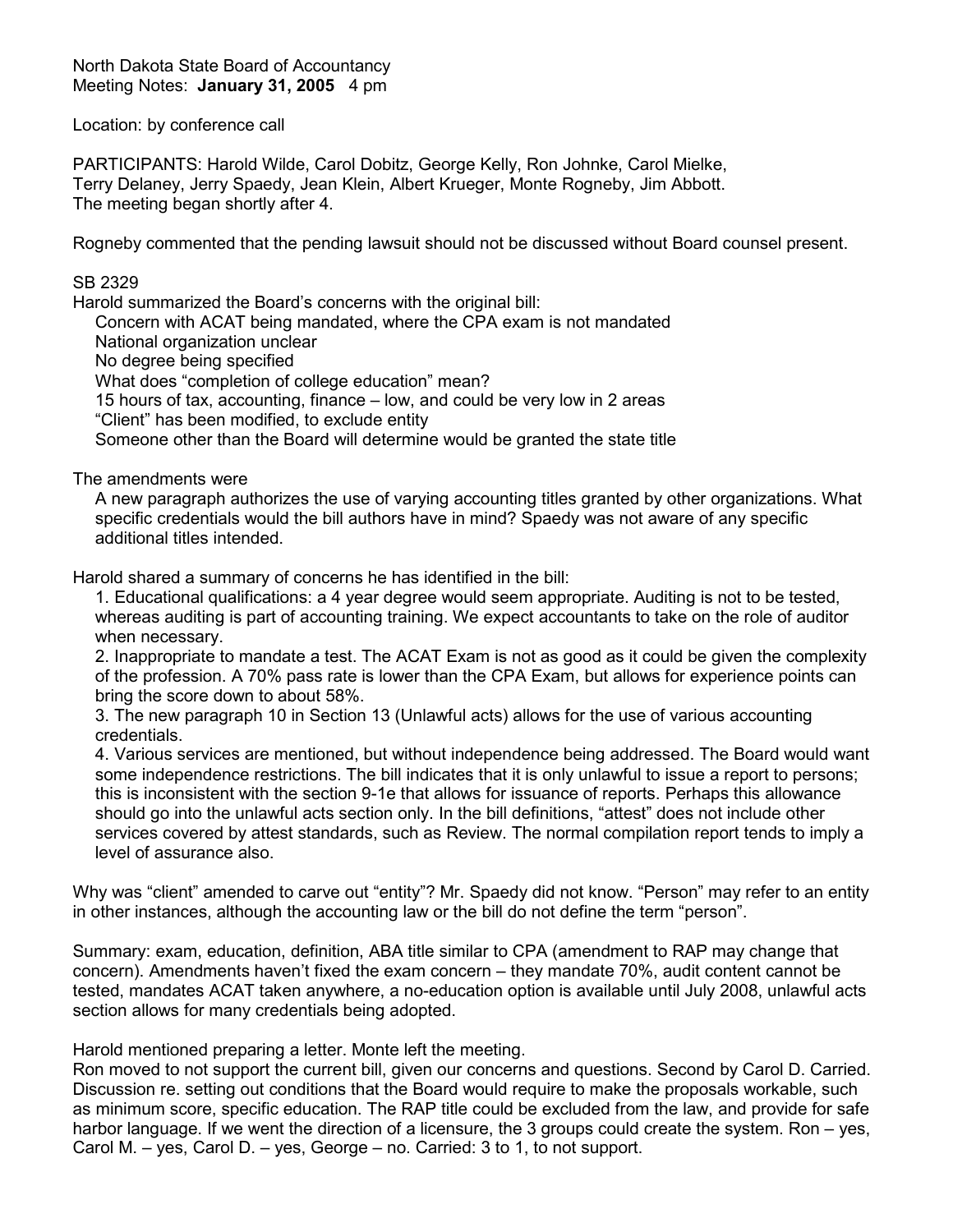Harold will prepare some language that could be palatable to the Board, in advance of the Thursday meeting. It would also be provided to the CPA and PA societies. Think about whether or not the Board should be present at the hearing. We can make that decision on Thursday.

The time of the Thursday meeting will be 9:30 am. Harold will call Spaedy as to whether our concerns with the bill are valid.

Adjourn: 5:02

\_\_\_\_\_\_\_\_\_\_\_\_\_\_\_\_\_\_\_\_\_\_\_\_\_ \_\_\_\_\_\_\_\_ Secretary-Treasurer Date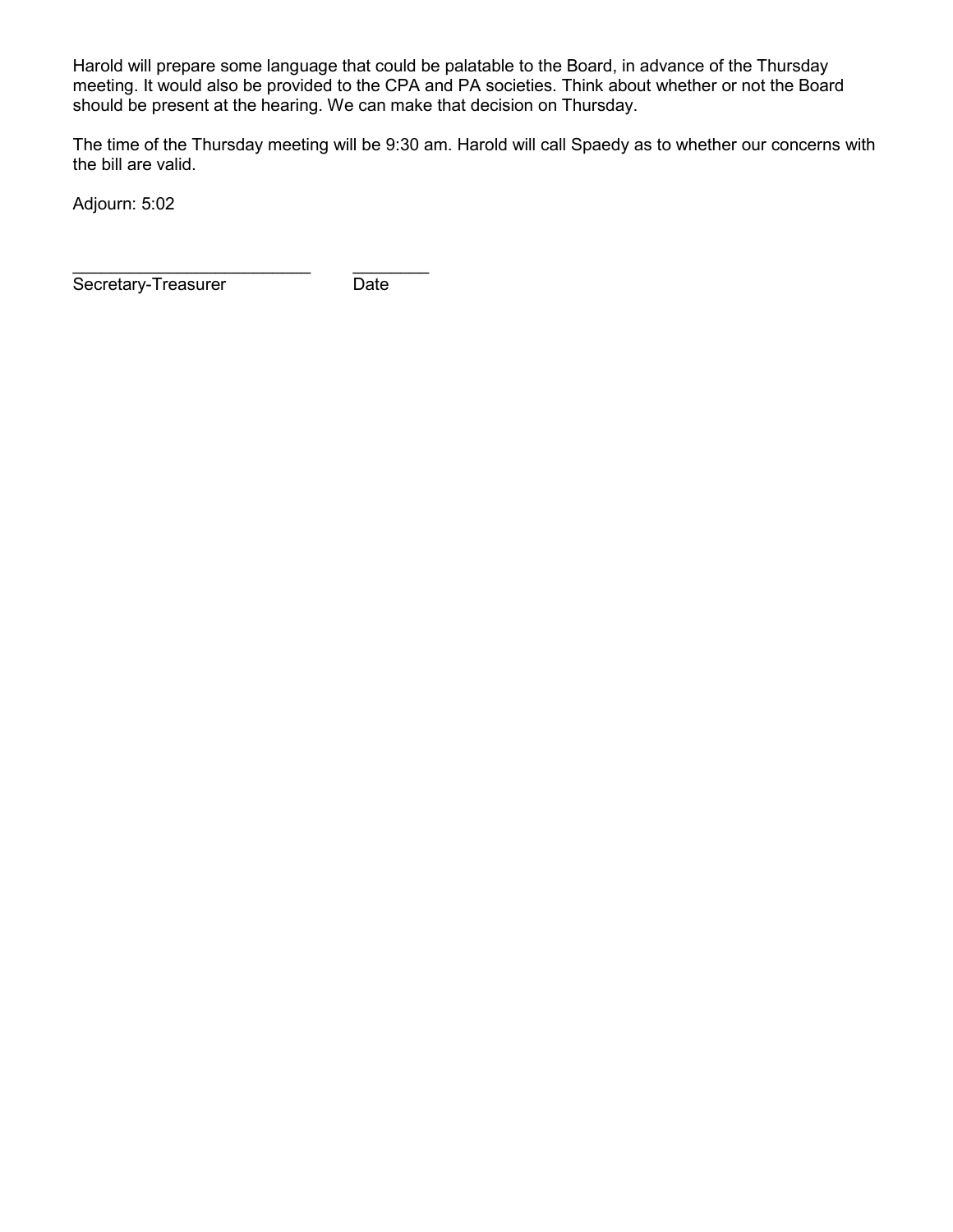#### Jan. 27, 2005 4 pm *EXECUTIVE SESSION: CONFIDENTIAL INFORMATION*

## *DO NOT RELEASE WITHOUT LEGAL COUNSEL APPROVAL*

*Bill Peterson: assistant AG, represents 17 boards, does litigation for state Exec. Session: members can't disclose what is discussed outside of the ex. Session. Would be a breach of attorney-client confidentiality. Conflict with board's interest, could recluse themselves? No one did so.*

*Daley asked for an evaluation. They indicated there may be difficulty defending the case. Action served yesterday, AG considered, asked Bill to speak with Board, give some ideas of its potential, give alternatives to legal action. Originally they thought it would be unlikely to sustain, in view of case law from other jurisdictions. Outright ban, when they can practice it already, would probably be an unconstitutional restraint. To discuss with Noel Allen. They think it would be unlikely to succeed in defending, but want to look further. AG wanted to suggest Board working with SB 2329 proponents, in an attempt to settle. Not successful in past. Understand nothing less than registration. They have discovered an alternative to complete ban: use of "accountant" but with a disclaimer (not certified, etc.).* 

*If Board proposed disclaimer language, and the proponents refused, it would be hard for them to defend that position to the Legislature.* 

*HW: tough to change at last minute without potential unintended consequences. Perhaps allow court to decide. Could offer 2 weeks, we'll have a proposal. If ruled unconstitutional, we could no longer enforce prohibition to "accountant". Open to anyone? Bill: Unsure.* 

*Most occupations prohibit the practice of the profession without a license.* 

*Our law allows some of the activities to be practiced without a license.* 

*Bill: adding a "disclaimer" would be defensible. Not so sure that lack of time is true. If we did, the AG Office might be able to support such an amendment.*

*Lawsuit would evaporate: why? The lawsuit is claiming prohibition; the disclaimer would allow limited use. Entirely different grounds than now being used.* 

*Satisfactory: might be a consideration.* 

*Sentiment for trying disclaimer – George - try; Ron – what would the disclaimer look like?; signature line and business card? Carol D. – try;* 

*Agreed action: Harold visit with Spaedy*

2/3?/05 Ken: SB OK sending copy of Spaedy memo of concerns, to GVA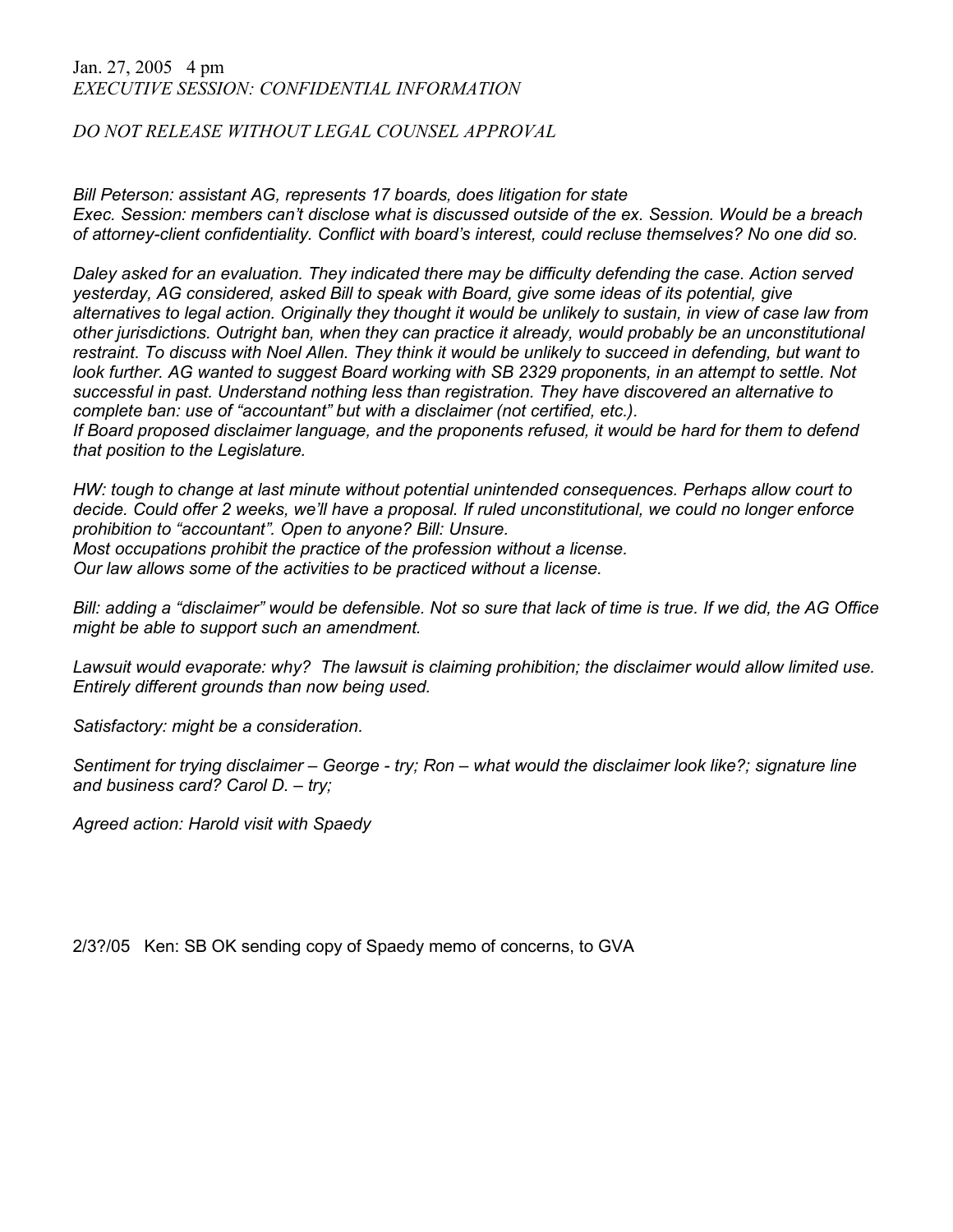#### North Dakota State Board of Accountancy Meeting Notes: **February 3, 2005. 9:30 am**

Participants: Carol Dobitz, Ron Johnke, Carol Mielke, George Kelly, Harold Wilde, Terry Delaney, Jim Abbott

Location: conference call. The meeting began at 9:36.

#### SB2329

The Board's position on the current bill is 4 to 1 in opposition. No one indicated having changed their position on opposing the bill.

The group discussed the memo. There were no alternatives offered to the fundamental requirements. The RAP / disclaimer idea of the Board was not acceptable to their group. They believe they have given all they are willing to give. Carol D. moved approval and sending of the memo; second by Ron J.. A roll call vote showed Carol D., Ron J. and George K. voting in favor.

Re. "person or entity", legal counsel is indicating that its meaning would depend on the context of use.

Terry Delaney and Tom Ribb will be attending the hearing. Jim and Harold will attend the hearing. We will check about Carol M. attending. Jim doesn't plan to speak, but would respond to question, or speak if the Board wishes. He will bring his laptop. Question was raised as to whether there be a conflict w/ Jim being present. Some would feel so, but he could answer law questions.

Carol M. joined the call.

Harold provided an update: the Board has agreed that it is still opposed; Harold will attend the hearing, she can attend also. Jim will be there as a resource if needed. We won't register to speak. We will edit the memo to Jerry Spaedy and send.

Carol M. moved to send the Spaedy memo to the GVA committee members; second by Carol D.; discussion – we'll send the memo to Krueger, Spaedy, Delaney, GVA Committee, Daley. The motion carried with none opposed.

There was mention of NASBA and other state interest in the lawsuit. All members supported fighting the lawsuit.

Summary: we will send the Spaedy memo, Harold will attend the hearing, we will notify the committee that he will be available. Harold may ask to speak if there are amendments. Jim will be there as support. Carol M. will plan to attend.

Adjourned: 10:01 am.

\_\_\_\_\_\_\_\_\_\_\_\_\_\_\_\_\_\_\_\_\_\_\_\_\_ \_\_\_\_\_\_\_\_ Secretary-Treasurer **Date**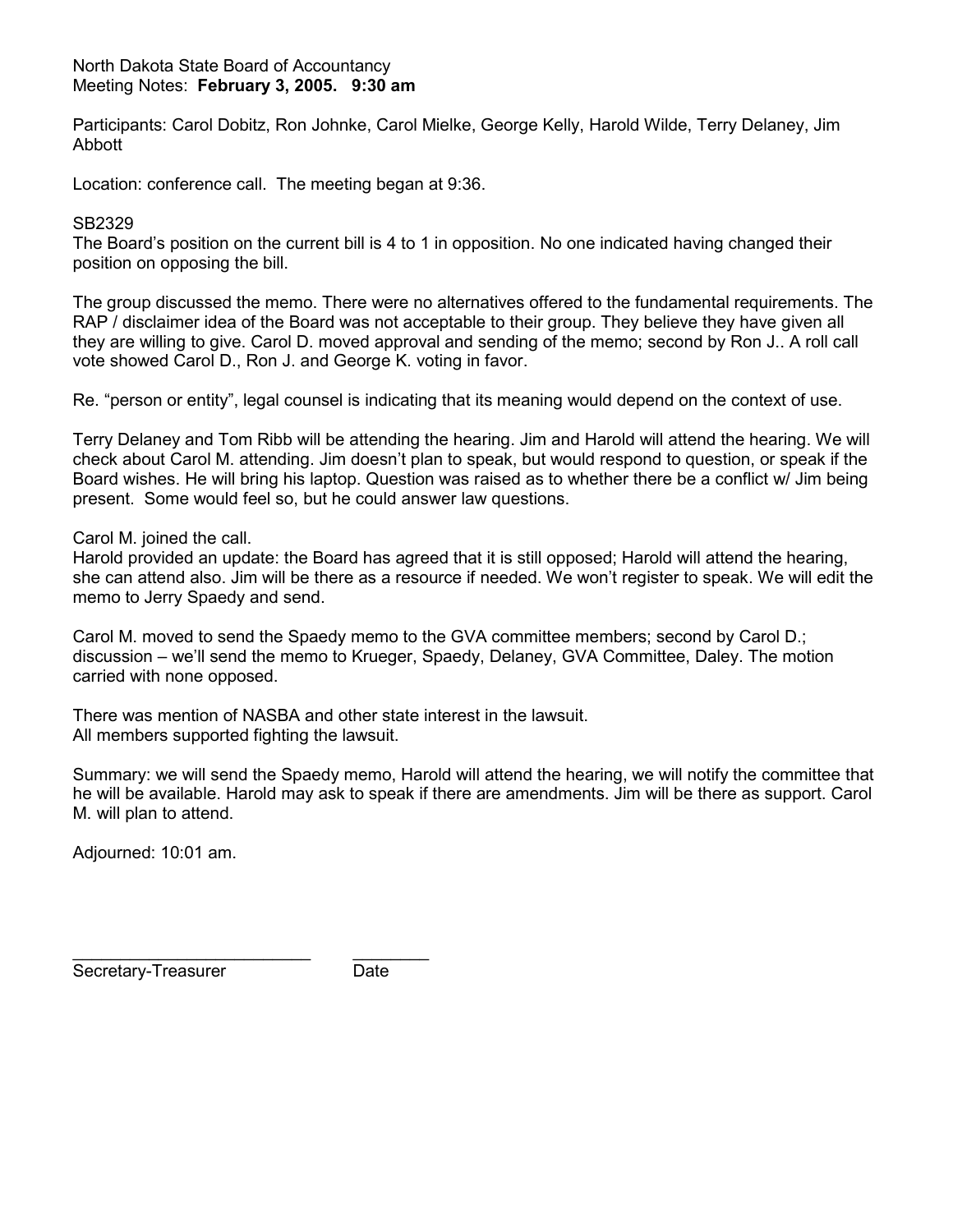# North Dakota State Board of Accountancy Meeting Minutes: **4/22/05 1:00 pm**

The meeting began at 1:00 pm. Participants were Harold Wilde, Carol Dobitz, George Kelly, Ron Johnke, Terry Delaney, Mary Jo Richard, Betsy Batstone-Cunningham, Jim Abbott.

### MINUTES (Jan. 6, 27, 31; Feb. 3)

Jan 6 minutes were approved on motion by Carol; second by George; carried unanimous. Jan. 27 minutes were approved on motion by George, second by Ron; carried unanimous. Carol D. moved approval of the Jan. 31 minutes; second by Ron; carried unanimous. Feb. 3 minutes were approved by motion of George, second by Carol D.; carried unanimous.

#### FINANCIAL REPORT (2/28/05)

Jim will send a note re. the cash reserves target. We will change the title of certain financial statement headings. Carol D. moved approval of disbursements 10800-10921; George seconded; carried unanimous.

#### APPLICATIONS

Staff will handle processing of routine reciprocity, grade transfer, retired status, substantial equivalency, and exam applications – on motion by Ron, second by George, and carried.

Carol D. moved that Ashraf Elsayed not be allowed to continue writing the CPA Exam, second by George; carried unanimous. Carol D. moved to not allow Vincent Rose, Andrea Smith, and Tariq Shaikh to continue writing the CPA Exam; second by George; carried unanimous. Assisting candidates with travel costs will be limited to their application fee only. [Elsayed and Rose were allowed to write the Exam after their 12/31/04 deadline. Smith was blocked from writing, but traveled to the Exam site. Shaikh was requesting special permission to write].

#### 2005-2006 BUDGET

Carol D. moved reinstatement of Steve Speaks' CPA certificate; second by Ron; carried unanimous. Jim will notify the Board of the levels of liability coverage provided by the State E&O policy. Jim will notify Vaaler Insurance that we need handicapped access, or will be vacating our office location. Jim will also check the exam applicant estimates in the budget.

Carol D. and Ron J. will represent the Board in the annual joint Society-Board meeting re. staff compensation and equipment budgeting.

#### OTHER BUSINESS

Discussion re. disclaimer possibility.

#### **Executive session**

Harold read instructions about moving into executive session. The Board moved into Executive Session at about 2:03 pm, to discuss the pending lawsuit re. prohibition of the use of "accountant" by unlicensed people. Bill Peterson was connected by phone; he recorded the session. Terry and Mary Jo left the meeting. The Board exited Executive Session at about 2:30. Break.

The group discussed the disclaimer approach and set a meeting for April 29, 2005, 10 am.

#### **Applicant questions**

We will accept coursework credit obtained through CLEP and the military equivalent, if an acceptable college or university has accepted them for college credit.

A CMA designation does not qualify for college education credit.

A candidate who failed to meet the 50% minimum score was not granted an exception.

Todd Erickson joined the group, at about this time.

### **Sales & manufacturing exemption**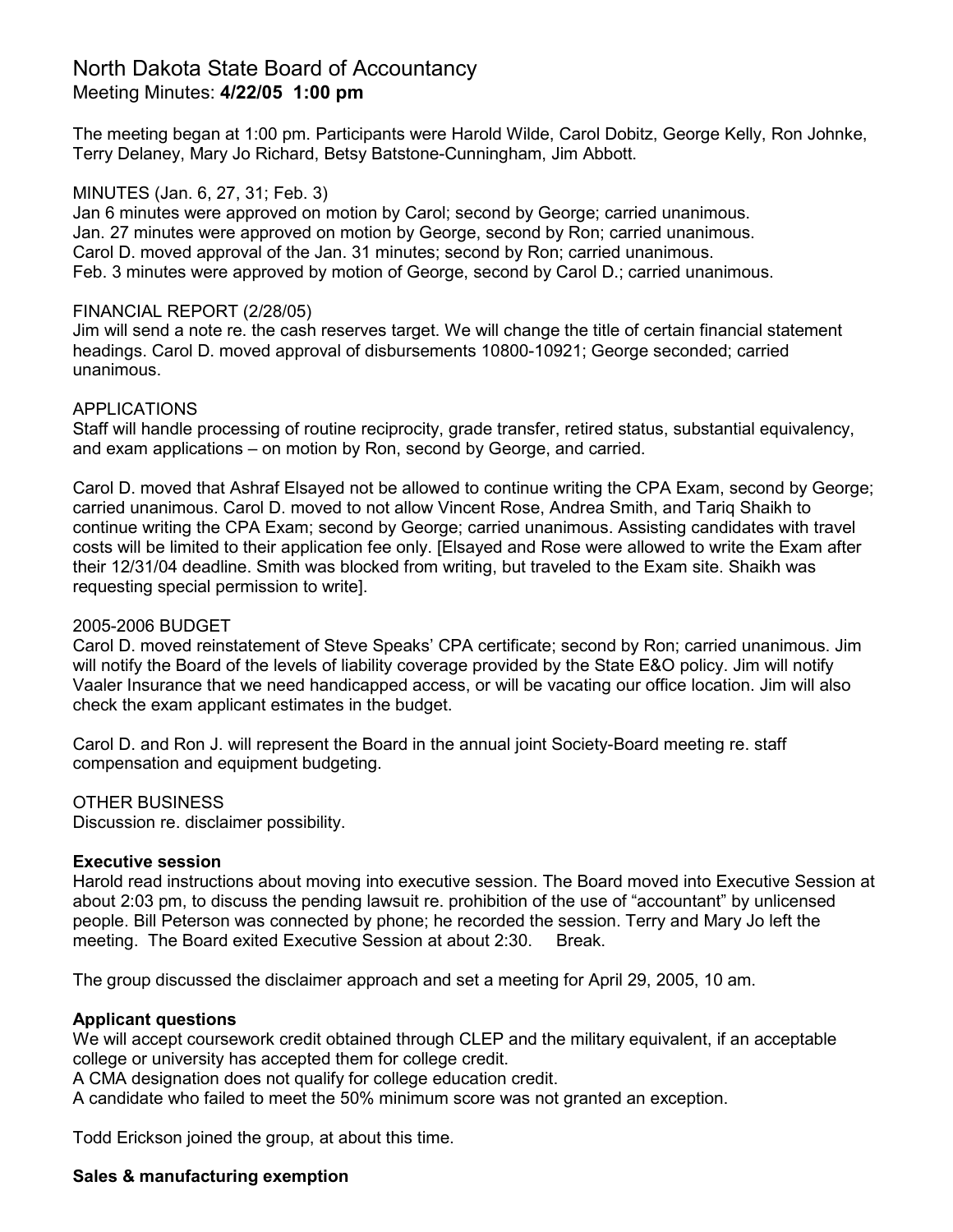Discussion. Harold and Jim will prepare a letter regarding the intent of the sales/manufacturing disclosure, concern about linking loans and accounting services, offering auditing services, and unfair competition. Todd left the meeting.

### **Rule change re. Exam fee ceiling**

No one appeared for the public hearing. There were no written comments received. Four unwritten comments were included in this meeting's agenda packet.

Carol moved to approve the rule change, pending Attorney General response; second by George; carried unanimous.

The other potential rule changes included in the agenda packet were tabled until such time as we move forward with other changes.

**Next meeting**: July 12, 2005, 1 pm, at the Grand Forks office of BradyMartz.

#### **Complaints**

2005-1. Carol M. had commented that this is a "he said, she said" situation, and recommend no action other than acknowledging the complaint to both parties. Ron reviewed the case and felt that we lack any substantive basis for any action. There was no objection to closing the case.

Jim gave an update on Malcolm Johnson & Co., which has had disciplinary action from Florida and the Housing & Urban Development. No action was taken.

Adjourned at 3:42.

Secretary-Treasurer Date

\_\_\_\_\_\_\_\_\_\_\_\_\_\_\_\_\_\_\_\_\_\_\_\_\_ \_\_\_\_\_\_\_\_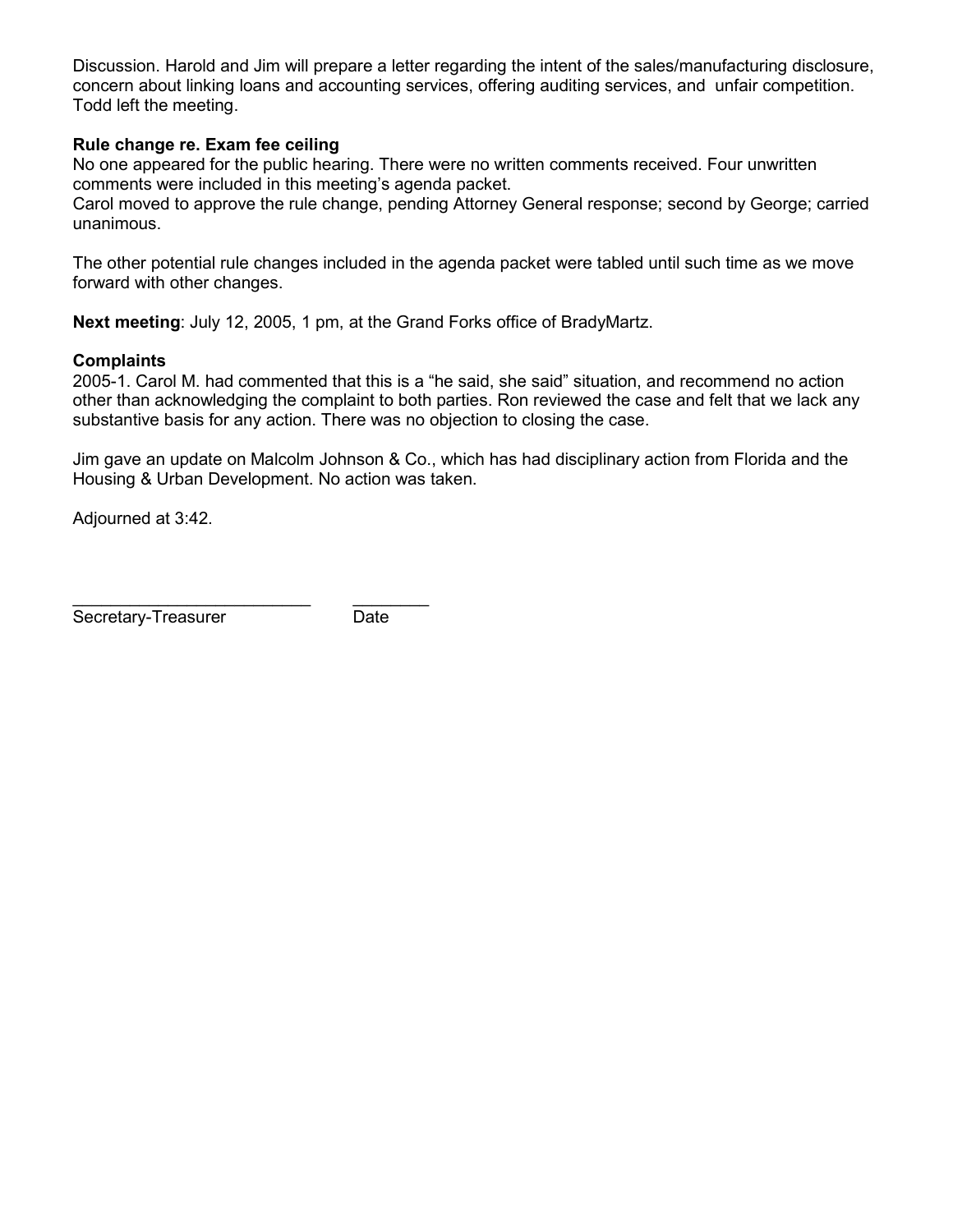# N.D. State Board of Accountancy

Meeting Minutes: 5/10/05, 9:00 am (conference call)

The meeting began at about 9:00 am.

Participants at the Board office were Harold Wilde and Jim Abbott. Connected by phone were Carol Dobitz, George Kelly, Carol Mielke, Ron Johnke.

### POTENTIAL RULE CHANGE

The group discussed the possibility of pursuing a rule change to allow use of the term "accountant" and "accounting", when accompanied by a disclaimer. The sentiment of the group was to pursue the idea.

The discussion included aspects of how such a change would be implemented. There was some sentiment for allowing non-licensees to use the term "compilation" to identity their work.

We will move in the direction of a rule change that allows use of "accountant" and "accounting", with a disclaimer, but not allowing the performance of compilations. We will prepare the rule wording, meet with Board legal counsel, and possibly start the rule change process at the July meeting. We will wait until the July meeting before exposing the issue for public debate.

Jim mentioned that it may be December by the time a rule change will be actually effective.

## NASBA EDUCATION PROPOSALS

AICPA has issued a response to NASBA's proposed education changes; Jim had sent a copy to Board members. Brief comments were made.

ADJOURNED: 10:03 am.

\_\_\_\_\_\_\_\_\_\_\_\_\_\_\_\_\_\_\_\_\_\_\_\_\_ \_\_\_\_\_\_\_\_ Secretary-Treasurer **Date**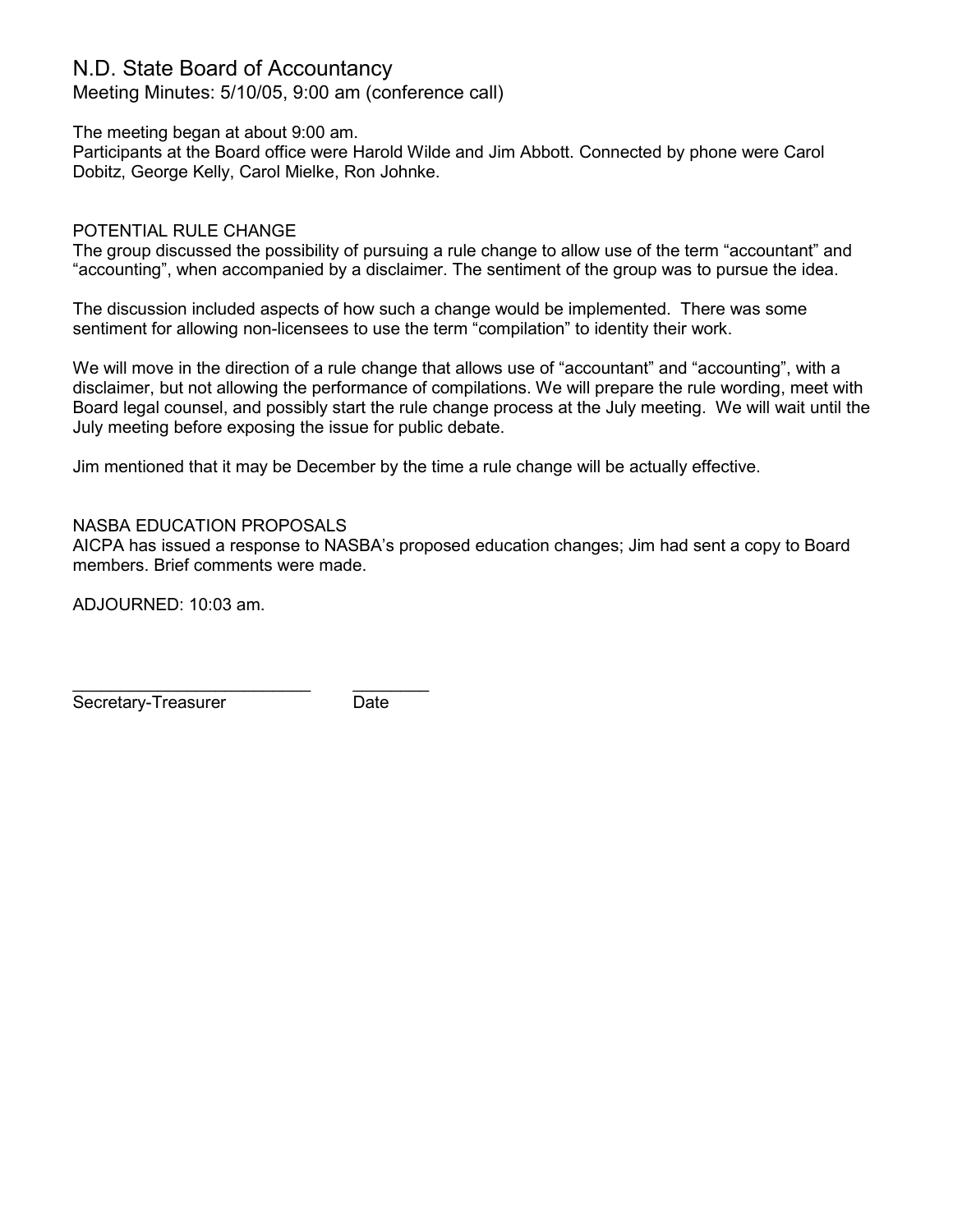# N.D. State Board of Accountancy

## Meeting Minutes: **7/12/05**, 1:00 pm

The meeting began at 1:04 pm. Participants: Harold Wilde, Carol Dobitz, George Kelly, Carol Mielke (by phone), Ron Johnke, Betsy Batstone-Cunningham, Jim Abbott.

### **OFFICERS**

Carol D. nominated Harold for president; second by Ron; carried unanimous. George nominated Carol M. for Secretary-Treasurer; second by Carol D.; carried unanimous.

### **MINUTES**

The 4/22/05 minutes were adopted with one change (in "applications" section, change "inactive" to "retired"), on motion by Carol D.; second by George; carried unanimous. The 5/10/05 minutes were approved on motion by Ron; second by Carol D.; carried unanimous.

#### FINANCIALS

Carol M. to approve expenses 10922 – 11045; second by Carol D.; carried unanimous. Jim will check on the negative entry under legal expenses.

### LEASE

Carol D. moved to enter a 5 year lease, contingent on elevator installation; second by George; carried unanimous.

#### BUDGET

Board expenses will be increased by \$3500, reflecting a higher per meeting estimate. Harold raised the question of changing the exam application period to 6 months, rather than 1 year. Carol D. moved approval of the budget as changed; second by George; carried unanimous.

#### CONTINGENCY PLANNING

Jim reported that he had added this item to staff member goals.

### APPLICATION SPECIAL ISSUES

Manichan Rai had requested permission to continue writing beyond the expiration of his conditioning period. Carol M. moved to allow an extension of the conditioning period through November; second by Carol D.; carried on a 3:1 vote.

Bernd Gause requested credit for certain foreign education not approved by the WES credentialing service. Ron moved to deny the request; second by George; carried unanimous.

No refunds will be issued for several 120 or Experience candidates whose writing authorizations were not cancelled Jan. 1; other than those who incurred travel costs (and limited to their application fee).

A firm had shared a concern, re. problems in connection with purchasing clients. No action taken.

#### INQUIRY RE. INDEPENDENCE

A firm is considering buying a software firm. They would not be considered independent for clients using the software. AICPA Code 101-3 addresses this issue, and considers independence impaired when the CPA has the ability to modify source code. If he buys the company, they couldn't provide attest services for those clients, but could perform compilations with appropriate disclosure. Harold & Jim will prepare a response.

[Kevin Austin joined the meeting at 2:02.]

NEXT MEETING: Friday, Oct. 14, 11 am, Fargo Ramada Plaza Suites.

#### NASBA CONFERENCES

Two special NASBA conference are set for mid September. We will leave our participation open.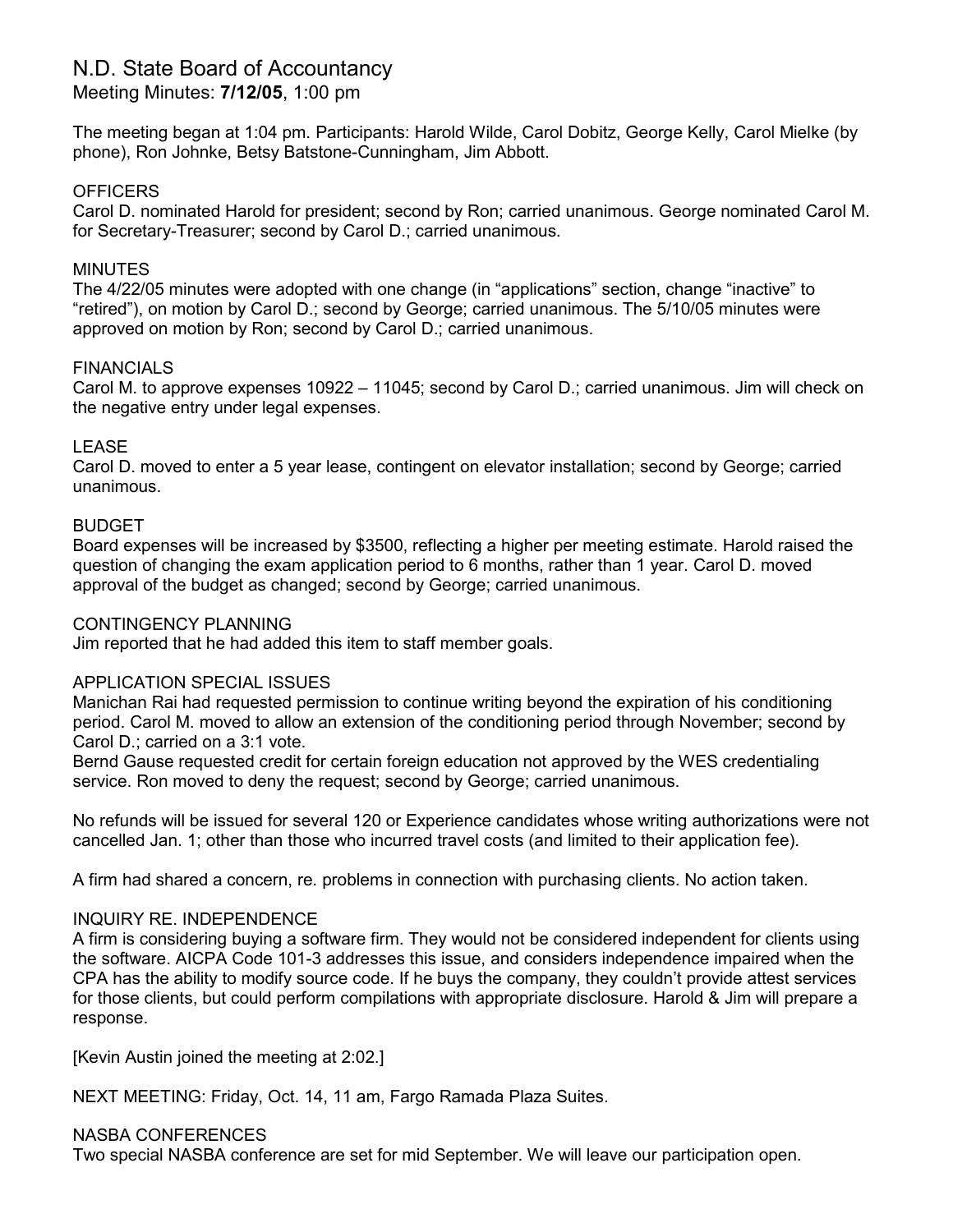## PEER REVIEW

Carol D. moved to use an \$85 fee, but eliminate the cap; second by George; carried unanimous. The idea was raised of having a Board representative attend meetings of the Peer Review Report Acceptance Body, with confidentiality agreement signed; at least once a year. [ Break 2:20 ]

## "ACCOUNTANT" DISCLAIMER RULE CHANGE

Bill Peterson was connected by phone. He had heard from the plaintiff attorney that the parties are not supportive of a rule change offer. He would still suggest that the rule change may moot the case, and enhance our prospects with the suit. Costs could be significant. The Court could be more extreme in its remedy; with a rule change we'd control the matter. The Court could open the term "accountant" fully. Bill suggested that if we decide to advance a rule change, we also consider doing so as an "emergency" rule effective Sept. 1, 2005. To do so, we must follow Cp. 28-32-03, which requires determination that rule change involves peril to public welfare (if case is lost, public might be mislead by use of terms), or loss of funds (state may have to pay all attorney fees of plaintiffs). Both of these grounds would apply in this case. The rule change would be an interim final rule. We would need to seek Governor approval of the emergency rule-making.

Carol D. moved to approve the rule change as proposed by the AG's Office (draft 1), with appropriate disclaimer language; second by Carol M.

Kevin Austin (a CPA Society Board member) spoke against any such rule change, suggesting awaiting the lawsuit outcome, and indicating the Society would support the Board in its legal efforts. Perhaps the Society would be more supportive given all that known at this point. Jim expressed opposition philosophically with the situation of acting under duress of the lawsuit.

Roll call vote: Carol D. – yes, Ron – yes, George – no, Carol M – yes. Harold – yes. The motion carried on a 4:1 vote. Harold and Jim will work on disclaimer language.

Carol D. moved to propose the rule change under emergency provisions, effective 9/1, citing imminent peril and cost issues; second by Ron J.; carried with 1 opposed.

Bill will prepare a memo for Board, which it could share with the Society. [Bill and Kevin left the meeting at around 3:05.]

### AICPA ETHICS CODE

The Board discussed the idea of replacing the ND code with that of AICPA, plus referring to the codes of GAO, SEC, PCAOB, etc. as applicable to the accountant's practice. Harold and Jim will prepare specific language for the next meeting.

#### PEER REVIEW continued

We will investigate having Dick Brammel attend Peer Review acceptance meetings. Harold commented that NASBA is investigating greater involvement in Peer Review.

#### NASBA EDUCATION PROPOSALS

Harold commented on NASBA's proposed changes to the UAA accounting education requirements. He expressed various concerns, such as the ethics mandates, measuring communication and research content, etc. Harold encouraged members to react to the proposal.

Jim mentioned there being a complaint re. use of "accountant".

ADJOURNED at 3:48 pm, on motion by Carol M.; second by Carol D.; carried unanimous.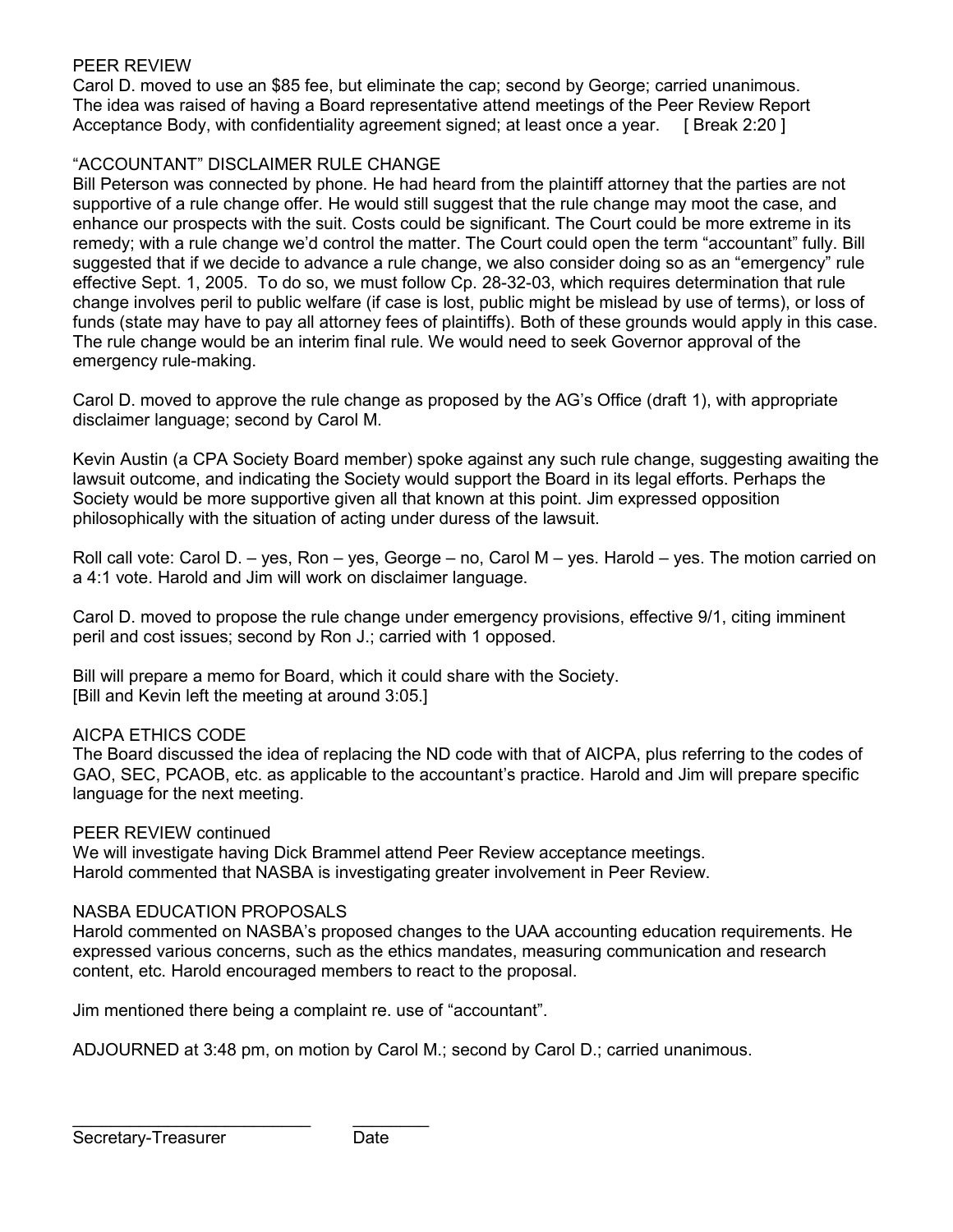## North Dakota State Board of Accountancy Minutes from **Oct. 14, 2005** meeting

The meeting began at 11:23 am. Participants: Harold Wilde, Carol Mielke, Ron Johnke, George Kelly, Carol Dobitz, Terry Knoepfle, Terry Delaney, Jim Abbott

MINUTES (7/12/05) Approved on motion by Carol M., second by Carol D.; carried unanimous.

## FINANCIAL MATTERS

Jim will check on the 6/30/05 entry prior to check #10300. Checks 11089 and 11090 do not have a description. Disbursements (checks 11046-11182) were approved on motion by Ron J., second by Carol D.; carried unanimous.

The audit report had been circulated with the agenda packet. Carol M. moved to accept the audit; second by George; carried unanimous.

## RULE CHANGE

All oral and written comments received by the Board office were included in the agenda packet. Harold had spoken with several people about the proposals also. Only two comments were received in favor of the proposed changes. "Accountant" is only restricted in the public arena, not the corporate environment. Comments received indicate a feeling that the disclaimer will not make a difference, and the public does not understand existing differences in accountants. Harold has been encouraged by many to pull the proposed change, and fight the legal challenge. Jim mentioned that it would be nice to have Risk Management Fund behind us. Carol D. commented that her position has changed, and she is now leaning toward not making the rule changes, and proceeding with the lawsuit; some points have brought out she hadn't considered. Garry Pearson was mentioned as a source of assistance. George moved to table the rule change action, consult with Garry Pearson, Mike Daley, and the Attorney General, to get additional insight regarding case outcome probability, and reconvene by conference call; second by Carol D.; carried unanimous. Jim will plan to prepare a newsletter article.

## OTHER BUSINESS

UAA PROPOSALS: Discussion. Harold & Jim will prepare a response with concerns about some of the proposals. [Break]

MN EQUIVALENCY: MN substantial equivalency is basically a reciprocal process, measuring adherence with their requirements. Jim suggested perhaps encouraging their changing their approach, but not tightening our process in response. No action initiated.

NEXT MEETING: Dec. 16, 12 (11 am lunch).

PROFIT SHARING QUESTION: With non-attest clients, the licensee's proposed financial arrangements should be OK. The Board would include compilations for this purpose. Harold & Jim will prepare a letter to the licensee.

FIRM NAMES: We will remove the January 1990 interpretation re. "Jones & Co., Accountants", when there is only one CPA in the firm. The other three firm name interpretations listed will be retained (Sept. 1988, July 1991, Jan. 1990). We will notify the firm that had contacted the Board (which lead to a review of the issue).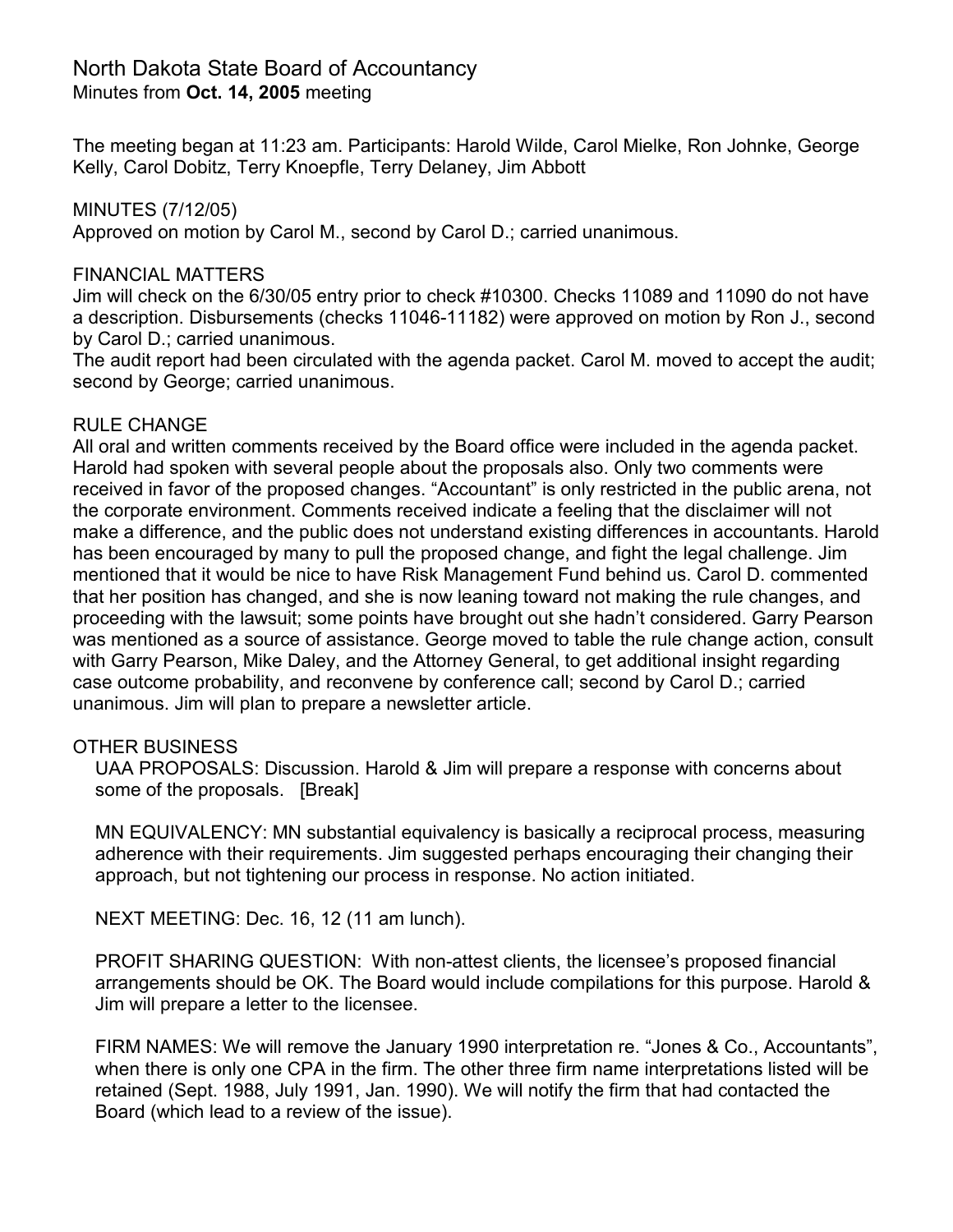RECORDS TRANSFER: We will ask Mike Daley to revisit his view of sharing a client list with a prospective firm buyer. We likely need to amend the confidential records language in the statute, to allow for practice sale inquiries, etc.; we will plan for the next Legislative Session.

PRP: Our current coordinator will be retiring next year. Jim will send the PRP agreement to the Board. The group discussed expanding peer review to firms performing compilations. Harold and Jim will explore related cost issues.

CPA EXAM WRITING: We may allow a person to write the Exam if the Board is assured the applicant will complete the education within 6 months of the application date.

ITEMS AVAILABLE: Jim listed various items which are available for Board review: 2 PCAOB reports, national firm legal issues, a NY letter re. a board-owned examination.

ETHICS CODE: Re. replacing our existing code with national codes. Harold and Jim will visit with Daley about using a fixed date in such a rule, and having to continually update it. Harold & Jim will explore adding the idea of an ethics CPE requirement.

**COMPLAINTS** There is one open complaint.

ADJOURNED at 2:43 pm.

\_\_\_\_\_\_\_\_\_\_\_\_\_\_\_\_\_\_\_\_\_\_\_\_\_ \_\_\_\_\_\_\_\_ Secretary-Treasurer Date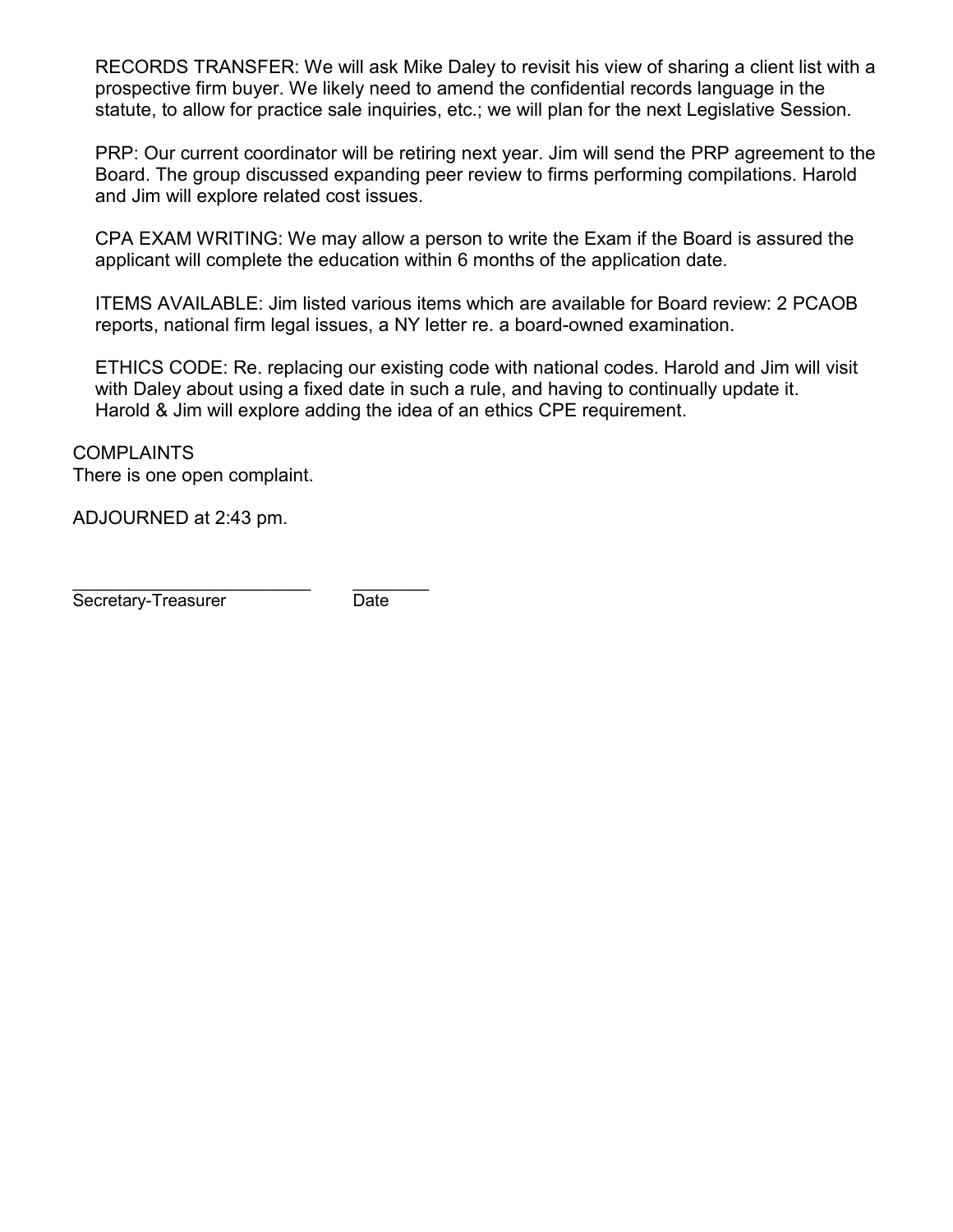North Dakota State Board of Accountancy Special Meeting: **Nov. 10, 2005**

The meeting began at 4 pm.

Participants: In Grand Forks: Harold Wilde, Kevin Austin, Ron Johnke, Jim Abbott; in Bismarck: Carol Mielke; in Moorhead: Carol Dobitz, George Kelly.

Harold received favorable reaction to the amended wording, from people who opposed the earlier rule change proposal. We do not need to repeat the rule process to amend the wording. We have visited with Garry Pearson who felt that our odds were favorable. There is concern that in federal court we would not prevail with Judge Webb.

Carol D. moved to bring the issue back onto the table; Carol M. second; carried without dissent.

Harold commented that the last such situation was in state court. The AG Office will not support the lawsuit, but would place any such effort in our arena. Harold had spoken with a party who felt that with current language, Judge Webb would side with the plaintiff, and not allow a complete ban on the term "accountant". With a disclaimer, the thinking is that Judge Webb would not side with the plaintiff. The AG Office has indicated that the plaintiff is considering retracting the complaint, given the disclaimer rule change. If we choose to pursue the lawsuit, it would be fully our financial burden, with possible costs of about \$100K (including plaintiff legal fees). The AG Office reviewed material provided by Garry Pearson, but still felt we would lose the case. The AG staff had met, and our concerns were brought forward.

Perhaps we would allow a smaller font size in the future, but the sentiment was to retain the print usage details sentence.

Carol M. moved to adopt the rule change as amended (using the AG recommended language), pending AG approval; second by Carol D.; carried unanimous.

This language draws attention to the fact of the individual not being a CPA, and may help counter future efforts to create a new credential.

It was suggested that the quotation marks belong outside the punctuation.

The meeting adjourned at 4:25.

\_\_\_\_\_\_\_\_\_\_\_\_\_\_\_\_\_\_\_\_\_\_\_\_\_ \_\_\_\_\_\_\_\_ Secretary-Treasurer Date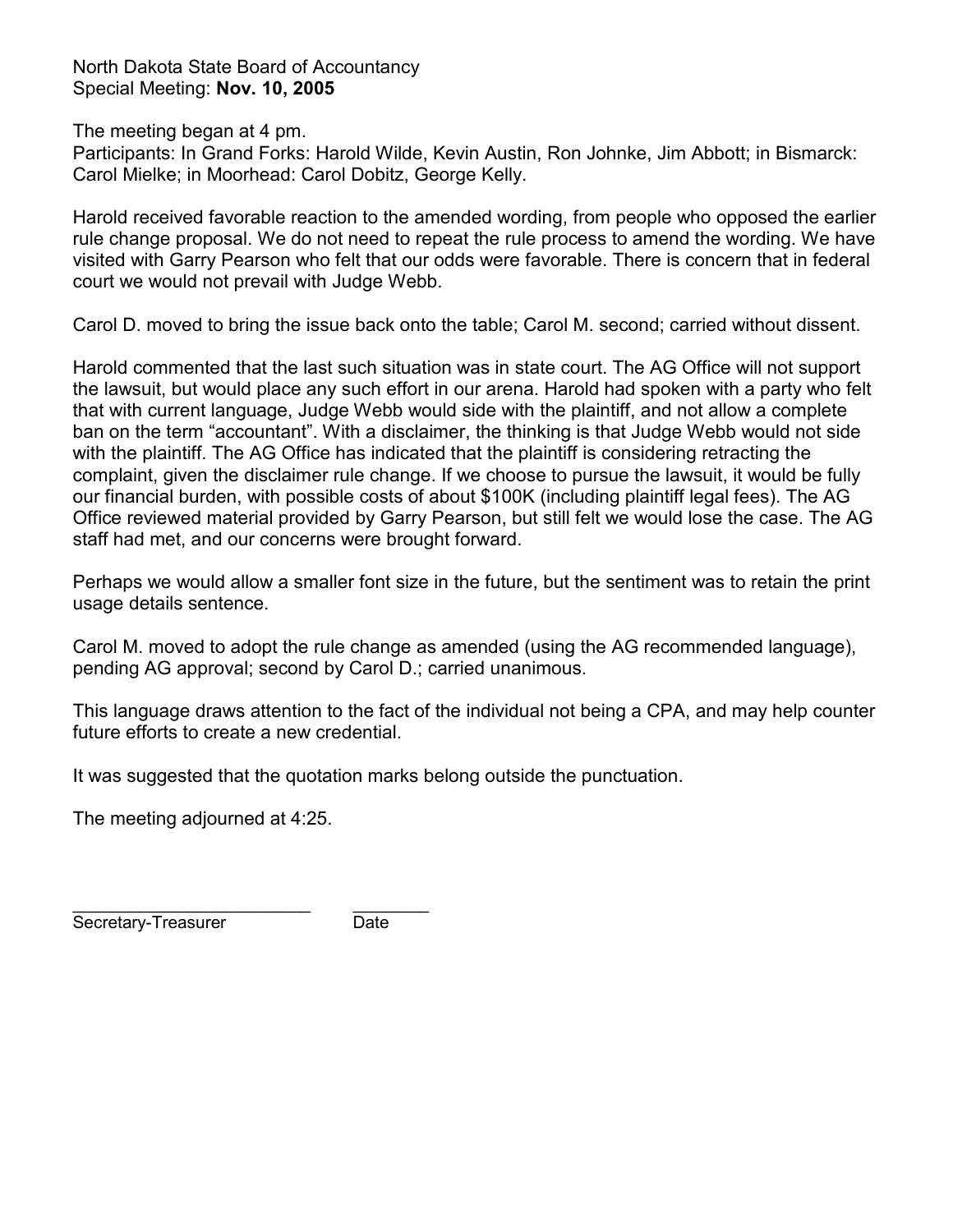## North Dakota State Board of Accountancy Board Meeting: **Dec. 16, 2005**

### The meeting began at 12:12 pm.

Participants: [in Grand Forks: Harold Wilde, Ron Johnke, Jim Abbott], [in Bismarck: Carol Mielke], [in Fargo: Carol Dobitz, George Kelly, Terry Knoepfle, Stan Sandvik, Dick Brammell, Terry Delaney].

### **MINUTES**

The 10/14/05 minutes were approved on motion of Carol M., second by Carol D.; carried unanimous. The 11/10/05 minutes were approved on motion by George, second by Ron; carried unanimous.

### FINANCIALS

Disbursements (checks 11183 – 11255) were approved on motion by Carol D., second by Carol M.; carried unanimous. The Oct. 31, 2005 financial report was briefly discussed.

#### POSITIVE REVIEW PROGRAM

Dick Brammell reported on the program's operation. One of the PRP submissions was considered substandard. The accountant will be directed to submit work for earlier review, but this will not change the firm's review cycle. It was suggested that his CPE be checked. Dick will send a written report to Jim and the corrective letter to Harold. Dick left the meeting after his report.

#### OTHER ITEMS

Harold reviewed the current rule change effort ("accountant" disclaimer). The rule change as advanced requires a specific declaration that the individual is not a CPA. Terry Knoepfle commented that the CPA Society is still opposed to the changes; the move seems to be in the wrong direction in terms of public protection; accountant's ratings have almost fully recovered from the national problems, but allowing anyone to call themselves an accountant, the ratings will go down. Stan Sandvik commented that the lawsuit could have been fought, and asked if the wording could limit reporting. However, reporting on financials is prevented elsewhere in regulation. Stan also raised the question of who will monitor this new situation, and does this weaken the ability to resist efforts to create a new classification. Other questions raised: Was there discussion about adding minimum education? [No]. What if accountants get frustrated with the demands of regulation, and give up their CPA credential, and become a regular "accountant"? Perhaps at some point regulation could be broadened to cover all accounting. There were other comments re. the Legislative rules hearing not yet set, what that group might do, the potential for lobbying the group. Terry Knoepfle left the meeting at this time.

#### PEER REVIEW

Harold expressed interest in having the peer review program cover all firms. At present, it is required only of audit and review firms. This change would level the playing field. Stan commented agreement with this argument, and indicated that the review could cost \$300-\$400.

When asked about the Society considering a lower cost for certain reviews, Stan indicated that the Committee would have to consider, but he would encourage a lower fee.

Ron moved to draft a rule change extending peer review to all firms (with AICPA standards at minimum); second by Carol D.; carried unanimous. Carol D. suggested working with the Society in the drafting process; Stan indicated willingness. Harold and Jim will draft the language, working with the AG, etc.

### ETHICS CODE REVISIONS

Harold recommended we adopt by reference the code of the AICPA and other bodies. Jim indicated that the rule change should not refer to future national changes, but that we could add new dates when other rule changes are made. Carol D. moved to include this initiative in our rule changes; second by Carol M.; carried unanimous.

### CPE ETHICS REQUIREMENT

The group discussed the possibility of adding an ethics CPE component. Harold had visited with people at a recent CPE session; the sentiment was that such a provision wasn't a bad idea, but was somewhat of a "window dressing". Harold includes ethics content within updates that he leads. Ron and Jim expressed reservations to enacting a requirement – the need to have large numbers of people in a firm meet this new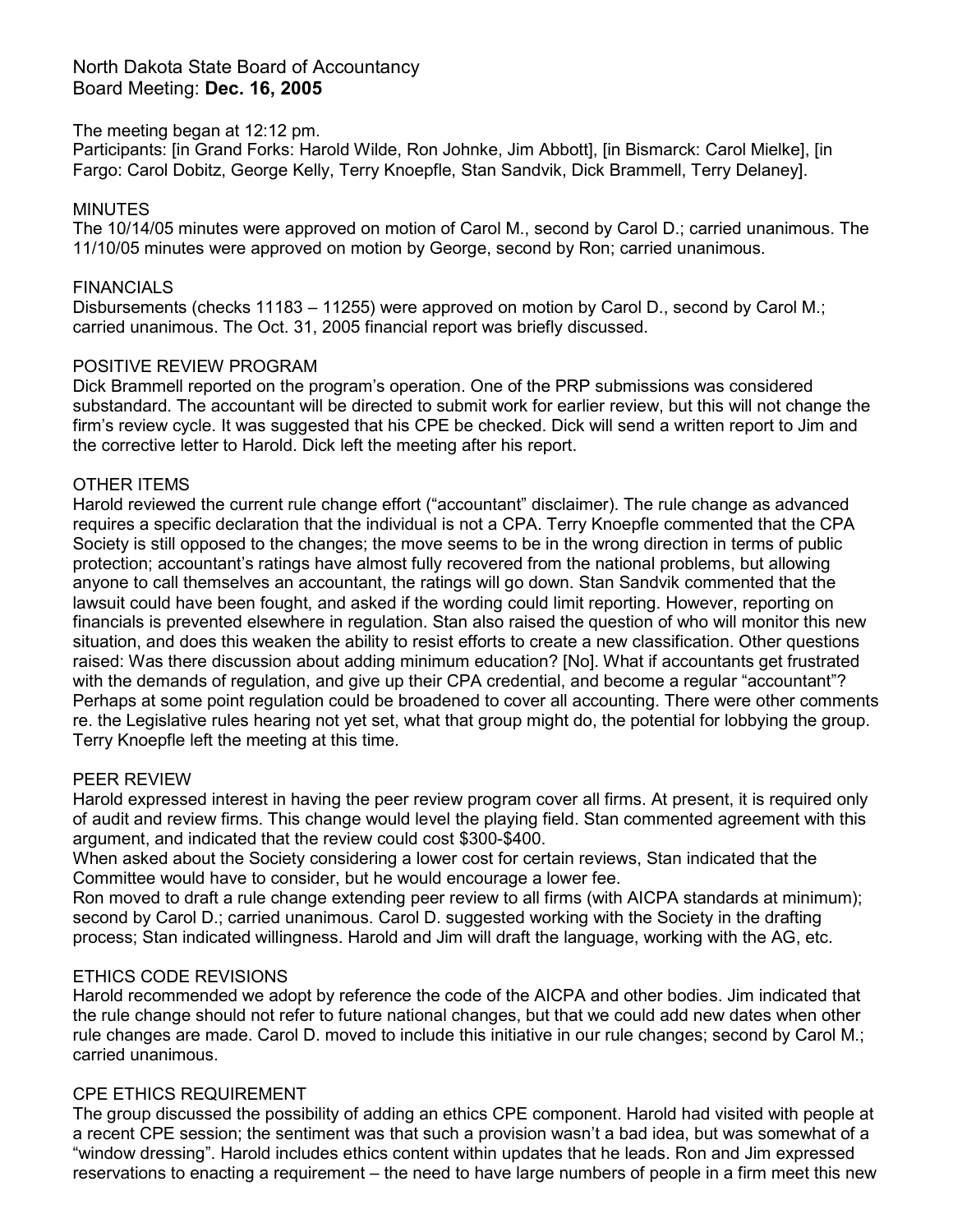CPE need, lack of a demonstrated need in this state, the difficulty reversing such a provision in the future. Harold commented that he and Jim had met recently, and spoke about making the CPE form ethics affirmation more prominent. The provision will not be pursued for now.

## PEER REVIEW ISSUES

Stan indicated the board could have a representative at RAB meetings, if the observer is not a board member, and a confidentiality agreement is signed. Harold commented that a Board member should be able to attend; this exclusion was unacceptable to participants at a NASBA meeting. Stan reviewed the oversight mandates in the AICPA program, mentioning that ND has a variance (1 oversight of each type, instead of 2). We have no real issues or problem reviewers in ND. Harold indicated that the non-board member RAB observer issue would not be pushed at this point. Stan and Terry D. left the meeting.

#### OTHER BUSINESS

Carol M. moved to not grant a waiver in the 12/31/04 exam-completion provision for W. A. Wahab; second by Carol D.; carried unanimous.

George moved to deny a request for re-interpreting the foreign academic credentials of Malik Iqbal; second by Carol D.; carried unanimous. Iqbal is actually 6 accounting credits short (fundamentals should not be included in the accounting total). Such matters will remain subject to board appeal.

Jim had provided a memo, re. examining of client records, which suggested it may be prudent to edit the language of the law.

NEXT MEETING; 4/21/06, in Fargo (lunch at 11; meeting at 12)

### OTHER RULE CHANGES

- Carol D. moved to retain the June 30 license form due date, but make the late fee effective after 7/31; second by George; carried unanimous.
- Renewal fee to reactivate a relinquished certificate: Jim will outline our related current processes, and the matter will be considered in April.
- Exam application length  $-$  no change will be initated
- Jim will prepare rule wording re. peer review submissions at the direction of the board (vs. for all firms) [note: submissions could be eliminated, in light of Board RAB participation].
- CPE for article authorship this will not be pursued.
- Narrowing the 120 hour CPE requirement to public accounting -- Jim and Harold will work on related rule wording, and bring forward later. We will check AICPA's CPE levels.
- Harold and Jim will check the wording of the standards and principles rules.
- License fees will not be increased.

Jim raised the potential of NASBA issuing grades to candidates. The idea was raised of having NASBA add an "unofficial" disclaimer on the grade notice. We will leave the grade notice procedure as is.

#### COMPLAINTS

A signed commitment letter has been received. There was no objection to closing the case (2005-2).

\_\_\_\_\_\_\_\_\_\_\_\_\_\_\_\_\_\_\_\_ \_\_\_\_\_\_\_\_

ADJOURNED at 2:18.

**Carol Mielke, Secretary Date Carol Mielke, Secretary Date**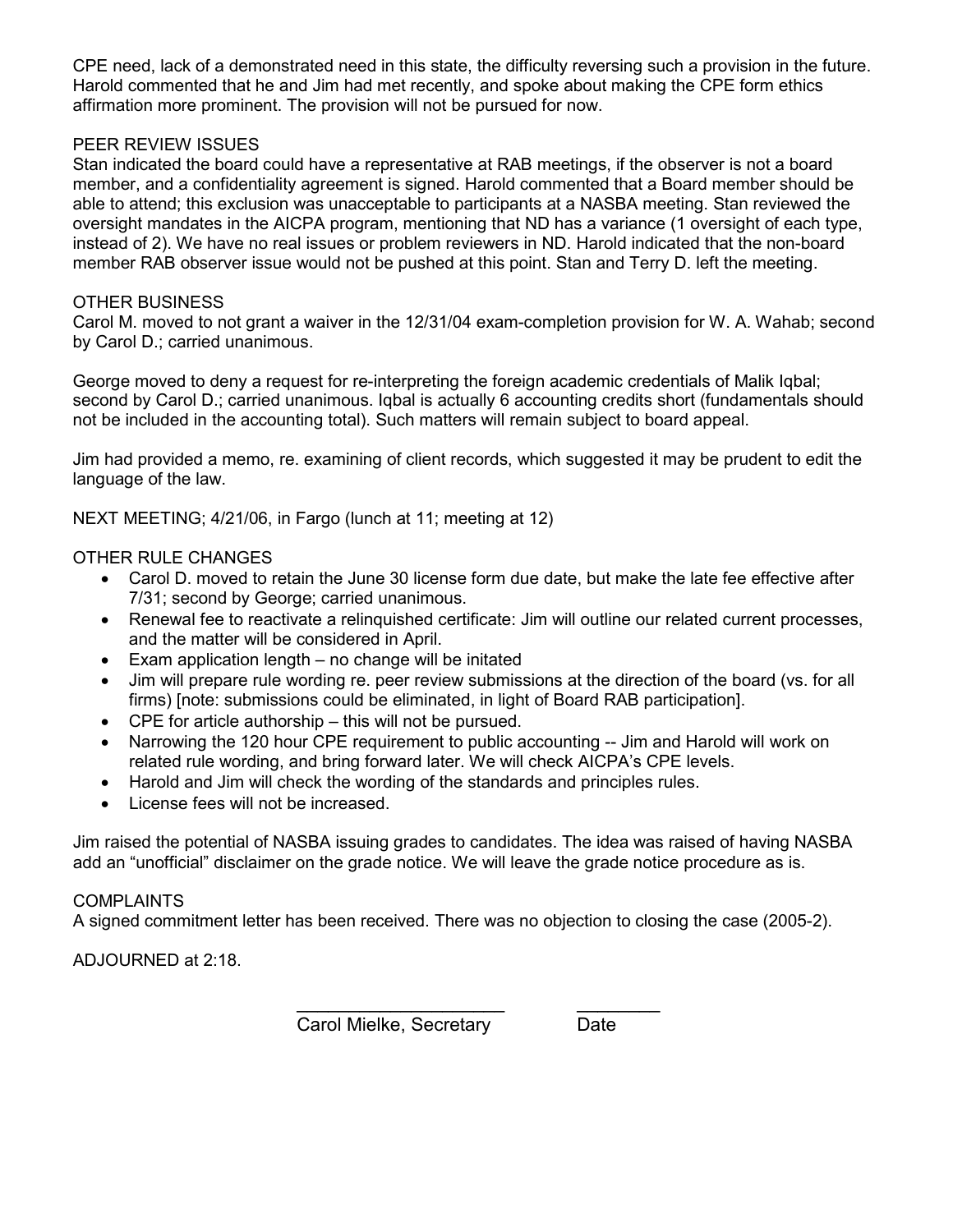# **Board stipend calculation / meeting attendance**

Board members are paid \$300 per day or part, not to exceed \$1200. Paid in June.

| Date                  | Board members participating: |                                                             |                         |            |              |
|-----------------------|------------------------------|-------------------------------------------------------------|-------------------------|------------|--------------|
|                       |                              |                                                             |                         |            |              |
| 7/12/05               |                              | Harold Wilde Carol Mielke* Carol Dobitz                     |                         | Ron Johnke | George Kelly |
| 10/14/05              |                              | Harold Wilde Carol Mielke                                   | Carol Dobitz Ron Johnke |            | George Kelly |
| 11/10/05              |                              | Harold Wilde Carol Mielke Carol Dobitz Ron Johnke           |                         |            | George Kelly |
| 12/16/05              |                              | Harold Wilde Carol Mielke Carol Dobitz Ron Johnke           |                         |            | George Kelly |
| 4/21/06               |                              | Harold Wilde Carol Mielke Carol Dobitz                      |                         | Ron Johnke | George Kelly |
|                       |                              |                                                             |                         |            |              |
|                       | Fiscal year 2006-07          |                                                             |                         |            |              |
| 7/7/06                | <b>Harold Wilde</b>          |                                                             | Carol Dobitz Ron Johnke |            | George Kelly |
| 9/22/06               | Harold Wilde Rick Lee        |                                                             | Carol Dobitz Ron Johnke |            |              |
|                       |                              |                                                             |                         |            |              |
| <b>Other Business</b> |                              |                                                             |                         |            |              |
|                       |                              |                                                             |                         |            |              |
| 7/705                 |                              | Admin. Rules Committee presentation:<br><b>Carol Mielke</b> |                         |            |              |
| 5/9/06                | Meeting with Bill Peterson:  |                                                             |                         |            |              |
|                       |                              | Harold Wilde Carol Mielke                                   |                         |            | George Kelly |
| 6/13/06               |                              | Admin. Rules Committee hearing:                             |                         |            |              |
|                       |                              | Harold Wilde Carol Mielke                                   |                         |            |              |

4/22/05: Staff will handle processing of routine reciprocity, grade transfer, **retired status**, substantial equivalency, and exam applications – on motion by Ron, second by George, and carried.

| Board member                         | Term begins | Term ends | Prior term |
|--------------------------------------|-------------|-----------|------------|
| Carol Mielke $-1$ <sup>st</sup> term | 2001        | 2006      |            |
|                                      |             |           |            |
|                                      |             |           |            |
| Carol Dobitz $-2^{nd}$ term          | 2002        | 2007      | 1996-2001  |
| Ron Johnke $-1$ <sup>st</sup> term   | 2003        | 2008      |            |
| George Kelly - 1 <sup>st</sup> term  | 2004        | 2009      |            |
| Harold Wilde - 2 <sup>nd</sup> term  | 2005        | 2010      | 2000-2005  |
| Rick Lee $-1$ <sup>st</sup> term     | 2006        | 2011      |            |
|                                      |             |           |            |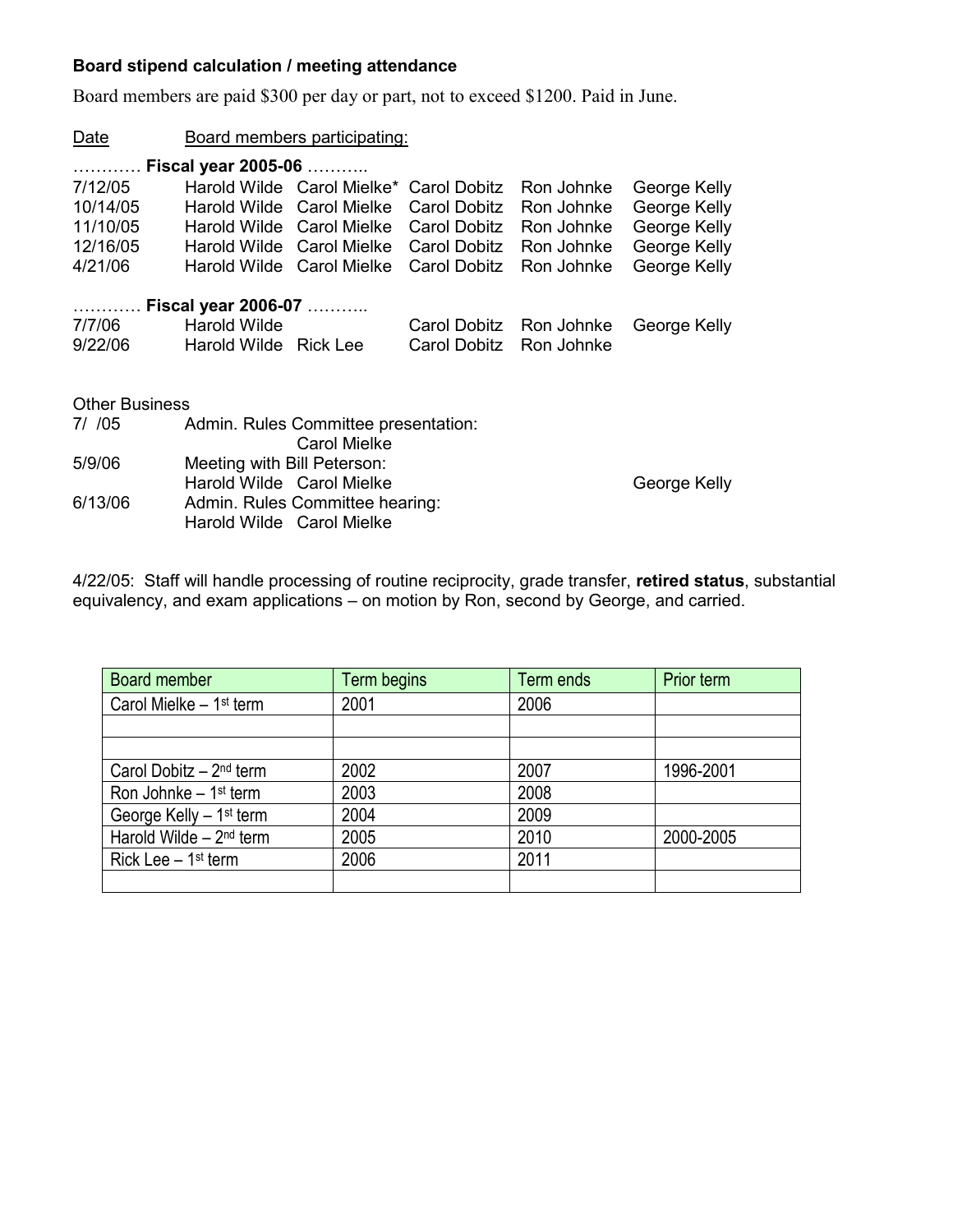North Dakota State Board of Accountancy **Minutes: 4/21/06 12 noon.**  Ramada Plaza Suites, Fargo

The meeting began at 11:54 am, with the following in attendance: Harold Wilde, Carol Dobitz, Carol Mielke, George Kelly, Ron Johnke, Terry Delaney, Jim Abbott

## MINUTES (12/16/05)

Carol D. moved approval; second by George; carried unanimous.

## FINANCIAL REPORT (2/28/06)

Jim will check into whether we can eliminate the ongoing exam writing approvals for each part. Jim will register Harold for the NASBA meeting. Carol M. moved approval of disbursement checks 11256-11407; Carol D. second; carried unanimous.

## BUDGET

Carol D. and Ron J. will serve on the joint compensation / equipment committee. Harold will send E.D. evaluation forms to the group.

Jim will prepare a rule change to raise the annual certificate renewal fee, using a "not to exceed" approach.

## RULE CHANGES

Discussion / comments: accept option 1, with fine tuning of the phrase "CPA, LPA, or licensee"; idea: have guidance available re. what we would consider an acceptable disclaimer; perhaps reinsert some of the last sentence; meet with Bill Peterson to orchestrate the changes; keep state board of accountancy". Ron moved, Carol D. seconded, that Jim and Harold will work out the language refinements in option 1; carried unanimous. Jim will notify the group when the related meeting is arranged with Bill Peterson.

Harold suggested holding off on the other possible rule changes, until we are finished with the disclaimer rule issue. It was suggested to hold a special one day session to address rule changes. Break. Terry Delaney left the group.

Jim & Harold will work on arranging a (September?) meeting to address rule and law changes.

## **QUESTIONS**

FIRM LICENSURE: We will limit the March 1991 interpretation to situations not involving reporting on financial statements. A firm that does not market itself / use the CPA credential here and does not report on ND client financial statements need not be licensed here.

LAW FIRMS: A law firm not using the CPA designation and not performing financial statement reporting, but doing tax work, does not need a firm permit. CPAs within the firm who do tax work, and use the CPA credential on letterhead and cards, need not be licensed as practice units, but do need the full complement of CPE.

SUBSTANTIAL EQUIVALENCY: For substantial equivalency applications we will not require an ethics examination.

HOME ADDRESSES: We will not provide home addresses to the AICPA for membership uses. We will continue not charging a fee when we do provide licensee listings.

EXPERT TESTIMONY: The board had decided earlier that expert testimony is not considered public accounting. Legal counsel was not concerned with allowing expert testimony by a CPA from elsewhere, and did not consider it misleading to indicate that other-state status. Licensure could be expected if testimony is judged to be public accounting. We will continue as is.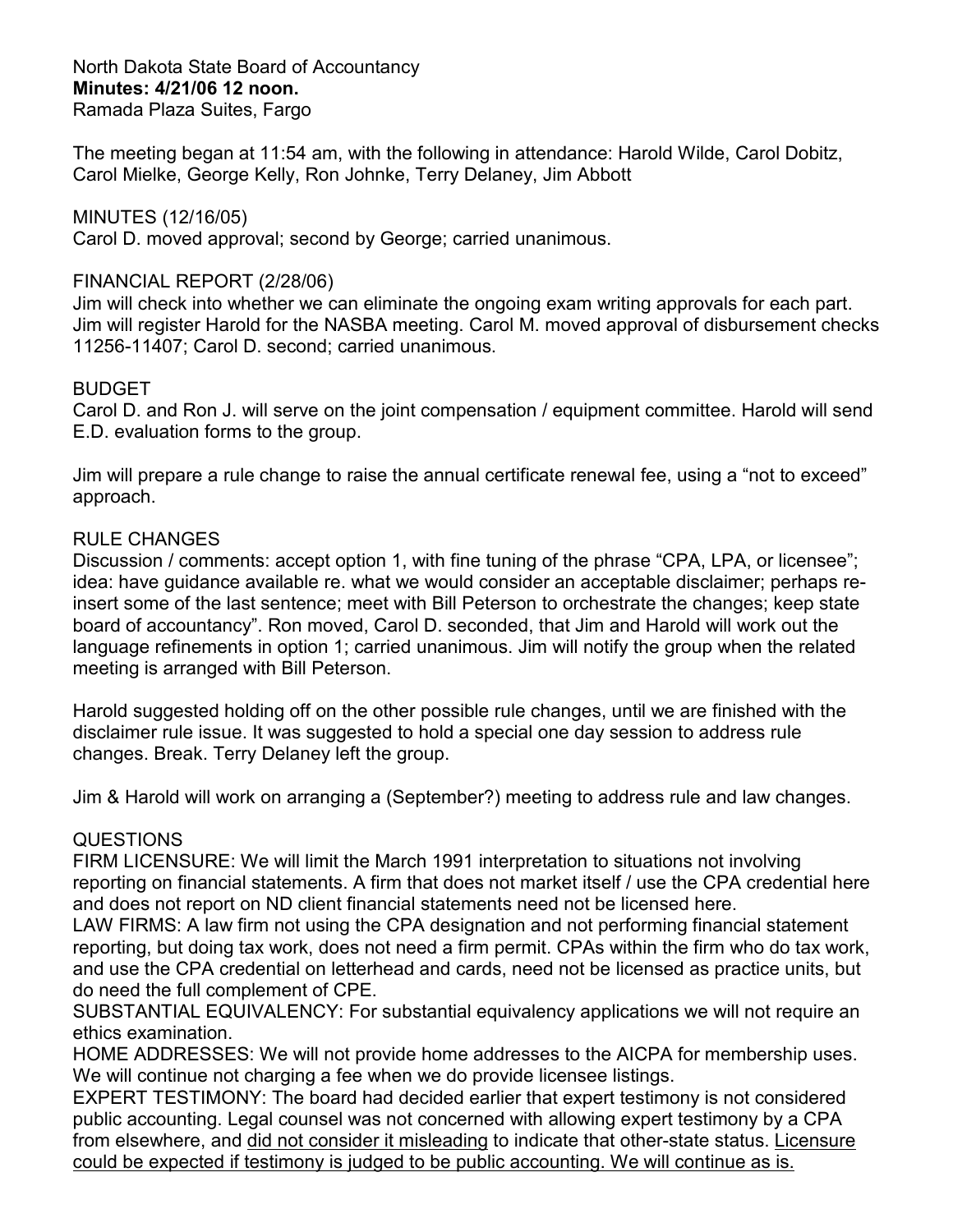Jim will check whether licensure for peer review is addressed.

EXAM SCORES: It is possible to use a different score notice, that indicates that grades are subject to board approval. No action will be taken on this matter.

GRADE TRANSFER: The grade transfer provisions could be construed to limit transfer to those candidates who met ND writing requirements at the time of passing. Legal counsel indicated that as long as the candidate's grades meet ND grade-related rules (eg. writing all parts, conditioning period, minimum score, etc.) credit should be given; we will follow this approach.

FOREIGN EXPERIENCE: For meeting the 4 year experience option we will not use a specific percentage of allowable time spent for such things as training, etc. There had been a question about "articleship" as experience, but no limitation was advanced.

CONCENTRATION: Financial statement analysis will count in the accounting concentration.

NEXT MEETING: 7/7/06, in GF.

NASBA ELECTIONS: no action was taken.

# **COMPLAINTS**

2006-1. The accountant was an advocate for the taxpayer, but also served as an advocate for the taxpayer's new employer (in effect becoming part of management). This appears to be a conflict of interest – giving the employer a potential for an unfair advantage. We will issue a letter to the accountant and close the case. Harold will prepare the letter.

2006-3. The accountant took on the engagement, knowing that timing was important. Jim will check with legal counsel re. whether it is appropriate to provide the complaint to the accountant. Legal counsel is involved, so we may not belong in the midst. If OK'd, we will provide the complaint to the accountant and ask for more detail about the gap in service; the client had understood that the accountant would contact them.

PRP FINDING: A firm's reports indicated inappropriate categorization of investments, and the problem had not been corrected from the prior submission. We will conduct an investigation of the firm's accounting practice, with a Board-retained reviewer. Harold and Jim will engage an investigator. The matter should be addressed before the 6/30/06 permit renewal. Following the investigation, consider statement recall, etc.

2006-2 will be closed.

2006-4. Jim provided an update.

No further action will be taken re the Saraff company, or Yellowpages.com listings.

# OTHER MATTERS:

An appeal from Nicholas Guest to extend the exam conditioning time was not granted. We will invite Dick Brammell to continue as PRP coordinator. Adjourned at 3:29, on motion by Carol D., second by Carol M.

\_\_\_\_\_\_\_\_\_\_\_\_\_\_\_\_\_\_\_\_\_\_\_ \_\_\_\_\_\_\_\_\_ Secretary-Treasurer **Date**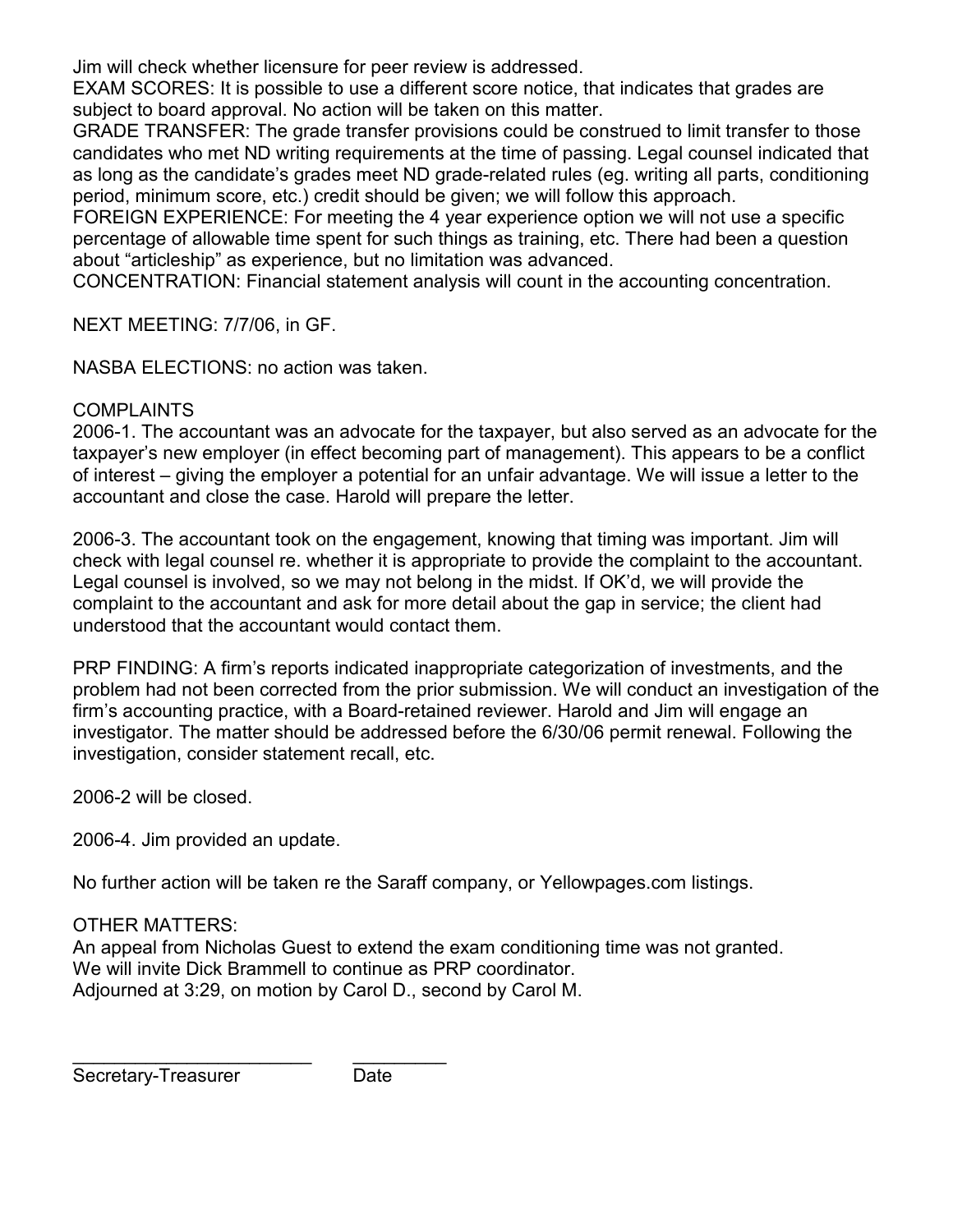North Dakota State Board of Accountancy **Minutes: 5/9/06 11:30 am.**  By conference call.

The meeting began at 11:30 am. Participants: Harold Wilde, Carol Mielke, George Kelly, Jim Abbott, Bill Peterson, Monte Rogneby, Terry Delaney

Bill Peterson had developed several possible options for revising the proposed disclaimer rule. The Board had selected option 1 with some editing – fine tuning the "CPA, LPA, or license" phrase, perhaps re-inserting some of the last sentence, and retaining "board of accountancy".

Discussion.

Option 1 will be edited to read: "… For a person the disclaimer must state that the person is not a CPA or LPA. For a firm the disclaimer must state the firm is not a CPA firm or LPA firm. …"

The Board could prepare guidance related to the disclaimer, but it would not be binding on a court or prosecutor. Peterson suggested qualifying the advice, to indicate that the Board is not the final authority.

Peterson raised additional concerns, regarding whether the disclaimer should be exempted in such cases as concert ads, listings, newspaper "signature" ads. There are also situations where a third party may determine how a company is listed, such as a directory. Carol Mielke left the meeting.

If the Legislative Council Committee makes some other changes in the wording, the Board may have to vote on that change. At the June 13 Committee meeting: Bill Peterson will be the presenter; Harold Wilde will be available for questions.

Monte Rogneby shared a few reactions, including that today's changes eliminate some concern, but practicality is still an issue – dealing with sports, phone books, etc.

Adjourned: 12:20 pm

\_\_\_\_\_\_\_\_\_\_\_\_\_\_\_\_\_\_\_\_\_\_\_ \_\_\_\_\_\_\_\_\_ Secretary-Treasurer Date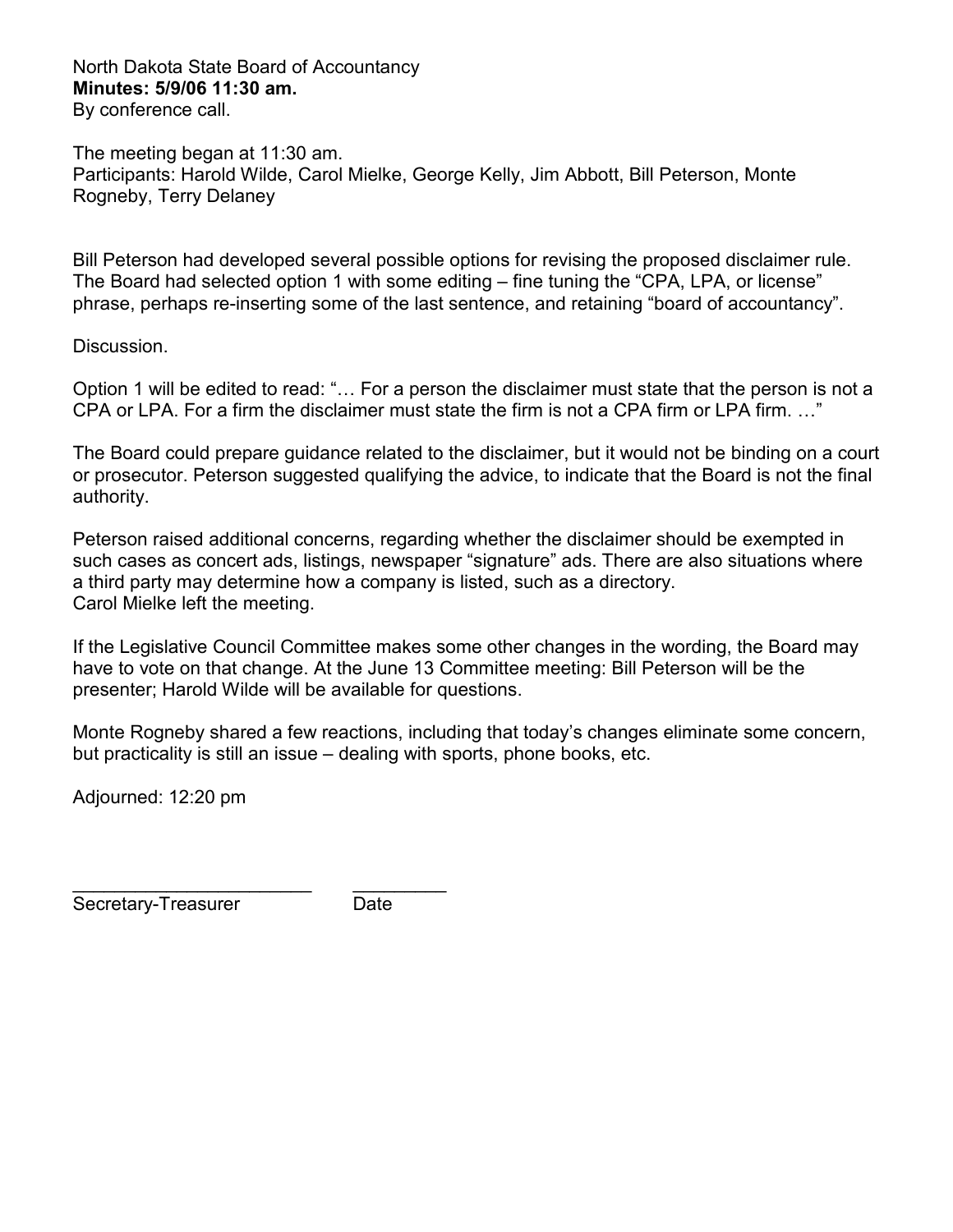## North Dakota State Board of Accountancy Meeting Notes: **July 7, 2006 12 noon**

## The meeting began at 12:10.

Participants were Ron Johnke, George Kelly, Carol Dobitz, Harold Wilde, Jim Abbott.

## OFFICER SELECTION

Carol nominated Harold as president; second by George; carried unanimous. Carol nominated Ron for secretary; second by George; carried unanimous.

## MINUTES (4/21/06 & 5/9/06)

Carol moved approval; seconded by George. Carried unanimous.

## FINANCIAL REPORT

Discussion. Harold suggested increasing the board stipend. We will include this item in the upcoming rules meeting. George moved approval of disbursements 11408 through 11531; second by Carol D.; carried unanimous.

## 2006-7 BUDGET

Harold commented we would acquire whatever equipment is needed for operations. He suggested using a higher hourly rate for the part time positions next year. Carol D. moved approval of the proposed equipment budget, staff salaries, general budget, and flex time amendment for the policy manual; Ron seconded; carried unanimous.

## RULE CHANGES

Harold discussed the disclaimer rule change which was recently approved. Jim will send notice to the NDSA. Harold indicated that he would like to have the part time staff review phone book listings, and notify those using an "accounting" title about the disclaimer requirement. He had indicated to a society representative that any legislative battle about accounting credentialing would be a matter for the Society to handle; the Board would not testify pro or con. The Board will meet for a rule review meeting, September 22, 10 am to 4, at the Grand Forks BradyMartz office. We will invite the NDSA and NDSCPA to send 1 representative to participate in the meeting. Jim commented that there has been concern expressed about the June 30 form due date / late fee approach.

## ADA REQUESTS

Staff will handle future ADA requests, bringing only unusual cases to the Board. We will insist on medical verification for any special provisions provided. There was no objection to granting the specific ADA request raised in this meeting.

## CPE AUDITING

The group discussed whether to conduct a sample audit of CPE claims. We will conduct a sample this year. If there are no problems, we will revert to using the current review system. We will select a random sample of 50, plus 10% of those claiming a home state exemption.

## FIRM ADVERTISING REQUEST

A CPA had written requesting the ability to advertise under an accounting classification. The Board sentiment was that if he wishes to use the CPA credential, then CPE would be expected.

## COMPLAINT RECORDS

There was no objection to purging complaint files after 10 years and not retaining any notation within the database.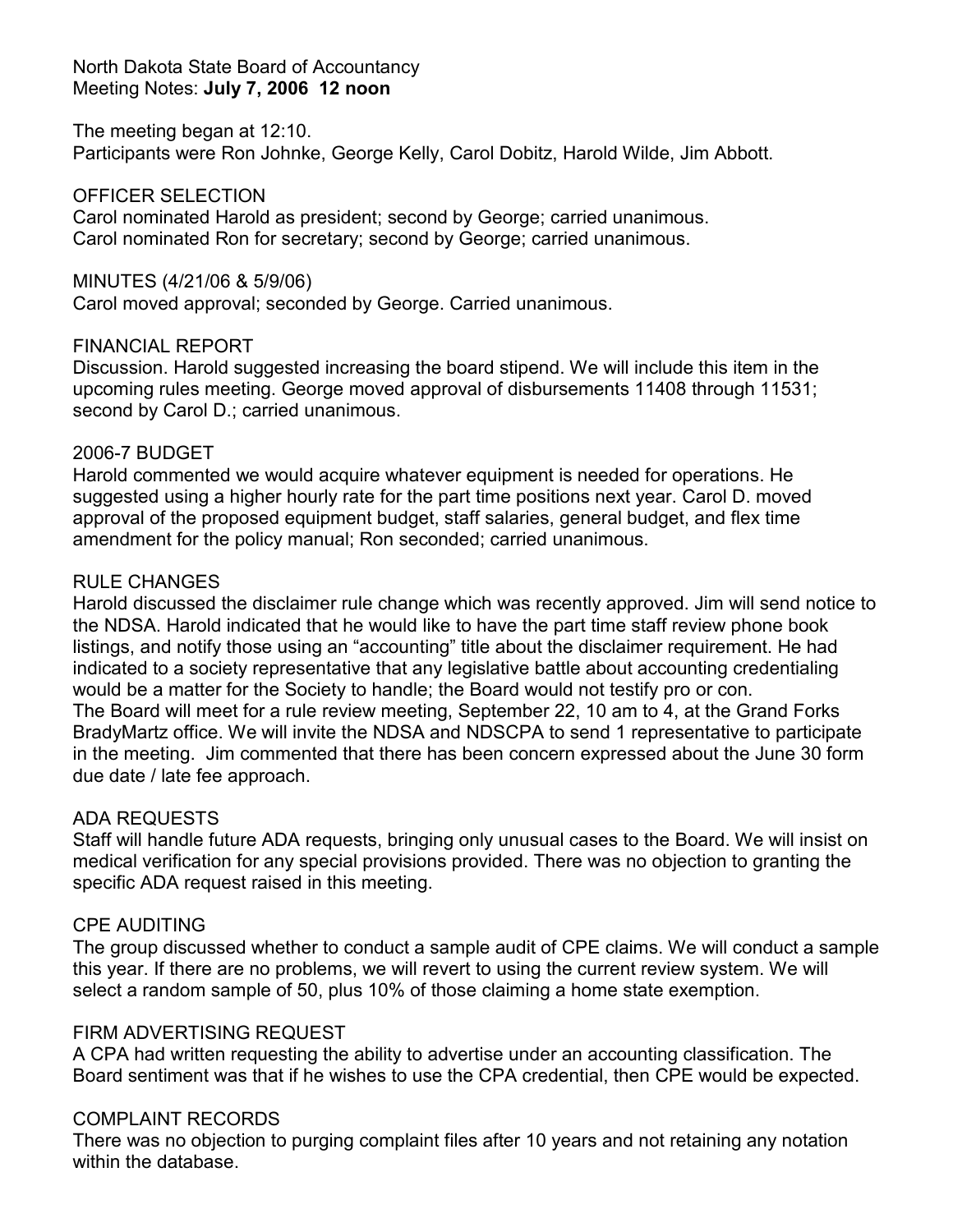# AVAILABLE ITEMS

Jim mentioned having three items on hand – a NASBA report citing discipline of a large firm, an Roger Reinhart endorsement letter, and a PCAOB report.

# AUDIT

There was no objection to engaging the Drees Riskey Vallagher firm for the Board's audit.

## EDUCATION

Economics will not count toward the accounting / business concentration. Business Law will always counts under the Business concentration. Money & Banking is not to be counted under the Business concentration. We will watch for unusual classes within the business rubric.

## CPE EXCEPTION

The group was agreeable with allowing a CPE make-up period of Dec. 31, for an illness case.

## COMPLAINTS

Harold discussed the 2006-3 case. We will send an admonishment letter, and close the case. 2006-4 will be closed. We will also close 2006-6, and have him get properly licensed.

ADJOURNED at 1:45 pm.

\_\_\_\_\_\_\_\_\_\_\_\_\_\_\_\_\_\_\_\_\_\_\_ \_\_\_\_\_\_\_\_\_ Secretary-Treasurer Date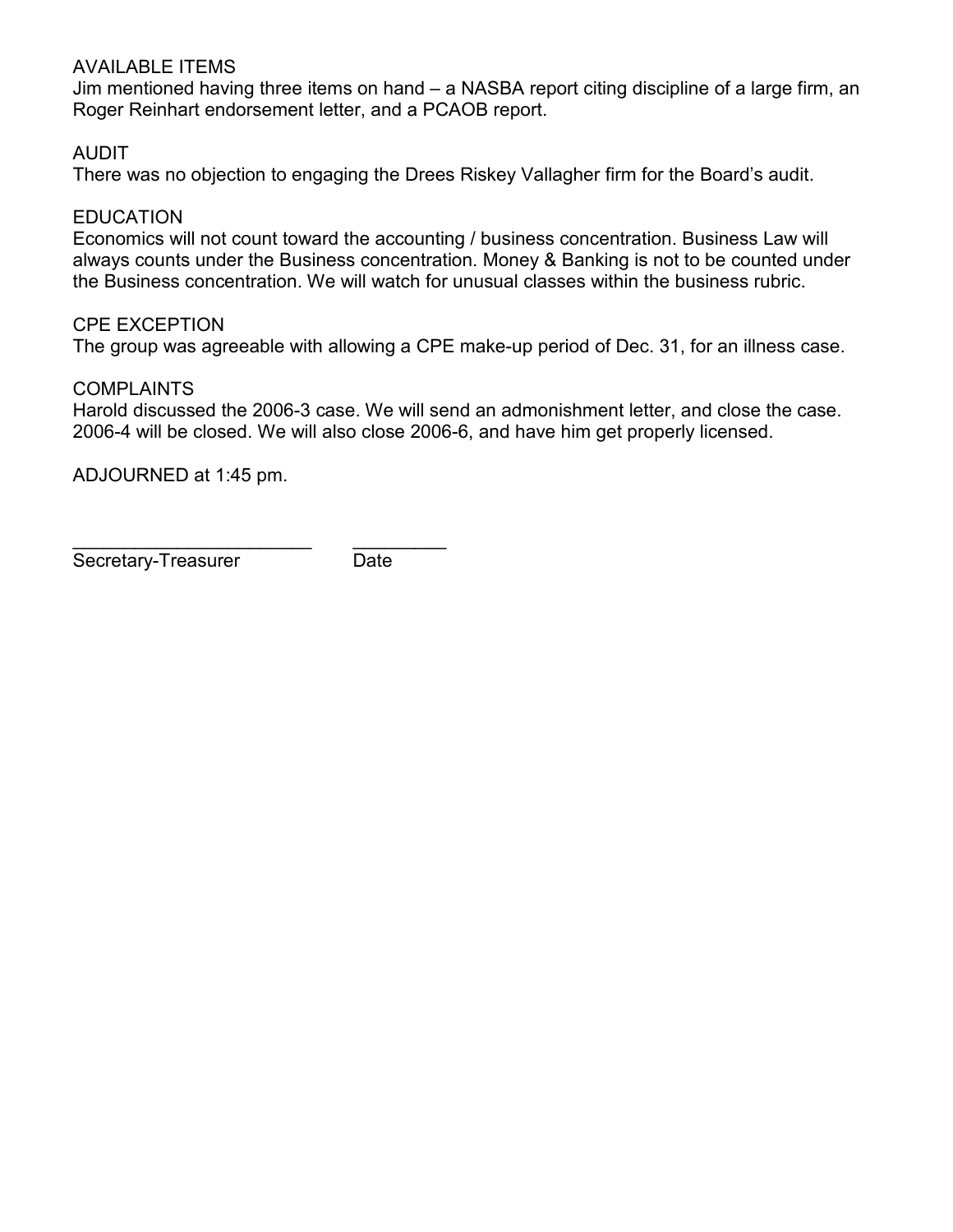# **North Dakota State Board of Accountancy**

A special meeting to address potential regulation changes Meeting notes: 9/22/06 Grand Forks

Participants: Ron Johnke, Carol Dobitz, Harold Wilde, Rick Lee, Velma Bjorgum, Kevin Austin, Jim Abbott, Mary Jo Richard. Absent: George Kelly.

The meeting began at 10:11 am.

Rick was welcomed to the board. Participants introduced themselves.

## **Interstate mobility**

We could offer temporary practice privileges, or streamline our substantial equivalency process. Harold and Jim will work on language for a "driver's license" approach, including law change wording. The issue was raised as to whether this would apply to non-CPAs. The new disclaimer approach would be available to those not licensed.

## **Accounting concentration**

We will initiate a rule change to specify 30 hours of other business, and alter our interpretation to allow Economics within the other business portion of the concentration (when economics is the rubric or in the class title); we will limit Economics to six credits. Money & Banking will count only if it has an allowable rubric (e.g. ECON, MGMT, etc.). We will have the new interpretation be effective at about the time of the 30 credit rule change.

## **Peer Review**

The peer review program could be expanded to those firms providing compilation services, and the board could remove itself from the actual document review process. Perhaps the firm permit fee could be eliminated. We could have a non-board-member representative meet with the report acceptance body. Jim raised the potential of unintended consequences, in light of the added costs, etc. Another approach would be to increase our existing review practices. The peer review records would not be public record.

We will contact the Society about their fees for these compilation peer reviews.

Break at approx. 11:45. Kevin Austin left the group. Reconvened at 12:13 pm.

## **Ethics code**

Jim raised caution about adopting a substantive code of ethics, with implications we may not realize. Harold & Jim will examine the NSA code in comparison with that of the AICPA. We will move toward using a reference to external codes and eliminate the North Dakota code. A question was raised as to where other states are doing this.

**Late fee**: We will move ahead with making the renewal late fees effective July 31.

**Increasing fees**: We will take a "not to exceed" approach with the renewal fee rule; using an \$80 fee.

**Firm permits:** We will head in the direction of perhaps eliminating the firm permit and fees. Question was raised about a firm permit being required for an individual. Perhaps we would still collect a firm report of some type, from the firm leaders, but do this through the renewal form for sole practitioners. Jim will check other states re. the no firm permit approach.

## **Reinstatement**

The group was agreeable with adding a \$100 reinstatement fee for involuntarily relinquished.